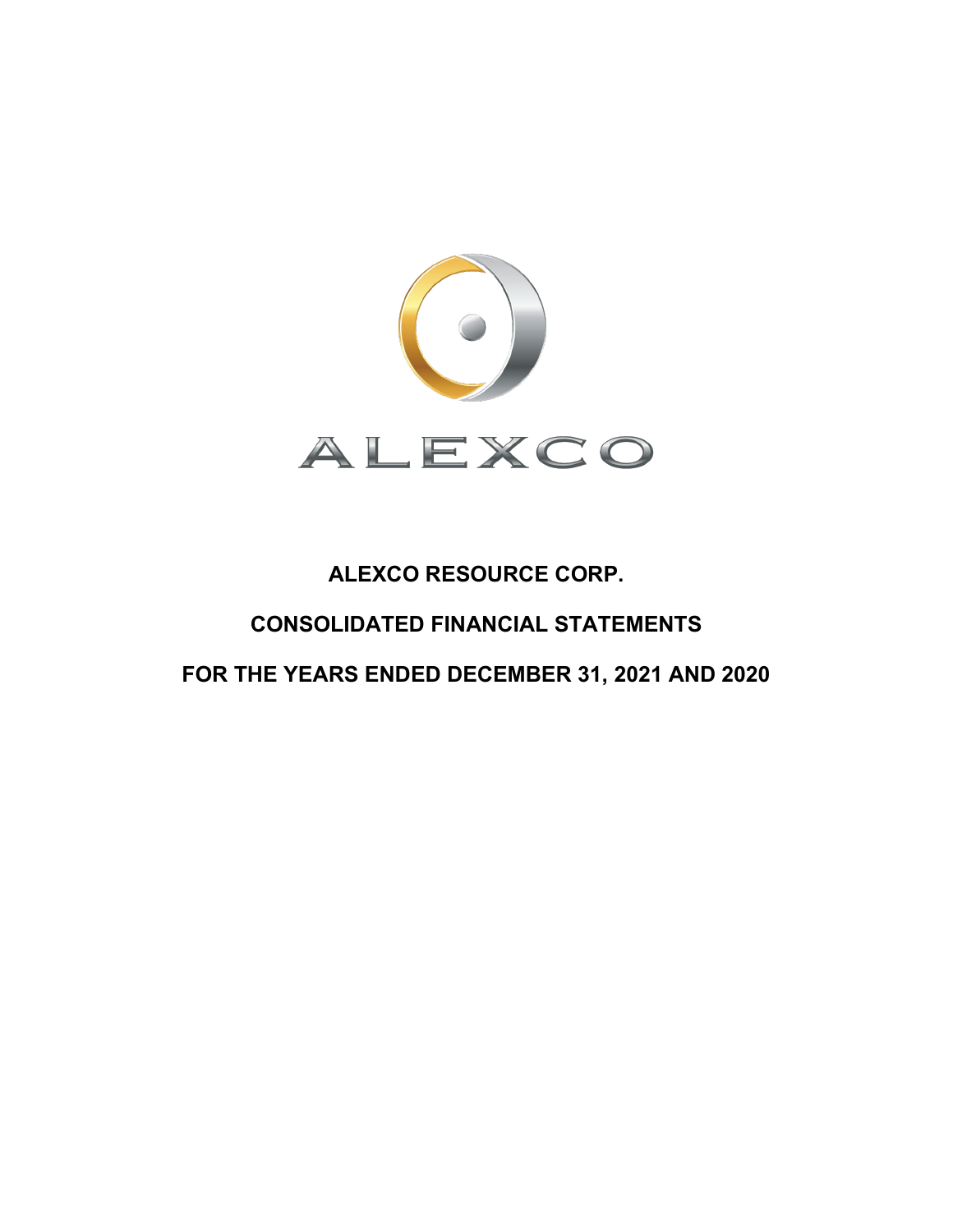## **MANAGEMENT'S REPORT ON INTERNAL CONTROL OVER FINANCIAL REPORTING**

The management of Alexco Resource Corp. (Alexco) is responsible for establishing and maintaining adequate internal control over financial reporting. Internal control over financial reporting is a process designed by, or under the supervision of, the Chief Executive Officer and the Chief Financial Officer and effected by the Board of Directors, management and other personnel to provide reasonable assurance regarding the reliability of financial reporting and the preparation of financial statements for external purposes in accordance with International Financial Reporting Standards as issued by the International Accounting Standards Board. It includes those policies and procedures that:

- (i) pertain to the maintenance of records that accurately and fairly reflect, in reasonable detail, the transactions related to acquisitions and dispositions of Alexco's assets;
- (ii) provide reasonable assurance that transactions are recorded as necessary to permit preparation of financial statements in accordance with International Financial Reporting Standards, and that Alexco receipts and expenditures are made only in accordance with authorizations of management and Alexco's directors; and
- (iii) provide reasonable assurance regarding prevention or timely detection of unauthorized acquisition, use or disposition of Alexco assets that could have a material effect on Alexco's financial statements.

Due to its inherent limitations, internal control over financial reporting may not prevent or detect misstatements. Also, projections of any evaluation of the effectiveness of internal control over financial reporting to future periods are subject to the risk that the controls may become inadequate because of changes in conditions, or that the degree of compliance with the policies or procedures may deteriorate.

The effectiveness of Alexco's internal control over financial reporting as at December 31, 2021 has been audited by PricewaterhouseCoopers LLP, Alexco's independent registered public accounting firm.

Management assessed the effectiveness of Alexco's internal control over financial reporting as at December 31, 2021, based on the criteria set forth in *Internal Control – Integrated Framework (2013)* issued by the Committee of Sponsoring Organizations of the Treadway Commission. Based on this assessment, management has concluded that Alexco's internal control over financial reporting was effective as at December 31, 2021.

*"Clynton R. Nauman" (signed)*

**Clynton R. Nauman** *Chairman and Chief Executive Officer*

March 21, 2022

*"Michael Clark" (signed)*

**Michael Clark** *Chief Financial Officer*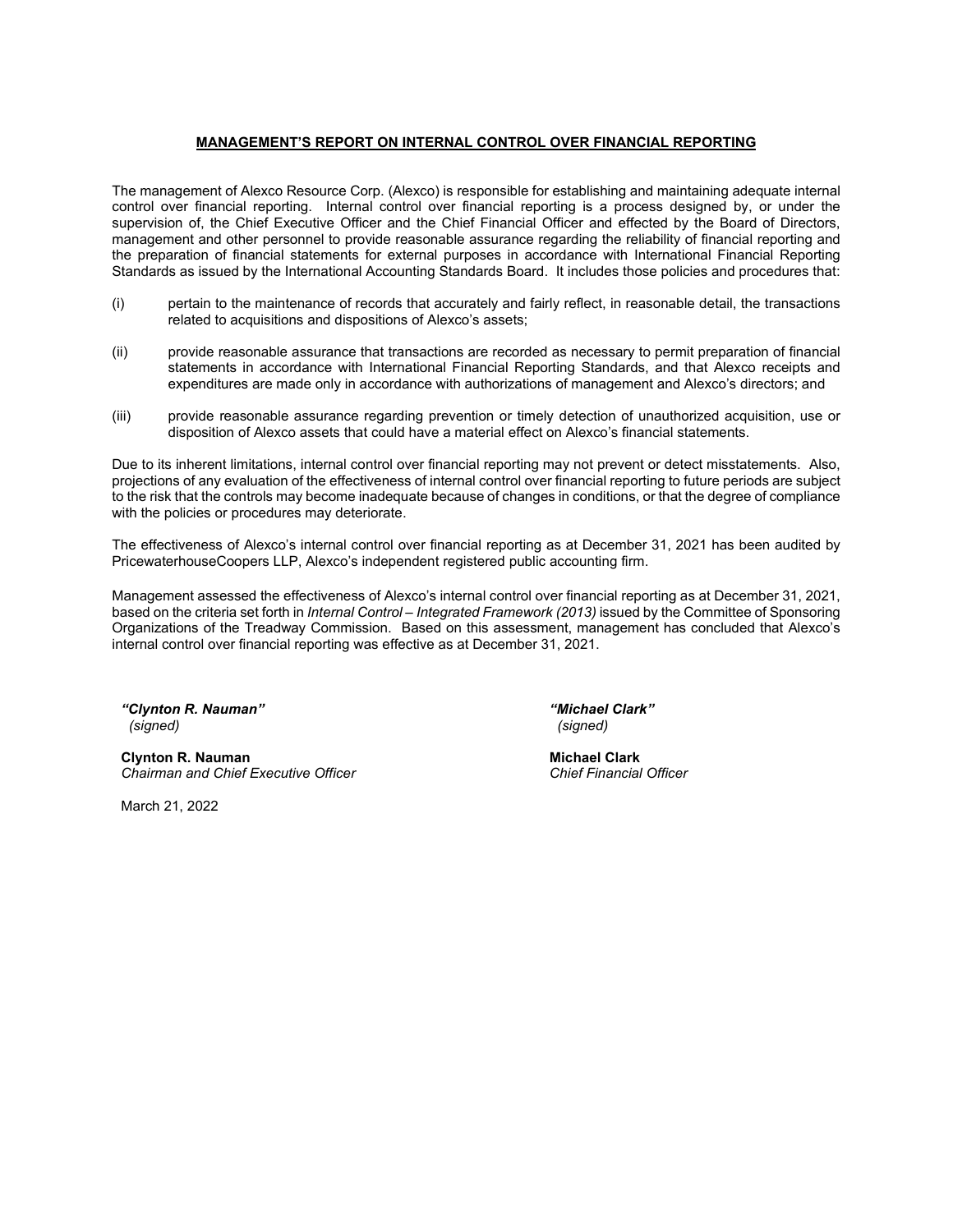

# Report of Independent Registered Public Accounting Firm

To the Shareholders and Board of Directors of Alexco Resource Corp.

# **Opinions on the Financial Statements and Internal Control over Financial Reporting**

We have audited the accompanying consolidated balance sheets of Alexco Resource Corp. and its subsidiaries (together, the Company) as of December 31, 2021 and 2020, and the related consolidated statements of loss and comprehensive loss, cash flows and shareholders' equity for the years then ended, including the related notes (collectively referred to as the consolidated financial statements). We also have audited the Company's internal control over financial reporting as of December 31, 2021, based on criteria established in *Internal Control – Integrated Framework* (2013) issued by the Committee of Sponsoring Organizations of the Treadway Commission (COSO).

In our opinion, the consolidated financial statements referred to above present fairly, in all material respects, the financial position of the Company as of December 31, 2021 and 2020, and its financial performance and its cash flows for the years then ended in conformity with International Financial Reporting Standards as issued by the International Accounting Standards Board. Also in our opinion, the Company maintained, in all material respects, effective internal control over financial reporting as of December 31, 2021, based on criteria established in *Internal Control – Integrated Framework* (2013) issued by the COSO.

# **Basis for Opinions**

The Company's management is responsible for these consolidated financial statements, for maintaining effective internal control over financial reporting, and for its assessment of the effectiveness of internal control over financial reporting, included in the accompanying Management's Report on Internal Control Over Financial Reporting. Our responsibility is to express opinions on the Company's consolidated financial statements and on the Company's internal control over financial reporting based on our audits. We are a public accounting firm registered with the Public Company Accounting Oversight Board (United States) (PCAOB) and are required to be independent with respect to the Company in accordance with the U.S. federal securities laws and the applicable rules and regulations of the Securities and Exchange Commission and the PCAOB.

We conducted our audits in accordance with the standards of the PCAOB. Those standards require that we plan and perform the audits to obtain reasonable assurance about whether the consolidated financial statements are free of material misstatement, whether due to error or fraud, and whether effective internal control over financial reporting was maintained in all material respects.

Our audits of the consolidated financial statements included performing procedures to assess the risks of material misstatement of the consolidated financial statements, whether due to error or fraud, and performing procedures that respond to those risks. Such procedures included examining, on a test basis, evidence regarding the amounts and disclosures in the consolidated financial statements. Our audits also included evaluating the accounting principles used and significant estimates made by management, as well as evaluating the overall presentation of the consolidated financial statements. Our audit of internal control over financial reporting included obtaining an understanding of internal control over financial

PricewaterhouseCoopers LLP

PricewaterhouseCoopers Place, 250 Howe Street, Suite 1400, Vancouver, British Columbia, Canada V6C 3S7 T: +1 604 806 7000, F: +1 604 806 7806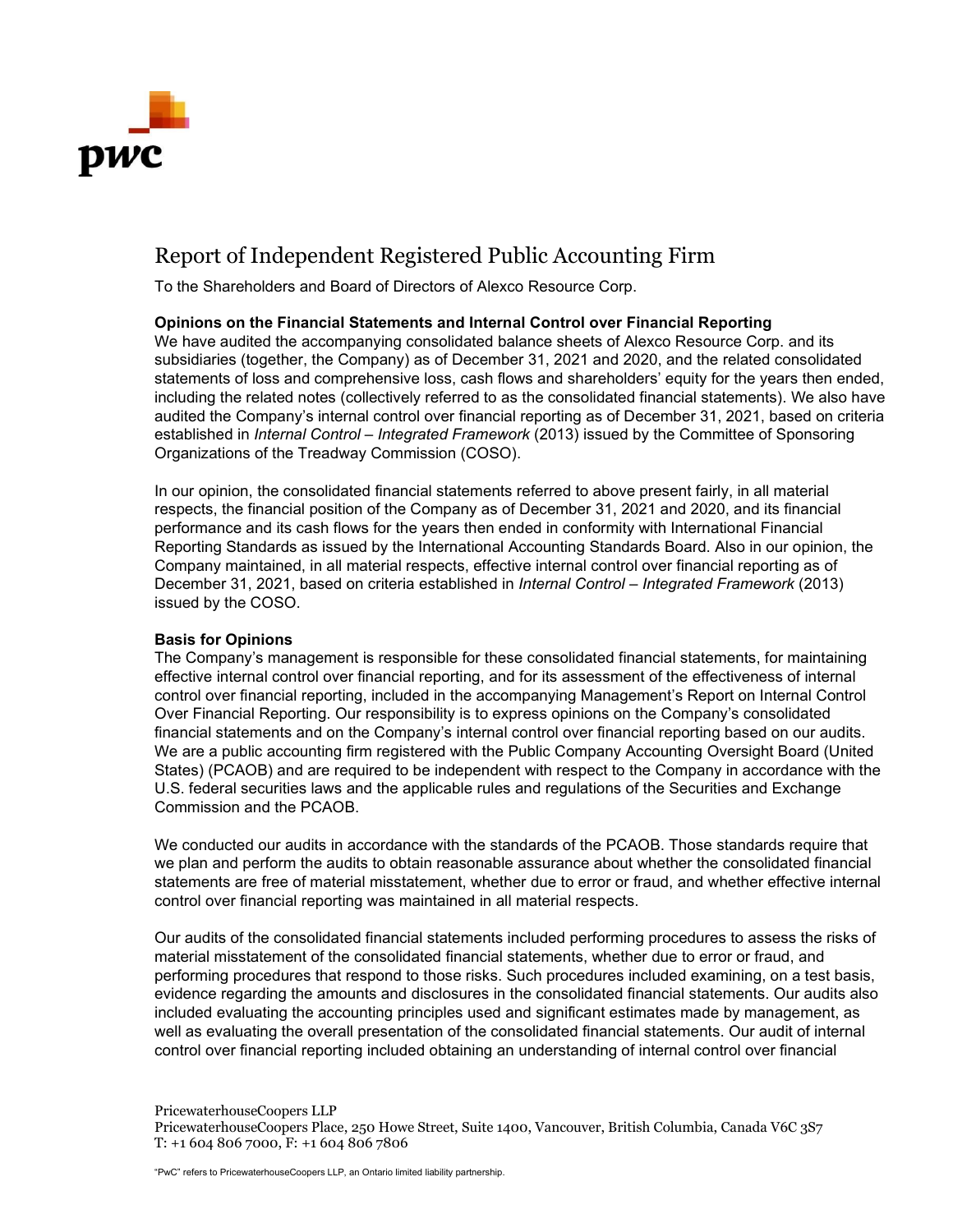

reporting, assessing the risk that a material weakness exists, and testing and evaluating the design and operating effectiveness of internal control based on the assessed risk. Our audits also included performing such other procedures as we considered necessary in the circumstances. We believe that our audits provide a reasonable basis for our opinions.

# **Definition and Limitations of Internal Control over Financial Reporting**

A company's internal control over financial reporting is a process designed to provide reasonable assurance regarding the reliability of financial reporting and the preparation of financial statements for external purposes in accordance with generally accepted accounting principles. A company's internal control over financial reporting includes those policies and procedures that (i) pertain to the maintenance of records that, in reasonable detail, accurately and fairly reflect the transactions and dispositions of the assets of the company; (ii) provide reasonable assurance that transactions are recorded as necessary to permit preparation of financial statements in accordance with generally accepted accounting principles, and that receipts and expenditures of the company are being made only in accordance with authorizations of management and directors of the company; and (iii) provide reasonable assurance regarding prevention or timely detection of unauthorized acquisition, use, or disposition of the company's assets that could have a material effect on the financial statements.

Because of its inherent limitations, internal control over financial reporting may not prevent or detect misstatements. Also, projections of any evaluation of effectiveness to future periods are subject to the risk that controls may become inadequate because of changes in conditions, or that the degree of compliance with the policies or procedures may deteriorate.

# **Critical Audit Matters**

The critical audit matter communicated below is a matter arising from the current period audit of the consolidated financial statements that was communicated or required to be communicated to the audit committee and that (i) relates to accounts or disclosures that are material to the consolidated financial statements and (ii) involved our especially challenging, subjective, or complex judgments. The communication of critical audit matters does not alter in any way our opinion on the consolidated financial statements, taken as a whole, and we are not, by communicating the critical audit matter below, providing a separate opinion on the critical audit matter or on the accounts or disclosures to which it relates.

# *Valuation of the embedded derivative asset*

As described in Notes 3, 5, 9 and 20 to the consolidated financial statements, the Wheaton Precious Metals (Wheaton) Silver Purchase Agreement (SPA) includes a variable production payment resulting in an embedded derivative asset that is recorded at its fair value at each reporting period. The embedded derivative asset was revalued on December 31, 2021 at \$22.8 million, resulting in a fair value adjustment of \$9.5 million included in net income (loss). The valuation of the embedded derivative asset required management to make estimates and judgments. Management determined the fair value of the embedded derivative asset based on the discounted future cash flows using a probability-based dynamic valuation model. The significant assumptions used by management to value the embedded derivative asset were the Company's credit spread, Wheaton's credit spread, the risk-free yield curve, the silver price forward curve, historical silver price volatility, mineral reserves and resources and the production profile. Management estimates the production profile and mineral reserves and resources based on information compiled and reviewed by management's experts.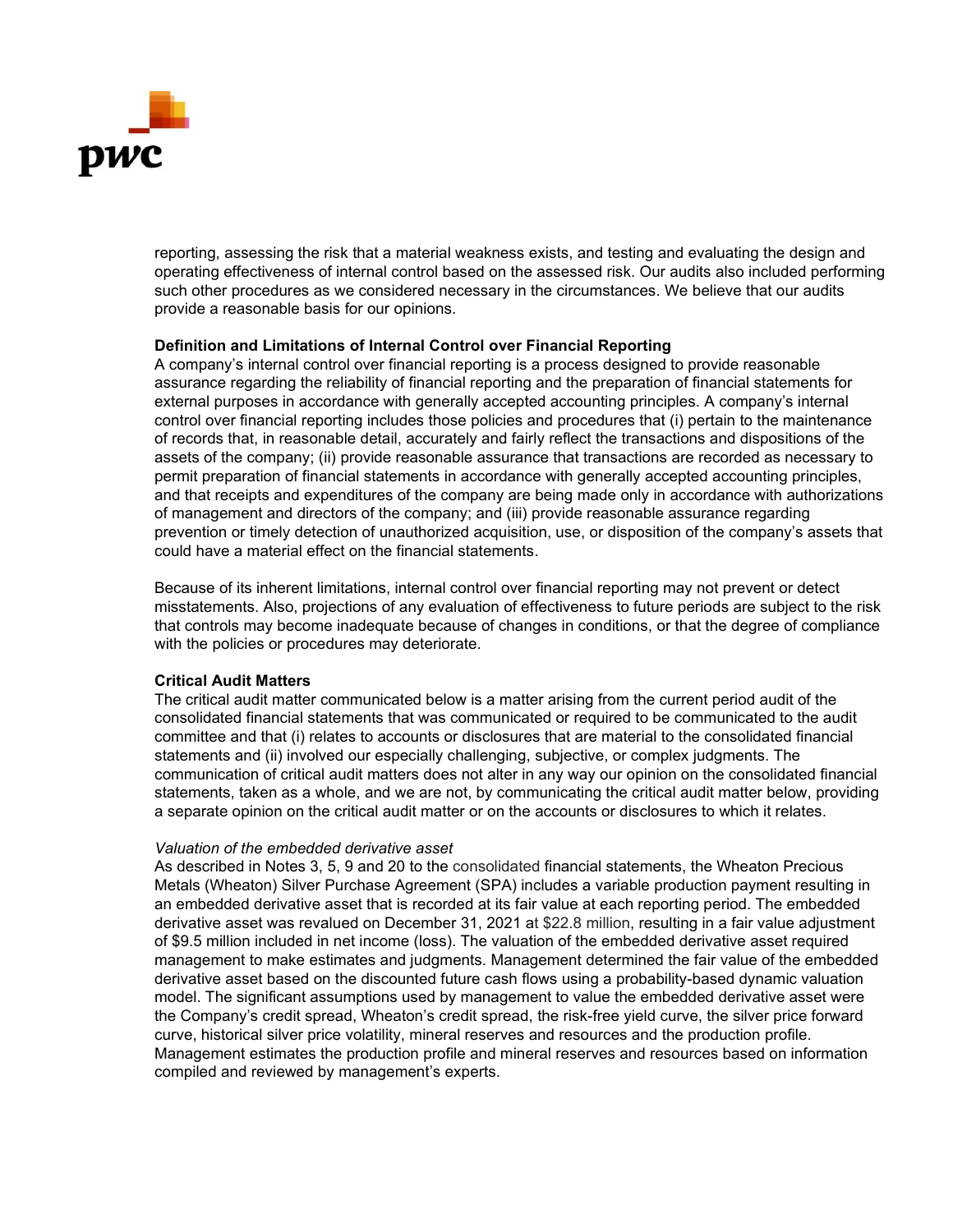

The principal considerations for our determination that performing procedures relating to the valuation of the embedded derivative asset is a critical audit matter are (i) the significant judgments by management to determine the fair value of the embedded derivative asset, which included significant assumptions related to the Company's credit spread, Wheaton's credit spread, the risk-free yield curve, the silver price forward curve, historical silver price volatility, mineral reserves and resources and the production profile; (ii) management's experts compiled and reviewed information used to estimate the production profile and mineral reserves and resources; (iii) a high degree of auditor subjectivity and judgment to evaluate the audit evidence obtained related to the significant assumptions used in the valuation; and (iv) the audit effort involved the use of professionals with specialized skill and knowledge.

Addressing the matter involved performing procedures and evaluating audit evidence in connection with forming our overall opinion on the consolidated financial statements. These procedures included testing the effectiveness of controls relating to the determination of the fair value of the embedded derivative asset. These procedures also included, among others, (i) the involvement of professionals with specialized skill and knowledge to assist in developing an independent range of possible valuations for the embedded derivative asset based on independent assumptions of the Company's credit spread, Wheaton's credit spread, the risk-free yield curve, the silver price forward curve and historical silver price volatility obtained from external market data and (ii) comparing the independent estimate to management's estimate to evaluate the reasonableness of management's estimate. Developing the independent estimate also involved evaluating management's assumptions related to the production profile and mineral reserves and resources. The work of management's experts was used in performing the procedures to evaluate the reasonableness of the production profile and mineral reserves and resources. As a basis for using this work, the experts' qualifications were understood and the Company's relationship with the experts was assessed. The procedures performed also included evaluation of the methods and assumptions used by the experts, tests of the data used by the experts and an evaluation of the experts' findings.

# **/s/PricewaterhouseCoopers LLP**

Chartered Professional Accountants

Vancouver, Canada March 21, 2022

We have served as the Company's auditor since 2005.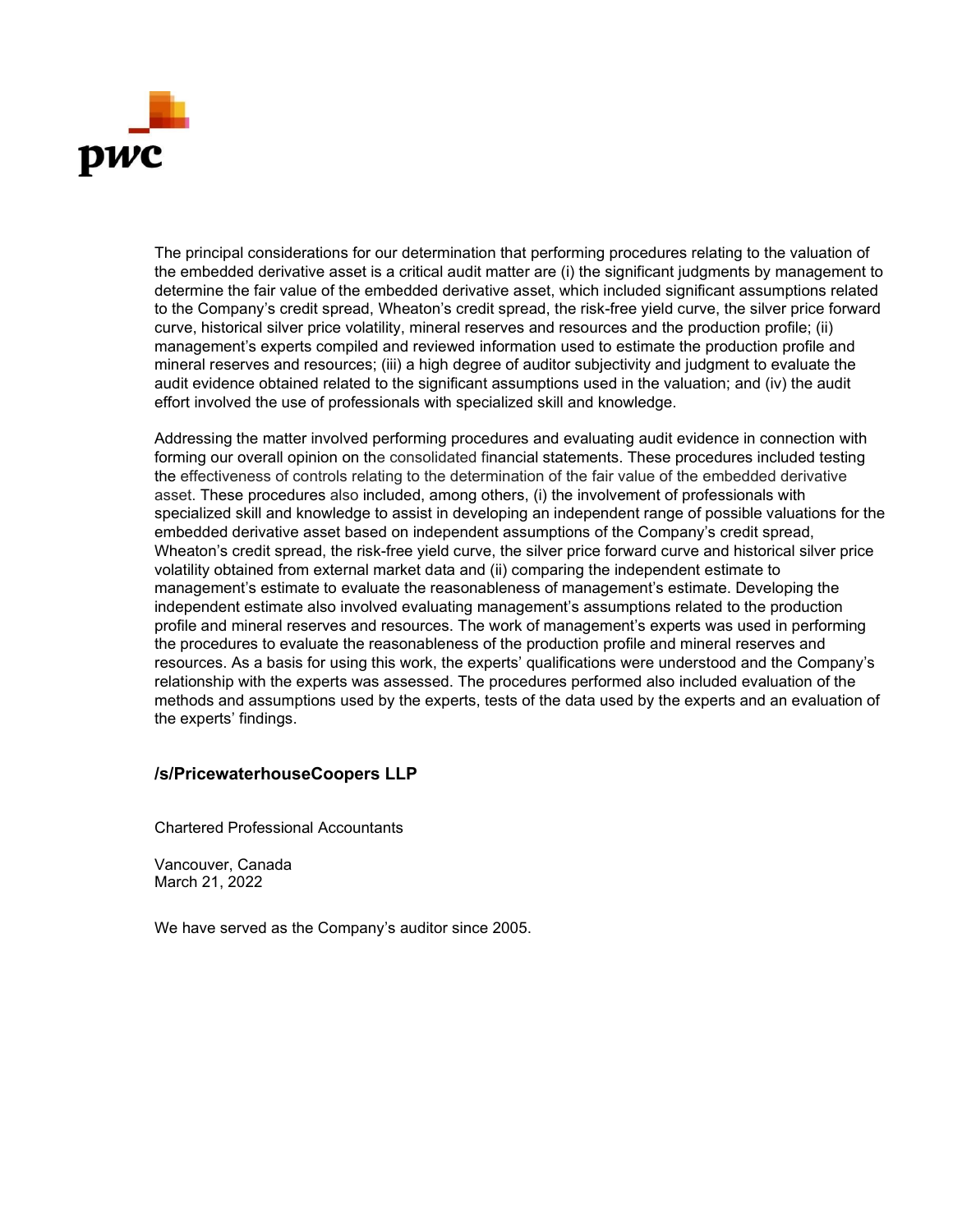#### **ALEXCO RESOURCE CORP. CONSOLIDATED BALANCE SHEETS**

*(expressed in thousands of Canadian dollars)*

|                                                        | <b>Note</b>      | December 31      | December 31  |
|--------------------------------------------------------|------------------|------------------|--------------|
|                                                        |                  | 2021             | 2020         |
| <b>ASSETS</b>                                          |                  |                  |              |
|                                                        |                  |                  |              |
| <b>Current Assets</b>                                  |                  |                  |              |
| Cash and cash equivalents                              |                  | \$<br>9,933      | \$<br>23,742 |
| Accounts and other receivables                         |                  | 3,073            | 1,883        |
| Inventories                                            | $\overline{7}$   | 2,076            | 4,243        |
| Prepaid expenses and other                             |                  | 1,171            | 1,114        |
| Promissory note receivable                             |                  | 1,250            |              |
| Embedded derivative asset                              | 9                | 2,752            |              |
| <b>Non-Current Assets</b>                              |                  | 20,255           | 30,982       |
| Restricted cash and deposits                           |                  | 2,990            | 2,932        |
| Promissory note receivable                             |                  |                  | 1,250        |
| Investments                                            | 6                | 24               | 4,241        |
| Mineral properties, plant and equipment                | 8                | 167,077          | 119,188      |
| Embedded derivative asset                              | 9                | 20,016           | 13,074       |
|                                                        |                  |                  |              |
| <b>Total Assets</b>                                    |                  | \$<br>210,362 \$ | 171,667      |
|                                                        |                  |                  |              |
| <b>LIABILITIES AND SHAREHOLDERS' EQUITY</b>            |                  |                  |              |
| <b>Current Liabilities</b>                             |                  |                  |              |
| Accounts payable and accrued liabilities               | 10               | \$<br>13,058     | \$<br>12,311 |
| Lease liabilities                                      | 11               | 3,056            | 2,855        |
| Other current liabilities                              |                  | 709              | 220          |
|                                                        |                  | 16,823           | 15,386       |
| <b>Non-Current Liabilities</b>                         |                  |                  |              |
| Lease liabilities                                      | 11               | 2,475            | 4,407        |
| Decommissioning and rehabilitation provision           | 13               | 4,962            | 6,542        |
| <b>Total Liabilities</b>                               |                  |                  |              |
|                                                        |                  | 24,260           | 26,335       |
| <b>Shareholders' Equity</b>                            |                  | 186,102          | 145,332      |
|                                                        |                  |                  |              |
| <b>Total Liabilities and Shareholders' Equity</b>      |                  | \$<br>210,362 \$ | 171,667      |
|                                                        |                  |                  |              |
| <b>Commitments</b>                                     | 25               |                  |              |
| <b>Subsequent Events</b>                               | 26               |                  |              |
|                                                        |                  |                  |              |
| <b>APPROVED ON BEHALF OF</b><br>THE BOARD OF DIRECTORS |                  |                  |              |
|                                                        |                  |                  |              |
| "Terry Krepiakevich"                                   | "Elaine Sanders" |                  |              |
| (signed)                                               | (signed)         |                  |              |
| <b>Director</b>                                        | <b>Director</b>  |                  |              |
|                                                        |                  |                  |              |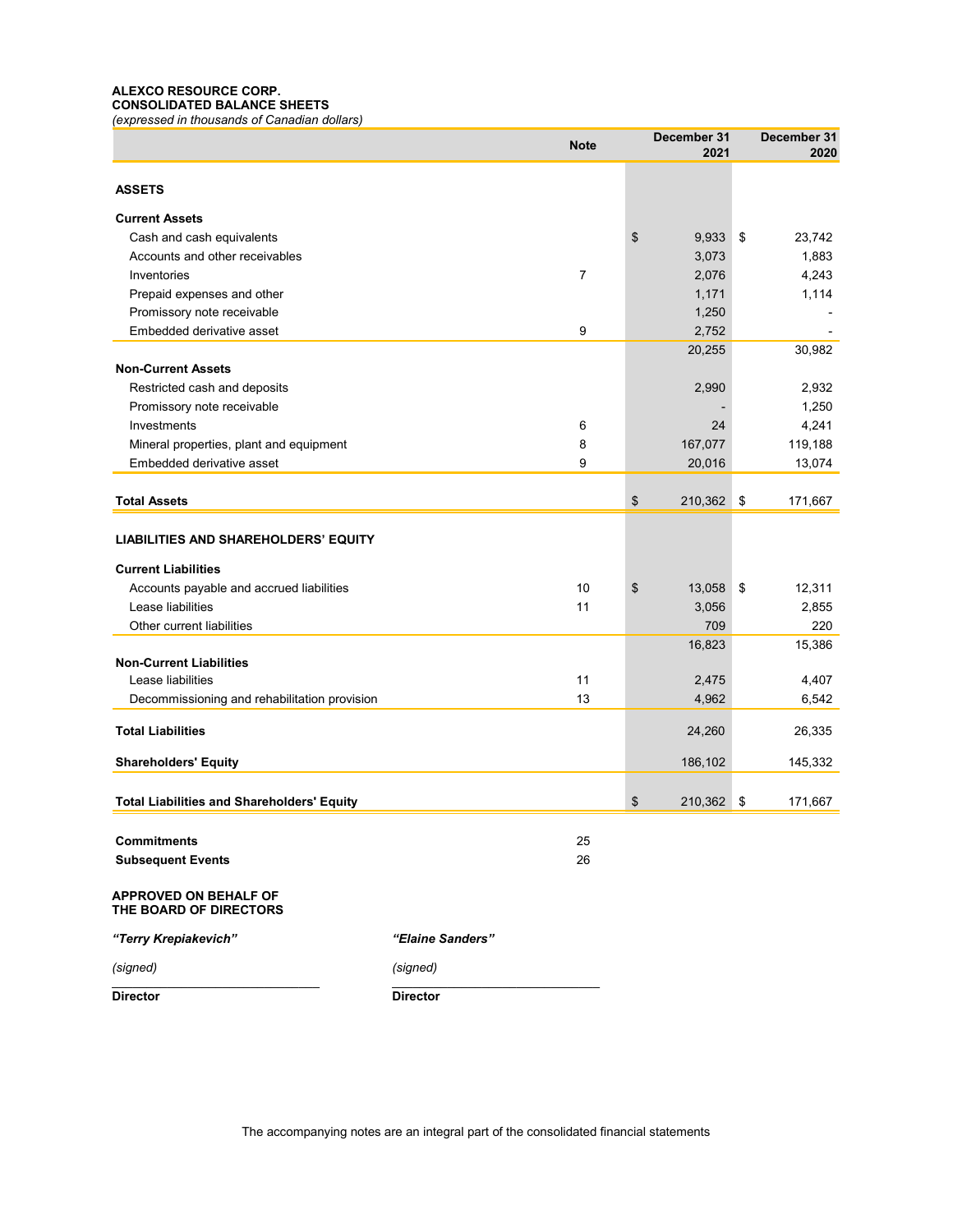#### **ALEXCO RESOURCE CORP. CONSOLIDATED STATEMENTS OF LOSS AND COMPREHENSIVE LOSS**

*(expressed in thousands of Canadian dollars, except per share and share amounts)*

| <b>Note</b>                                          |    | For the years ended December 31 |             |
|------------------------------------------------------|----|---------------------------------|-------------|
|                                                      |    | 2021                            | 2020        |
| <b>Revenues</b>                                      |    |                                 |             |
| Mining operations                                    | 15 | \$<br>19,007                    | \$          |
| Reclamation management                               |    | 2,495                           | 2,866       |
| <b>Total revenues</b>                                |    | 21,502                          | 2,866       |
|                                                      |    |                                 |             |
| <b>Cost of Sales</b>                                 |    |                                 |             |
| Mining operations                                    | 16 | 27,973                          |             |
| Reclamation management                               |    | 1,975                           | 3,300       |
| Total cost of sales                                  |    | 29,948                          | 3,300       |
|                                                      |    |                                 |             |
| <b>Gross Profit (Loss)</b>                           |    |                                 |             |
| Mining operations                                    |    | (8,966)                         |             |
| Reclamation management                               |    | 520                             | (434)       |
| <b>Total Gross Loss</b>                              |    | (8, 446)                        | (434)       |
|                                                      |    |                                 |             |
| <b>Expenses</b>                                      |    |                                 |             |
| General and administrative expenses                  | 17 | 10,487                          | 9,615       |
| Write-down of inventories                            |    | 488                             | 2,773       |
| Mine site maintenance                                |    |                                 | 9,511       |
|                                                      |    | 10,975                          | 21,899      |
| <b>Operating Loss</b>                                |    | (19, 421)                       | (22, 333)   |
|                                                      |    |                                 |             |
| <b>Other Income (Expenses)</b>                       |    |                                 |             |
| Gain (loss) on embedded derivative asset<br>9, 20    |    | 9,459                           | (21, 728)   |
| Gain on sale of net smelter return royalty           | 18 | 4,500                           |             |
| Other expenses                                       |    | (380)                           | (26)        |
| <b>Loss Before Taxes</b>                             |    | (5,842)                         | (44, 087)   |
|                                                      |    |                                 |             |
| <b>Income Tax Recovery</b>                           |    |                                 |             |
| Deferred                                             | 19 | 2,696                           | 5,517       |
| <b>Net Loss from Continuing Operations</b>           |    | (3, 146)                        | (38, 570)   |
|                                                      |    |                                 |             |
| <b>Discontinued Operations</b>                       |    |                                 |             |
| Income net of tax from discontinued operations       |    |                                 | 7,336       |
| <b>Net Loss</b>                                      |    | (3, 146)                        | (31, 234)   |
|                                                      |    |                                 |             |
| <b>Other Comprehensive Income</b>                    |    |                                 |             |
| Gain on FVTOCI investments, net of tax               |    | 62                              | 2,020       |
|                                                      |    |                                 |             |
| <b>Total Comprehensive Loss</b>                      |    | \$<br>$(3,084)$ \$              | (29, 214)   |
|                                                      |    |                                 |             |
| Basic and diluted loss per common share              |    | \$<br>$(0.02)$ \$               | (0.24)      |
|                                                      |    |                                 |             |
| Weighted average number of common shares outstanding |    | 146,773,021                     | 129,551,797 |

The accompanying notes are an integral part of the consolidated financial statements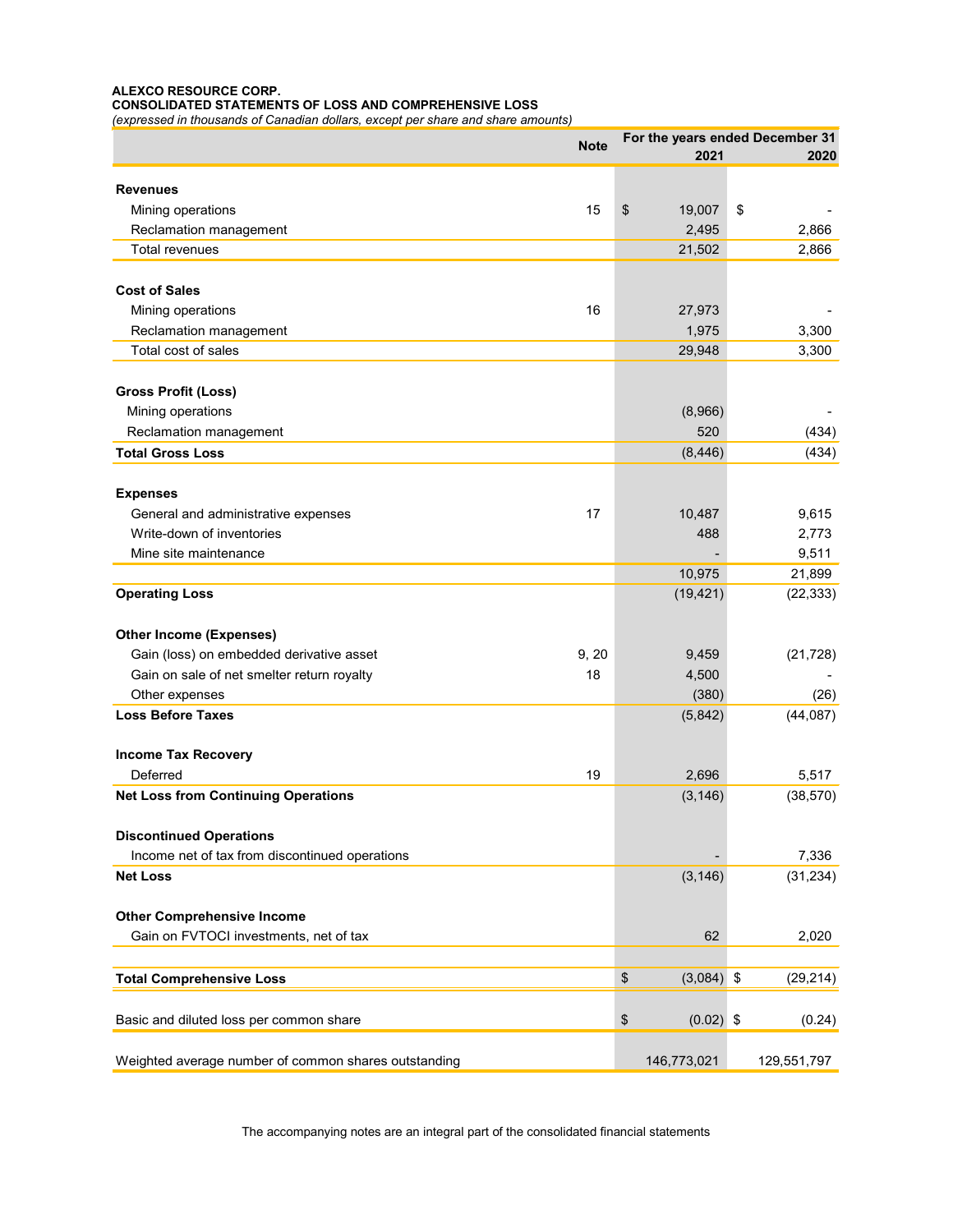# **ALEXCO RESOURCE CORP.**

**CONSOLIDATED STATEMENTS OF CASH FLOWS** *(expressed in thousands of Canadian dollars)*

|                                                                       |                     | For the years ended December 31 |
|-----------------------------------------------------------------------|---------------------|---------------------------------|
|                                                                       | 2021                | 2020                            |
|                                                                       |                     |                                 |
| Cash flows used in operating activities                               |                     |                                 |
| Net loss from continuing operations                                   | \$<br>$(3, 146)$ \$ | (38, 570)                       |
| Items not affecting cash from operations:                             |                     |                                 |
| Reclamation management contract loss provision                        | (201)               | 122                             |
| Depreciation and depletion of mineral properties, plant and equipment | 6,013               | 1,566                           |
| Share-based compensation expense                                      | 3,888               | 3,739                           |
| Finance costs, foreign exchange and other                             | 506                 | 523                             |
| Fair value adjustment on embedded derivative asset                    | (9, 459)            | 21,728                          |
| Unrealized gain on investments                                        | (10)                | (169)                           |
| Gain on sale of net smelter return royalty                            | (4,500)             |                                 |
| Write-down of inventory                                               | 488                 | 2,773                           |
| Deferred income tax recovery                                          | (2,696)             | (5, 517)                        |
| Portion of embedded derivative asset settled                          | (235)               |                                 |
| Changes in non-cash working capital balances related to operations    |                     |                                 |
| Accounts and other receivables                                        | (1,250)             | (2,720)                         |
| Inventories                                                           | 1,390               | (1, 247)                        |
| Prepaid expenses and other assets                                     | (57)                | (1, 278)                        |
| Deferred revenue                                                      | (16)                | (90)                            |
| Accounts payable, lease and accrued liabilities                       | 213                 | 3,020                           |
| Cash used in operating activities from continuing operations          | (9,072)             | (16, 120)                       |
| Cash from operating activities from discontinued operations           |                     | 417                             |
| Cash used in operating activities                                     | (9,072)             | (15,703)                        |
| Cash flows used in investing activities                               |                     |                                 |
| Expenditures on mineral properties, plant and equipment               | (51, 702)           | (16, 974)                       |
| Proceeds from sale (purchase) of investments                          | 4,289               | (238)                           |
| Change in restricted cash                                             |                     | (216)                           |
| Interest received                                                     | 59                  |                                 |
| Proceeds from sale of net smelter return royalty                      | 4,500               |                                 |
| Proceeds from sale of discontinued operations                         |                     | 12,100                          |
| Cash used in investing activities from continuing operations          | (42, 854)           | (5,328)                         |
| Cash used in investing activities from discontinued operations        |                     | (40)                            |
| Cash used in investing activities                                     | (42, 854)           | (5,368)                         |
| Cash flows from financing activities                                  |                     |                                 |
| Proceeds from issuance of shares                                      | 40,452              | 38,640                          |
| Issuance costs                                                        | (2, 496)            | (2, 554)                        |
| Repayment of lease liabilities                                        | (3,604)             | (1, 224)                        |
| Proceeds from exercise of stock options                               | 3,765               | 2,813                           |
| Cash from financing activities from continuing operations             | 38,117              | 37,675                          |
| Cash used in financing activities from discontinued operations        |                     | (40)                            |
| <b>Cash from financing activities</b>                                 | 38,117              | 37,635                          |
|                                                                       |                     |                                 |
| Increase (decrease) in Cash and Cash Equivalents                      | (13,809)            | 16,564                          |
| Change of Cash of Discontinued Operations                             |                     | 337                             |
| Cash and Cash Equivalents - Beginning of Year                         | 23,742              | 6,841                           |
| Cash and Cash Equivalents - End of Year                               | \$<br>$9,933$ \$    | 23,742                          |

**Supplemental cash flow information (Note 22)**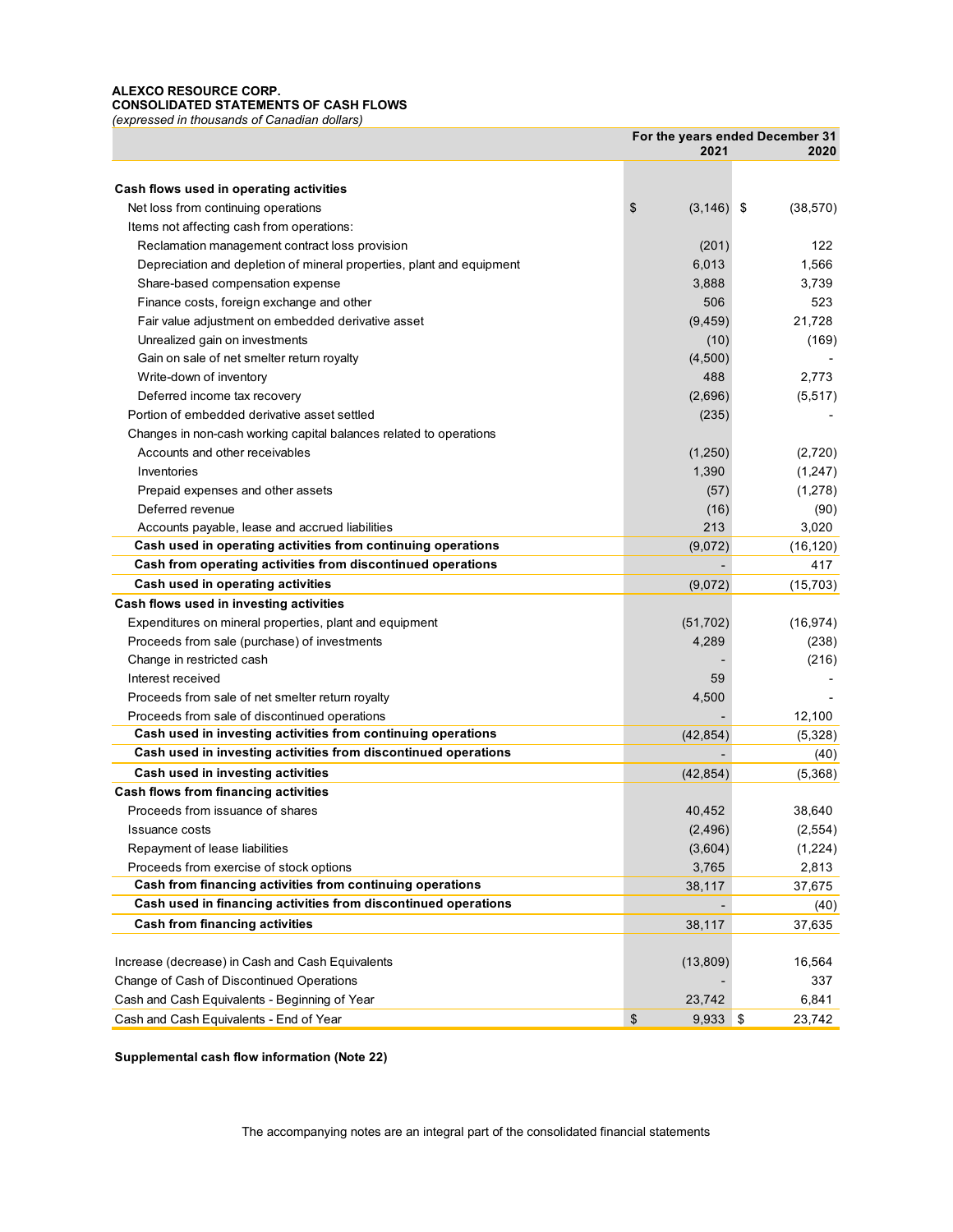# **ALEXCO RESOURCE CORP.**

**CONSOLIDATED STATEMENTS OF SHAREHOLDERS' EQUITY**

*(expressed in thousands of Canadian dollars)*

|                                    | <b>Common Shares</b>              |               |                 |                                                 |                                      |                                      |                                                            |      |              |
|------------------------------------|-----------------------------------|---------------|-----------------|-------------------------------------------------|--------------------------------------|--------------------------------------|------------------------------------------------------------|------|--------------|
|                                    | <b>Number of</b><br><b>Shares</b> | <b>Amount</b> | <b>Warrants</b> | <b>Share Options,</b><br><b>DSU's and RSU's</b> | <b>Contributed</b><br><b>Surplus</b> | <b>Accumulated</b><br><b>Deficit</b> | <b>Accumulated Other</b><br>Comprehensive<br>Income (Loss) |      | <b>Total</b> |
| Balance - December 31, 2020        | 137,492,168 \$                    | 270,431 \$    | $6,360$ \$      | $10,401$ \$                                     | 19,349                               | \$<br>$(161, 947)$ \$                | 738                                                        | -\$  | 145,332      |
| Net loss                           |                                   |               |                 |                                                 |                                      | (3, 146)                             |                                                            |      | (3, 146)     |
| Other comprehensive income         |                                   |               |                 |                                                 |                                      |                                      | 62                                                         |      | 62           |
| Share-based compensation           |                                   |               |                 |                                                 |                                      |                                      |                                                            |      |              |
| expense recognized                 |                                   |               |                 | 4,820                                           |                                      |                                      |                                                            |      | 4,820        |
| Equity Offering, net of issuance   |                                   |               |                 |                                                 |                                      |                                      |                                                            |      |              |
| costs                              | 10,919,220                        | 37,955        |                 |                                                 |                                      |                                      |                                                            |      | 37,955       |
| Flow-through share premium         |                                   | (2,686)       |                 |                                                 |                                      |                                      |                                                            |      | (2,686)      |
| Exercise of share options          | 2,272,431                         | 5,696         |                 | (1,931)                                         |                                      |                                      |                                                            |      | 3,765        |
| Share options forfeited or expired |                                   |               |                 | (383)                                           | 383                                  |                                      |                                                            |      |              |
| Release of RSU/DSU settlement      |                                   |               |                 |                                                 |                                      |                                      |                                                            |      |              |
| shares                             | 873,726                           | 1,742         |                 | (1,742)                                         |                                      |                                      |                                                            |      |              |
| Balance - December 31, 2021        | 151,557,545 \$                    | 313,138 \$    | 6,360 \$        | $11,165$ \$                                     | 19,732 \$                            | $(165,093)$ \$                       | 800                                                        | -\$  | 186,102      |
| Balance - December 31, 2019        | 119,150,667 \$                    | 229,112 \$    | $1,560$ \$      | $8,645$ \$                                      | 19,348 \$                            | $(130, 713)$ \$                      | $(1,282)$ \$                                               |      | 126,670      |
| Net loss                           |                                   |               |                 |                                                 |                                      | (31, 234)                            |                                                            |      | (31, 234)    |
| Other comprehensive income         |                                   |               |                 |                                                 |                                      |                                      | 2,020                                                      |      | 2,020        |
| Share-based compensation           |                                   |               |                 |                                                 |                                      |                                      |                                                            |      |              |
| expense recognized                 |                                   |               |                 | 4,172                                           |                                      |                                      |                                                            |      | 4,172        |
| Wheaton warrants                   |                                   |               | 4.800           |                                                 |                                      |                                      |                                                            |      | 4,800        |
| Equity Offering, net of issuance   |                                   |               |                 |                                                 |                                      |                                      |                                                            |      |              |
| costs                              | 15,656,675                        | 36,090        |                 | $\overline{\phantom{a}}$                        |                                      |                                      |                                                            |      | 36,090       |
| Exercise of share options          | 2,217,499                         | 4,254         |                 | (1,440)                                         |                                      |                                      |                                                            |      | 2,814        |
| Exercise of warrants               |                                   |               |                 |                                                 |                                      |                                      |                                                            |      |              |
| Share options forfeited or expired |                                   |               |                 | (1)                                             |                                      |                                      |                                                            |      |              |
| Release of RSU/DSU settlement      |                                   |               |                 |                                                 |                                      |                                      |                                                            |      |              |
| shares                             | 467,327                           | 975           |                 | (975)                                           |                                      |                                      |                                                            |      |              |
| Balance - December 31, 2020        | 137,492,168 \$                    | 270,431 \$    | $6,360$ \$      | $10,401$ \$                                     | 19,349 \$                            | $(161, 947)$ \$                      | 738                                                        | - \$ | 145,332      |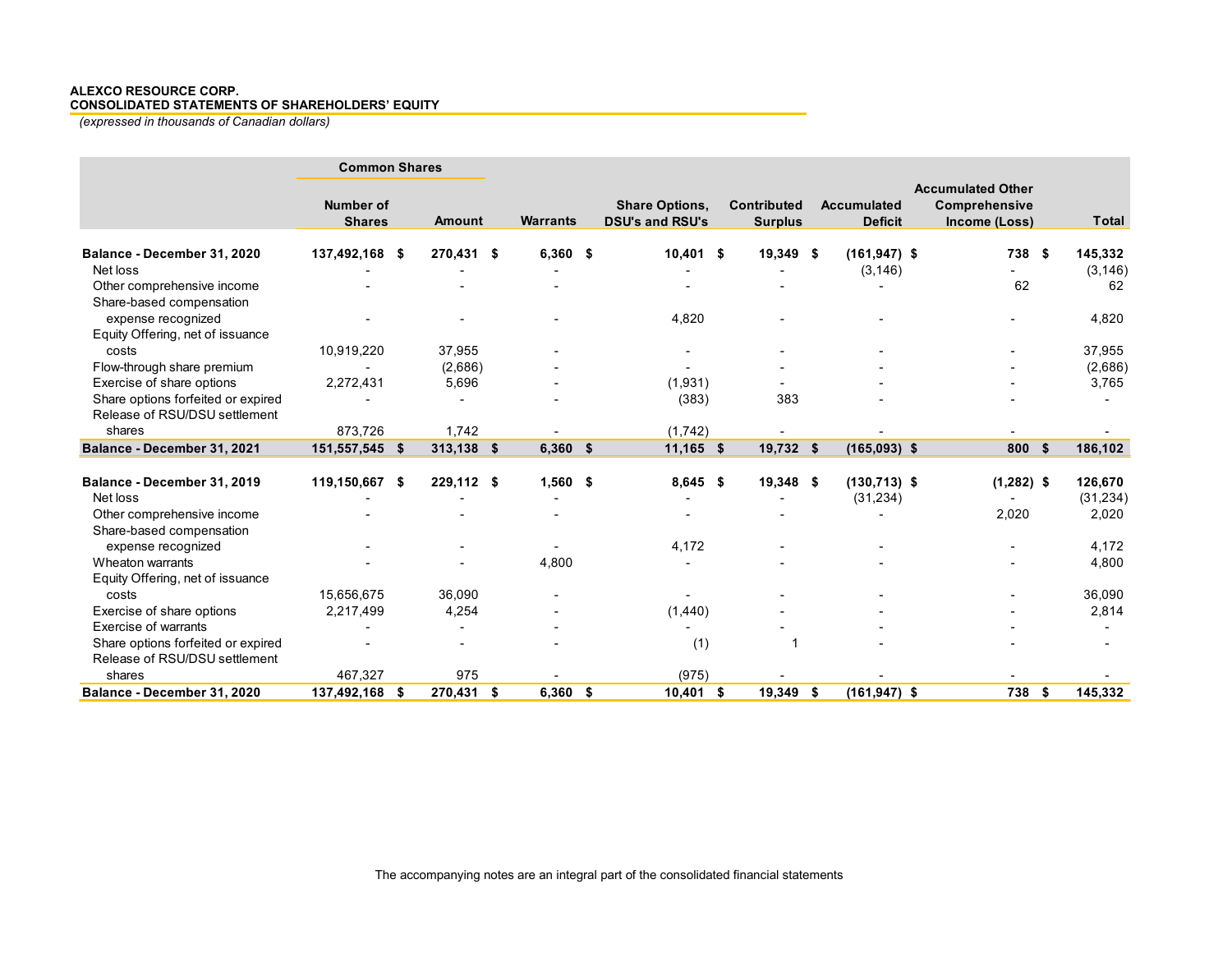#### **1. DESCRIPTION OF BUSINESS, NATURE OF OPERATIONS, AND COVID-19 IMPACTS**

Alexco Resource Corp. ("Alexco" or the "Corporation") was incorporated under the Business Corporations Act (Yukon) on December 3, 2004 and commenced operations on March 15, 2005. Effective December 28, 2007, it was continued under the Business Corporations Act (British Columbia). The Corporation is principally engaged in the exploration, development, and operation of mineral resource properties. The Corporation's mineral resource properties are located in the Keno Hill Silver District in the Yukon Territory of Canada.

Alexco is a public company which is listed on the Toronto Stock Exchange and the NYSE American Stock Exchange (under the symbol AXU). The Corporation's corporate head office is located at Suite 1225, Two Bentall Centre, 555 Burrard Street, Box 216, Vancouver, BC, Canada, V7X 1M9.

In March 2020, the World Health Organization declared a global pandemic related to COVID-19. The impacts on global commerce have been far-reaching. There is significant ongoing uncertainty surrounding COVID-19 related to COVID-19 cases at Keno Hill, government mandated workplace and travel restrictions, supply chain interruptions, and recruitment of underground miners and maintenance technicians. In December 2021, the Corporation experienced a rise in COVID-19 cases at Keno Hill. The Corporation's COVID-19 response required mandatory self-isolation for affected employees and contractors as dictated by government health protocols, which resulted in reduced workforce availability, significantly reduced production and slower development advancement activity in December 2021. The Corporation notes that COVID-19 pandemic risk remains a risk to continued ramp-up and production activities at Keno Hill.

#### **2. BASIS OF PREPARATION AND STATEMENT OF COMPLIANCE**

These consolidated financial statements have been prepared in accordance with International Financial Reporting Standards as issued by the International Accounting Standards Board ("IFRS") and were approved for issue by the Board of Directors on March 21, 2022.

These consolidated financial statements have been prepared under the historical cost method, except for those assets and liabilities that are measured at revalued amounts or fair values at the end of each reporting period. All figures are expressed in Canadian dollars unless otherwise indicated.

## **3. SUMMARY OF SIGNIFICANT ACCOUNTING POLICIES**

The significant accounting policies used in the preparation of these financial statements are summarized below.

#### **(a) Basis of Consolidation**

The Corporation's consolidated financial statements include the accounts of the Corporation and its subsidiaries. Subsidiaries are entities controlled by the Corporation, where control is achieved by the Corporation being exposed to, or having rights to, variable returns from its involvement with the entity and having the ability to affect those returns through its power over the entity. Subsidiaries are fully consolidated from the date on which control is obtained by Alexco, and are de-consolidated from the date that control ceases.

The following subsidiaries have been consolidated for all dates presented within these financial statements, and are wholly owned: Alexco Keno Hill Mining Corp. ("AKHM"), Elsa Reclamation & Development Company Ltd. ("ERDC"), and Alexco Exploration Canada Corp. ("AECC"). All significant inter-company transactions, balances, income and expenses are eliminated on consolidation.

### **(b) Cash and Cash Equivalents**

Cash and cash equivalents are unrestricted as to use and consist of cash on hand, demand deposits and short term interest-bearing investments with maturities of 90 days or less from the original date of acquisition and which can readily be liquidated to known amounts of cash. Redeemable interest-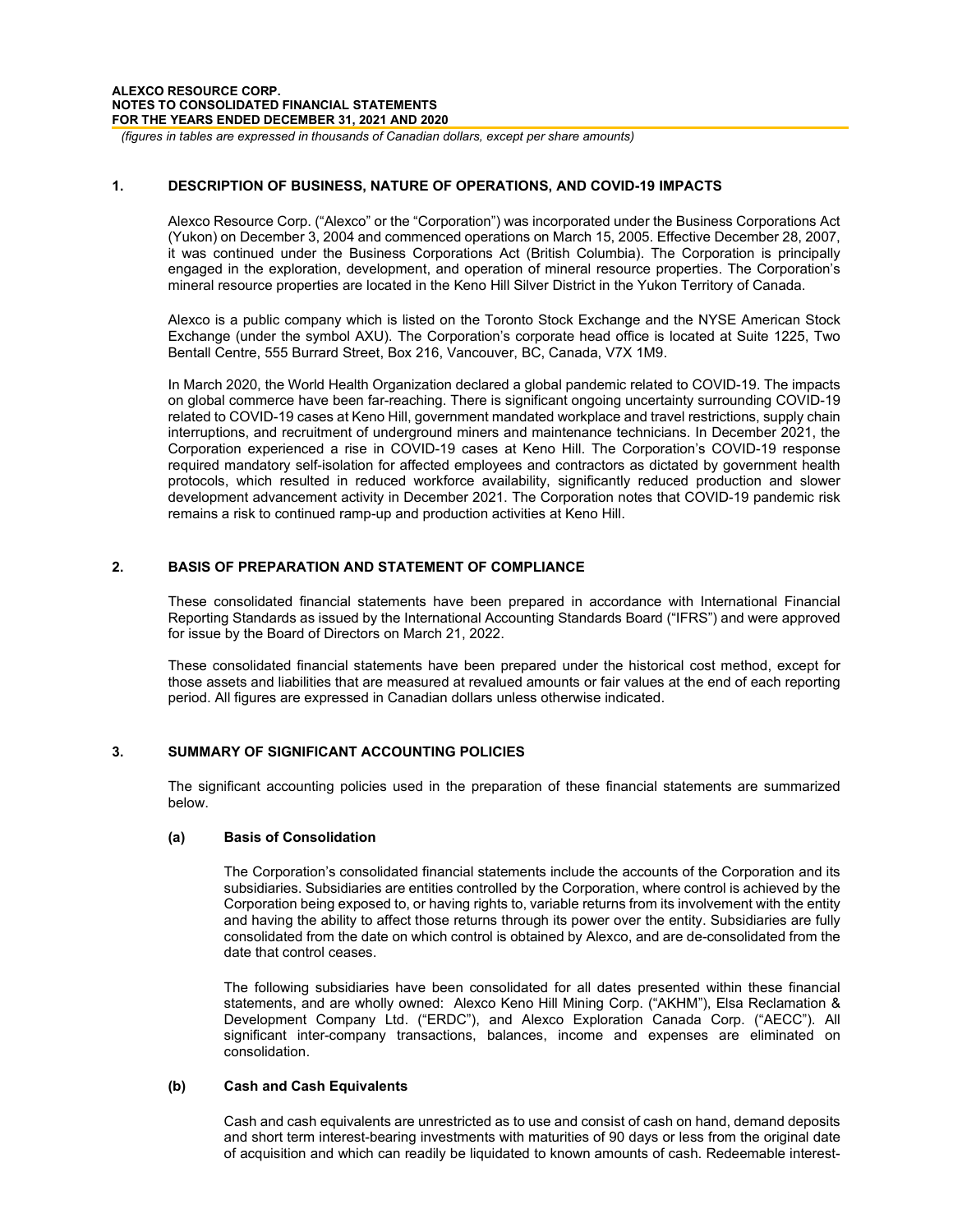bearing investments with maturities of up to one year are considered cash equivalents if they can readily be liquidated at any point in time to known amounts of cash and they are redeemable thereafter until maturity for invested value plus accrued interest.

#### **(c) Inventories**

Inventories include ore in stockpiles on the surface and underground, concentrate and materials and supplies. Ore in stockpiles and concentrate are recorded at the lower of weighted average cost and net realizable value. Cost comprises all mining and processing costs incurred, including labor, materials and supplies, production-related overheads, depreciation of production-related plant and equipment and depletion of related mineral properties. Net realizable value is calculated as the estimated price at the time of sale based on prevailing and future metal prices less estimated future production costs to convert the inventories into saleable form and estimated costs to sell. Materials and supplies are valued at the lower of weighted average cost, based on landed cost of purchase, and net realizable value, net of a provision for obsolescence where applicable.

Any write-downs of inventories to net realizable value are recorded within the statement of loss. If there is a subsequent increase in the value of inventories, the previous write-downs to net realizable value are reversed to cost to the extent that the related inventories have not been sold.

#### **(d) Mineral Properties, Plant and Equipment**

#### *Mineral properties*

Mineral properties are recorded at cost on a property-by-property basis. The recorded cost of mineral properties is based on acquisition costs incurred to date, including capitalized exploration and evaluation costs and capitalized development costs, less depletion, recoveries and write-offs. Capitalized development costs include costs incurred to establish access to mineable reserves where such costs are expected to provide a long-term economic benefit.

Depletion of mining properties is calculated on the units-of-production basis using estimated mine plan reserves, such reserves being those defined in the mine plan on which the applicable mining activity is based. The mine plan reserves for such purpose are generally as described in an economic analysis supported by a technical report compliant with Canadian National Instrument 43-101 *Standards of Disclosure for Mineral Projects*.

#### *Construction in progress*

Construction in progress includes mineral properties, plant and equipment in the course of construction for the Corporation's own use. Costs recorded for assets under construction are capitalized as construction in progress. On completion, the cost of construction is transferred to the appropriate category of mineral properties, plant and equipment. No depreciation is recorded until the assets are substantially complete and available for their intended use.

#### *Plant and equipment*

Plant and equipment are stated at historical cost less accumulated depreciation and accumulated impairment. The cost capitalized is determined by the purchase price or construction costs, the direct cost of bringing the asset to the condition necessary for operation, and the estimated future cost of decommissioning and removing the asset. Repairs and maintenance expenditures are charged to operations, while major improvements and replacements which extend the useful life of an asset are capitalized.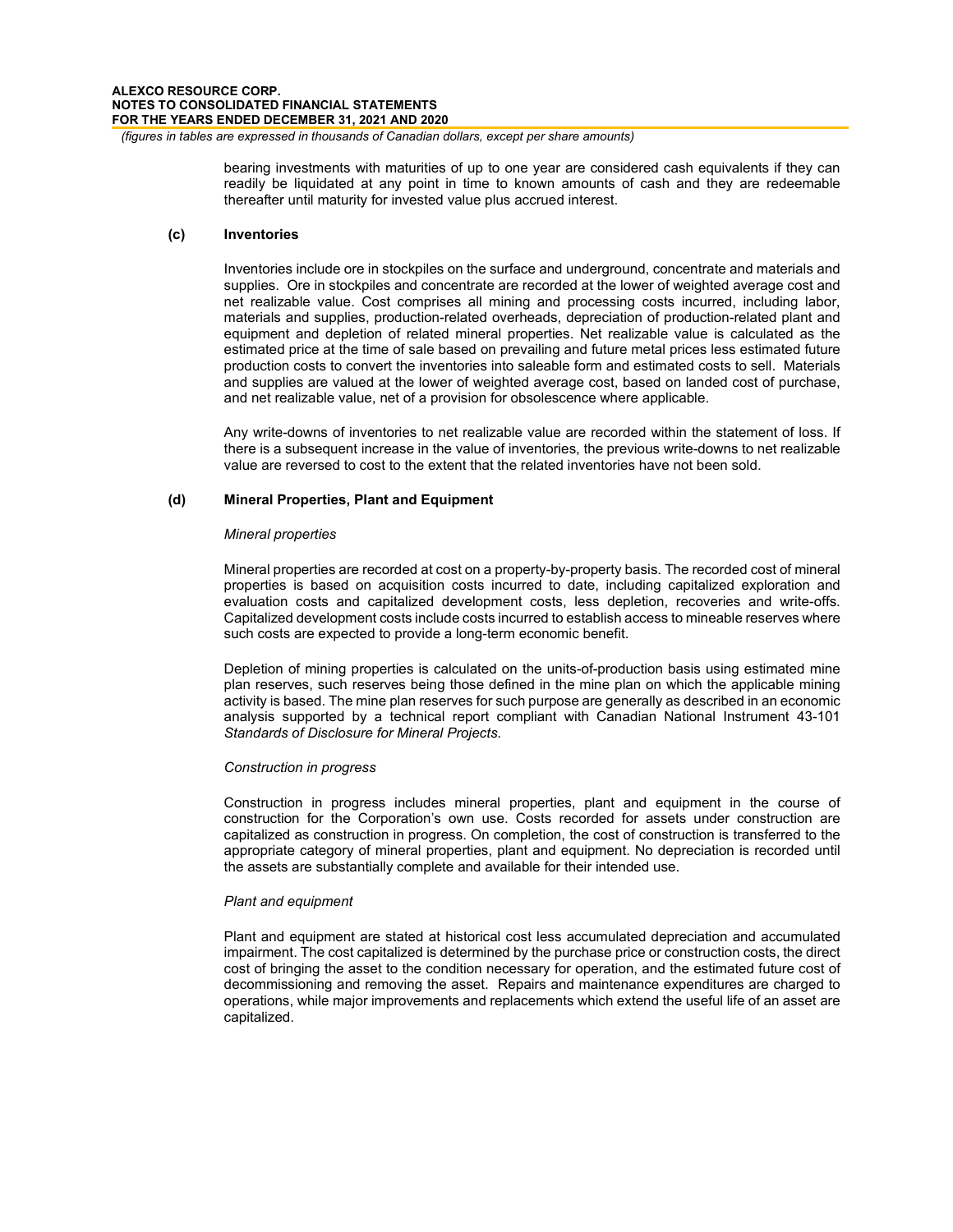Depreciation of plant and equipment is calculated using the following methods:

Heavy machinery and equipment 5 years straight-line Buildings<br>
Leasehold improvements & Other<br>
Over the term of lease Roads, Camp and other site infrastructure 5 -10 years straight-line Ore-processing mill components Estimated life of mine

Over the term of lease, and  $2 - 5$  years straight-line

Gains and losses on disposals are determined by comparing the proceeds with the carrying amount and are recognized within other gains or losses in earnings.

#### *Right of use ("ROU") assets*

ROU assets are initially recorded at cost, which comprises the initial amount of the lease liability and any initial direct costs incurred less any lease payments made at or before the initial recognition date. ROU assets are depreciated on a straight-line basis over the estimated useful life of the asset if the Corporation expects to take ownership of the asset at the end of the lease term, or over the lease term if the Corporation does not expect to take ownership of the asset at the end of the lease term. The lease term includes periods covered by an option to extend if the Corporation's intention is to exercise that option. ROU assets are periodically reduced by impairment losses, if any, and adjusted for re-measurements of the lease obligation.

#### *Exploration and evaluation properties*

The Corporation capitalizes exploration and evaluation expenses at cost for expenditures incurred after it has obtained legal rights to explore a specific area and before technical feasibility and commercial viability of extracting mineral resources are demonstrable.

All direct and indirect costs relating to the exploration of specific properties with the objective of locating, defining and delineating the resource potential of the mineral interests on specific properties are capitalized as exploration and evaluation assets, net of any directly attributable recoveries recognized, such as exploration or investment tax credits.

The Corporation has elected to follow a policy of applying the consideration received from the silver streaming arrangement with Wheaton Precious Metals Corp. ("Wheaton") explained further in Note 9 as a credit to the carrying value of the exploration and evaluation properties. Accordingly, the consideration received has been applied as an offset against the mineral interest asset.

Exploration and evaluation assets are evaluated and may be classified as mineral properties upon achieving technical feasibility and determination of commercial viability. Upon reclassification, the assets are tested for impairment.

#### **(e) Impairment**

The carrying amounts of mineral properties, plant and equipment and exploration and evaluation properties are reviewed and evaluated for indications of impairment. If any such indication exists, an estimate of the recoverable amount is undertaken. If the recoverable amount is less than the carrying amount of the asset, an impairment loss is recognized and the asset is written down to recoverable value.

The recoverable amount is the higher of an asset's "fair value less cost of disposal" and "value-inuse". Where the asset does not generate cash flows that are independent from other assets, the recoverable amount of the cash-generating unit ("CGU") to which the asset belongs is determined, with a CGU being the smallest identifiable group of assets and liabilities that generate cash inflows independent from other assets. Exploration and evaluation assets are each separately assessed for impairment, and are not allocated by the Corporation to a CGU for impairment assessment purposes. "Fair value less cost of disposal" is determined as the amount that would be obtained from the sale of the asset or CGU in an arm's length transaction between knowledgeable and willing parties. In assessing "value-in-use", the future cash flows expected to arise from the continuing use of the asset or CGU in its present form are estimated using assumptions that an independent market participant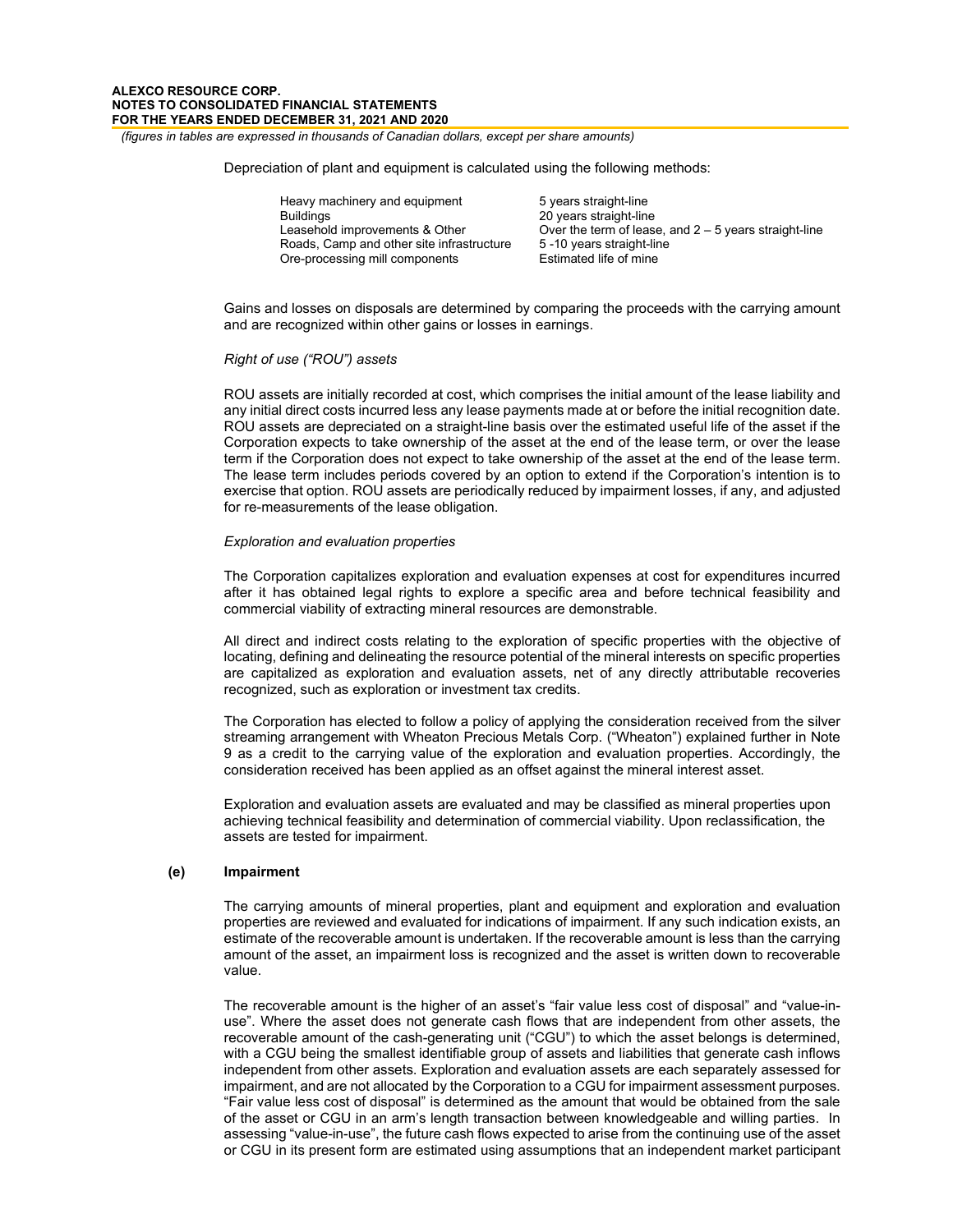would consider appropriate, and are then discounted to their present value using a pre-tax discount rate that reflects current market assessments of the time value of money and risks specific to the asset or CGU.

Where conditions that gave rise to a recognized impairment loss are subsequently reversed, the amount of such reversal is recognized into earnings immediately, though is limited such that the revised carrying amount of the asset or CGU does not exceed the carrying amount that would have been determined had no impairment loss been recognized for the asset or CGU.

## **(f) Lease liabilities**

The lease liability is measured at the present value of the expected lease payments over the lease term, discounted at the implicit rate in the lease; if the rate cannot be determined, the incremental borrowing rate of the asset or asset grouping is used. The lease liability is increased for the passage of time and payments on the lease are offset against the lease liability. The liability is subsequently re-measured when there is a change in the lease agreement, such as a change in future lease payments or if the Corporation decides to purchase, extend or terminate the lease option. When the lease liability is re-measured, an adjustment is applied to the carrying value of the ROU asset.

#### **(g) Provisions**

#### *General*

Provisions are recorded when a present legal or constructive obligation exists as a result of past events, where it is probable that an outflow of resources embodying economic benefits will be required to settle the obligation and a reliable estimate of the amount of the obligation can be made.

#### *Decommissioning and rehabilitation provision*

The Corporation recognizes a decommissioning and rehabilitation provision for statutory, contractual, constructive or legal obligations to undertake reclamation and closure activities associated with mineral properties, plant and equipment, generally at the time that an environmental or other site disturbance occurs or a constructive obligation for reclamation and closure activities is determined. When the extent of disturbance increases over the life of an operation, the provision is increased accordingly. Provisions are measured at the present value of the expected future expenditures required to settle the obligation, using a risk-free pre-tax discount rate reflecting the time value of money and risks specific to the liability. The liability is increased for the passage of time, and adjusted for changes to the current market-based risk-free discount rate as well as changes in the estimated amount or timing of the expected future expenditures. The associated restoration costs are capitalized as part of the carrying amount of the related asset and then depreciated accordingly.

### **(h) Revenue Recognition**

The Corporation's sources of mining operations revenue are from the sale of concentrate and from the provision of extraction services. Revenue relating to the sale of concentrate and extraction services is recognized when control of the concentrate is transferred to the customer in an amount that reflects the consideration the Corporation expects to receive. In determining whether the Corporation has satisfied a performance obligation, it considers the indicators of the transfer of control, which include, but are not limited to, whether: it has a present right to payment; it has transferred physical possession of the asset to the customer; the customer has the significant risks and rewards of ownership of the asset; and the customer has legal title to the asset. The Corporation's performance obligations relate primarily to the delivery of concentrate to its Offtaker and delivery of silver under the silver purchase agreement ("SPA") with Wheaton Precious Metals Corp. ("Wheaton").

Revenue from sale of concentrate under the Corporation's offtake agreement is recognized at the point when control is transferred to the Offtaker, typically when the concentrate is loaded for transport. The initial sales price is based on the forward market price when the concentrate is loaded. The final sales price is subject to average metals prices during a quotational period, typically one or three months after the date of the concentrate's arrival at the smelter. When the concentrate is loaded for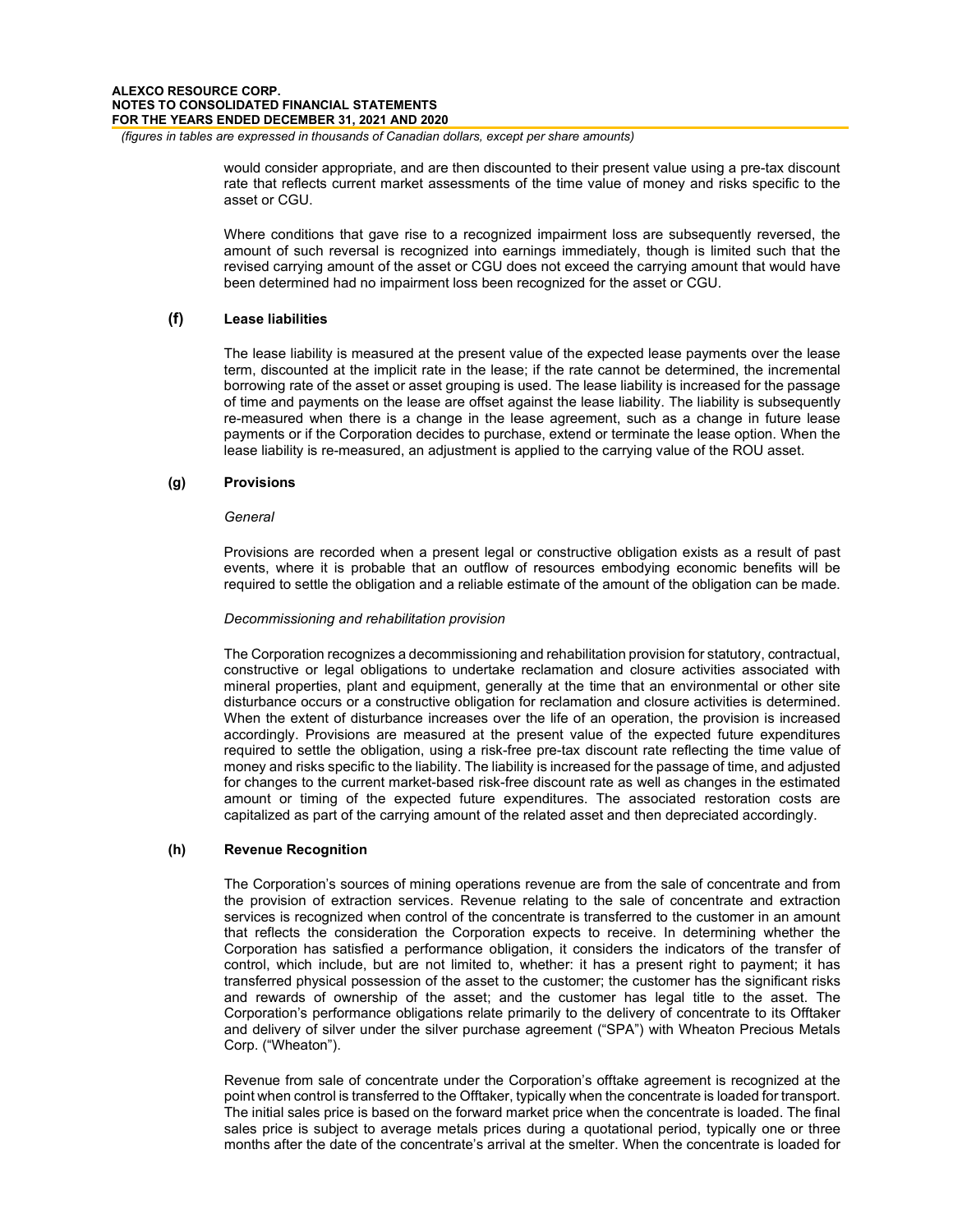transport, the Corporation prepares a provisional invoice for 90% of the value of the shipment. Once the quotational period has ended and final weights, assays and settlement prices are known, the Corporation prepares a final invoice for the remaining value of the shipment. If the quotational period for a shipment has not ended prior to period end, the trade receivable is remeasured to fair value by reference to forward market prices with the impact of changes in the forward market prices recognized as a gain or loss presented as a component of revenue on the statement of income or loss. Revenue from the sale of concentrate is recorded net of transportation, treatment and refining charges.

Upon entering into the silver purchase agreement with Wheaton, it was determined that the contract was a partial sale of a mineral interest and a related contract to provide extraction services. Revenue from extraction services is recognized at the point when concentrate has been delivered to the Offtaker, which occurs when the concentrate is loaded for transport. Revenue from extraction services is recognized using a transaction price of US\$3.90 per ounce, which is considered the standalone selling price of those services at the inception of the contract. The actual cash payment received from Wheaton, which differs from the extraction services revenue recognized, is determined using a payment formula, which is dependent on the spot price of silver at time of delivery and Alexco's stage in the production period as defined in the Wheaton SPA. The difference between the actual cash payment received and the extraction services revenue recognized represents the portion of the embedded derivative asset that is settled.

Revenue from the sale of concentrate, revenue from extraction services, and changes in fair value of provisionally priced trade receivables are presented as mining operations revenue on the statement of income (loss).

Revenue from reclamation management through ERDC is recognized upon the transfer of promised services or goods based on the output appropriate to the particular service contract and when a customer has the ability to direct the use and obtain the benefits from the service or good. The Corporation identifies the performance obligations in the contract, and the obligations are measured by reference to the transaction price. The transaction price is established in the agreement as either a fixed price or rate per hour. If the contract has multiple performance obligations, the Corporation will assign the transaction price to the various performance obligations.

#### **(i) Share-Based Compensation**

The cost of incentive share options and other equity-settled share-based compensation and payment arrangements is recorded based on the estimated fair value at the grant date and charged to earnings over the vesting period. With respect to incentive share options, grant-date fair value is measured using the Black-Scholes option pricing model. With respect to restricted share units and deferred share units, the grant-date fair value is determined by reference to the share price of the Corporation at the date of grant. Where share-based compensation awards are subject to vesting, each vesting tranche is considered a separate award with its own vesting period and grant-date fair value. Sharebased compensation expense is recognized over the tranche's vesting period by a charge to earnings, based on the number of awards expected to vest.

#### **(j) Flow-Through Shares**

The proceeds from the offering of flow-through shares are allocated between the shares and the sale of tax benefits when the shares are offered. The allocation is made based on the difference between the market value of the shares and the amount the investors pay for the flow‐through shares. A liability is recognized for the premium paid by the investors above the share price for each unit. This is subsequently recognized in the results of operations in the period the eligible exploration expenditures are incurred.

## **(k) Warrants**

The Corporation issues common share purchase warrants which are recorded based on the estimated fair value at the issue date. Fair value is measured using the Black-Scholes option pricing model.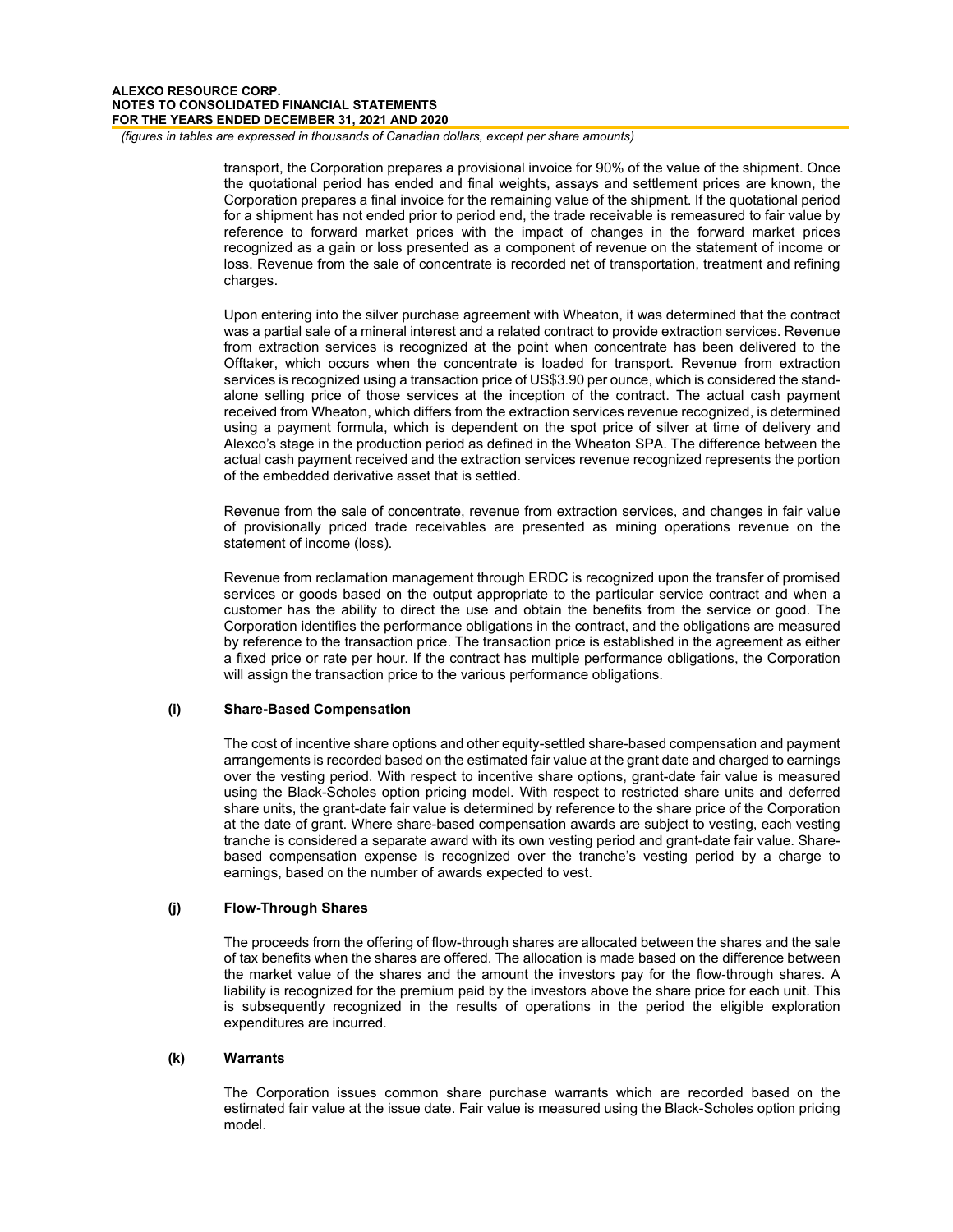#### **(l) Current and Deferred Income Taxes**

Income tax expense comprises current and deferred income taxes. Current and deferred income taxes are recognized in profit or loss except to the extent that they relate to a business combination or to items recognized directly in equity or in other comprehensive income.

Current income taxes are the expected taxes payable or receivable on the taxable income or loss for the period, using tax rates enacted or substantively enacted at the reporting date, and any adjustment to taxes payable in respect of previous periods.

Deferred income taxes are recognized using the liability method, on temporary differences between the carrying amounts of assets and liabilities for financial reporting purposes and the amounts used for tax purposes. However, deferred income taxes are not recognized if they arise from initial recognition of an asset or liability in a transaction other than a business combination that, at the time of the transaction, affects neither accounting nor taxable profit nor loss. Deferred income taxes are determined using tax rates and laws that have been enacted or substantively enacted at the reporting date and are expected to apply when the related deferred income tax asset is realized or the deferred income tax liability is settled.

Deferred income tax assets and liabilities are presented as non-current in the financial statements.

Deferred income tax assets and liabilities are offset if there is a legally enforceable right of offset, and they relate to income taxes levied by the same tax authority on the same taxable entity, or on different tax entities but they intend to settle current tax liabilities and assets on a net basis or their tax assets and liabilities will be realized simultaneously. Deferred income tax assets are recognized to the extent that it is probable that future taxable profits will be available against which the assets can be utilized.

#### **(m) Translation of Foreign Currencies**

The financial statements of each entity in the group are measured using the currency of the primary economic environment in which each entity operates (the "functional currency"). The functional currency of all entities in the Corporation group is the Canadian dollar, which is also the Corporation's presentation currency.

Foreign currency transactions are translated into the functional currency using the exchange rates prevailing at the dates of the transactions or valuations where items are re-measured. Foreign exchange gains and losses resulting from the settlement of such transactions and from the translation at period end exchange rates of monetary assets and liabilities denominated in foreign currencies are recognized in the consolidated statements of loss and comprehensive loss for the year.

When an entity disposes of its entire interest in a foreign operation, or loses control, joint control, or significant influence over a foreign operation, the foreign currency gains or losses accumulated in other comprehensive income related to the foreign operation are recognized in profit or loss.

## **(n) Earnings or Loss Per Share**

Basic earnings per share is calculated by dividing the net income (loss) for the period by the weighted average number of common shares outstanding during the period.

Diluted earnings (loss) per share is calculated using the treasury share method whereby all "in the money" options, warrants and equivalents are assumed to have been exercised at the beginning of the period and the proceeds from the exercise are assumed to have been used to purchase common shares at the average market price during the period.

## **(o) Financial Instruments**

Financial assets and financial liabilities, including derivative instruments, are initially recognized at fair value on the balance sheet when the Corporation becomes a party to the relevant contractual provisions. Measurement in subsequent periods depends on the financial instrument's classification.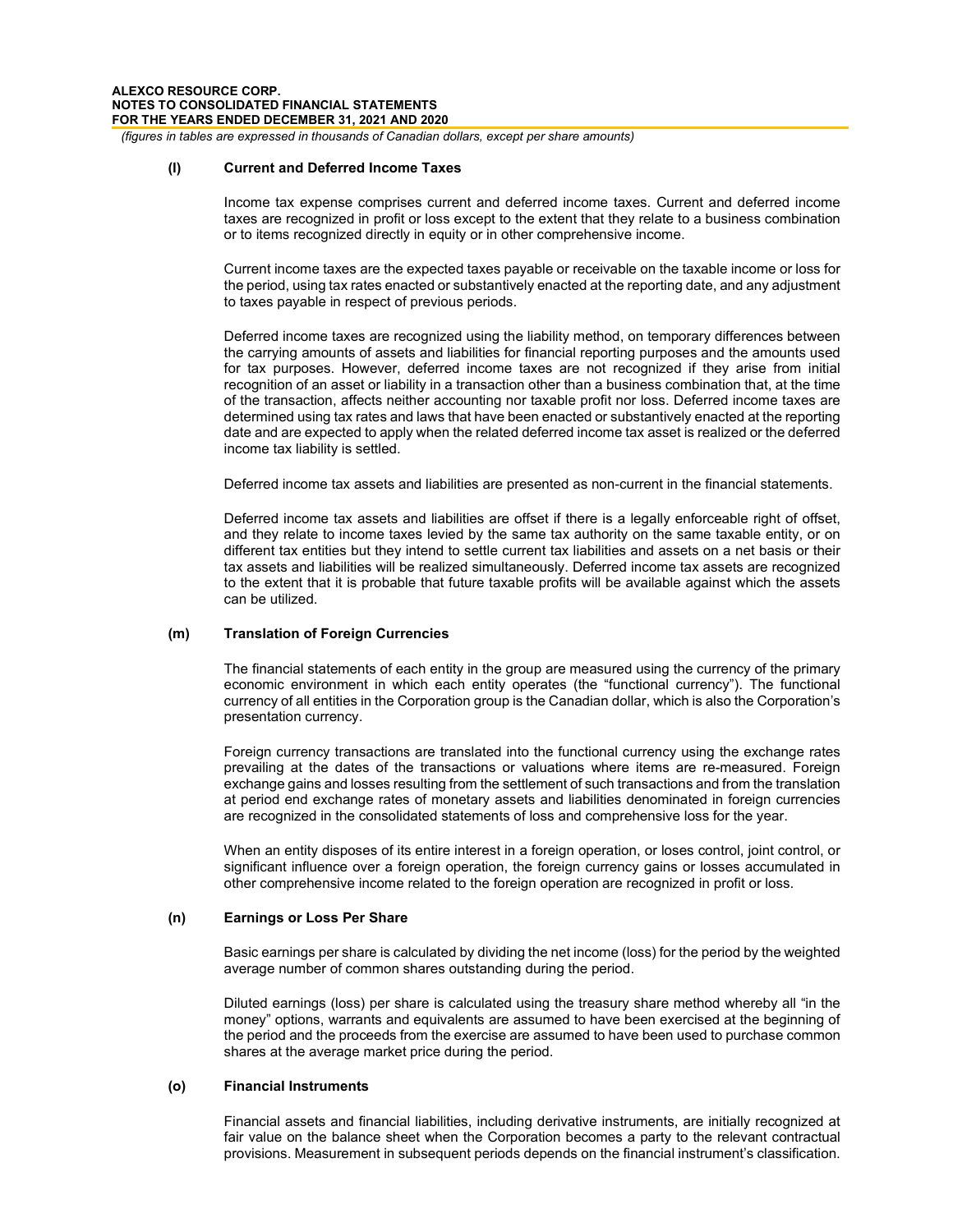The Corporation classifies the financial instruments in the following categories: at fair value through profit and loss ("FVTPL"), fair value through other comprehensive income ("FVTOCI") or at amortized cost.

(i) Classification

The Corporation determines the classification of financial instruments at initial recognition.

#### *Financial assets*

- a) *Debt* The classification of debt instruments is driven by the Corporation's business model for managing the financial assets and the relevant contractual cash flow characteristics. A debt instrument is measured at amortized cost if the objective of the business model is to hold the debt instrument for the collection of contractual cash flows, and the asset's contractual cash flows are comprised solely of payments of principal and interest.
- b) *Equity* On the day of acquisition the Corporation makes an irrevocable election (on an instrument-by- instrument basis) to designate them as at FVTOCI. Investments in common shares are held for long term strategic purposes and not for trading. Our equity investments are designated as FVTOCI in order to provide a more meaningful presentation based on management's intention, rather than reflecting changes in fair value in net income.

#### *Financial liabilities*

Financial liabilities are measured at amortized cost; unless they are required to be measured at FVTPL (such as instruments held for trading or derivatives) or the Corporation has opted to measure at FVTPL.

(ii) Measurement

#### *Financial assets and liabilities at FVTPL*

Financial assets and liabilities at FVTPL are initially recognized at fair value and transaction costs are expensed in the consolidated statement of loss. Realized and unrealized gains and losses arising from changes in the fair value of the financial assets or liabilities held at FVTPL are included in the consolidated statement of loss in the period in which they occur. Where the Corporation has opted to designate a financial liability at FVTPL, any changes associated with our own credit risk will be recognized in Other Comprehensive Income ("OCI").

#### *Financial assets at FVTOCI*

Investments in equity instruments at FVTOCI are initially recognized at fair value plus transaction costs. Subsequently, the investments are measured at fair value, with gains and losses arising from changes from initial recognition recognized in OCI.

#### *Financial assets and liabilities at amortized cost*

Financial assets and liabilities at amortized cost are initially recognized at fair value net of transaction costs, and subsequently amortized using the effective interest rate method.

#### *Derivative financial instruments*

Derivatives are classified as FVTPL.

Derivatives embedded in financial liabilities are treated as separate derivatives when their risks and characteristics are not closely related to the host contracts. The classification approach described above is applied to all financial assets, including those that contain embedded derivatives, without the need to separate the embedded derivative from the host contract.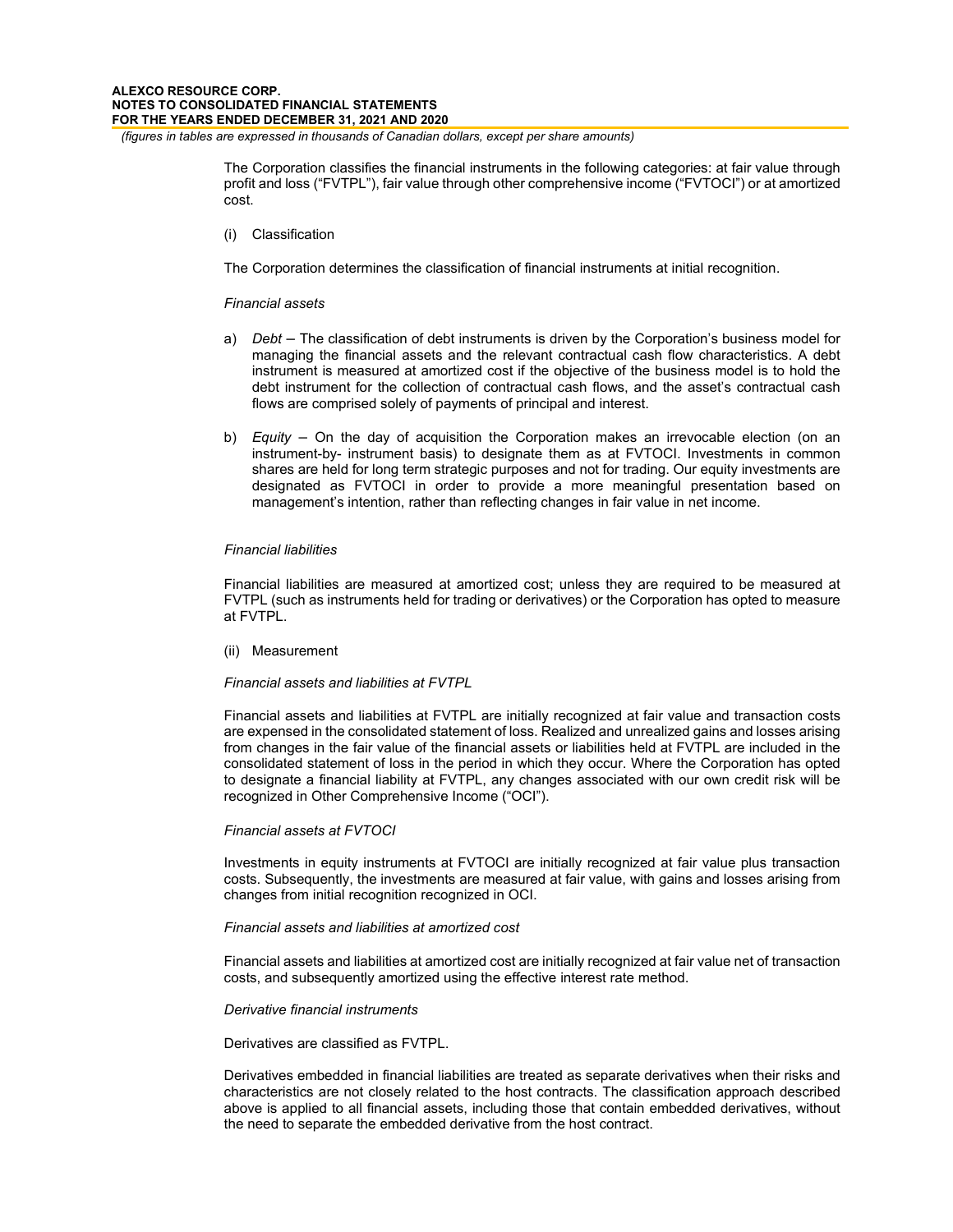(iii) Impairment of financial assets

*Impairment of financial assets at amortized cost*

The Corporation recognizes a loss allowance for expected credit losses on financial assets that are measured at amortized cost.

The Corporation is applying the simplified method for trade receivables and is calculating expected credit losses at an amount equal to the lifetime expected credit loss.

Impairment losses on financial assets carried at amortized cost are reversed in subsequent periods if the expected credit losses are reversed after the impairment was recognized.

(iv) Derecognition

#### *Derecognition of financial assets and liabilities*

Financial assets are derecognized when the investments mature or are sold, and substantially all the risks and rewards of ownership have been transferred. A financial liability is derecognized when the obligation under the liability is discharged, canceled or expired. Gains and losses on derecognition are recognized within other income (expenses). Gains or losses on equity financial assets designated as FVTOCI remain within accumulated OCI.

(v) Fair value of financial instruments

The fair values of quoted investments in an active market are based on current prices. If there is no active market with a quoted price for a financial asset, the Corporation establishes fair value by using valuation techniques. These include the use of recent arm's length transactions, reference to other instruments that are substantially the same, discounted cash flow analysis, and option pricing models refined to reflect the financial asset's specific circumstances.

#### **(p) Fair Value Measurement**

Where fair value is used to measure assets and liabilities in preparing these financial statements, it is estimated at the price at which an orderly transaction to sell the asset or to transfer the liability would take place between market participants at the measurement date under current market conditions. Fair values are determined from the lowest level significant inputs that are classified within the fair value hierarchy defined under IFRS as follows:

Level 1 – Quoted prices (unadjusted) in active markets for identical assets or liabilities

Level 2 – Inputs other than quoted prices included within Level 1 that are observable for the asset or liability, either directly or indirectly

Level 3 – Inputs for the asset or liability that are unobservable

#### **4. NEW ACCOUNTING STANDARDS**

#### *Property, Plant and Equipment — Proceeds before Intended Use*

On January 1, 2021, the Corporation early adopted *IAS 16, Property, Plant and Equipment: Proceeds before Intended Use*, retrospectively to January 1, 2020. The amended standard prohibits deducting from the cost of mineral properties, plant and equipment amounts received from selling items produced while preparing the asset for its intended use. With the adoption of the amended standard, proceeds from sales of concentrate and related costs while bringing the mine in a condition necessary for it to be capable of operating in the manner intended by management are recognized in profit or loss in accordance with applicable standards. The Corporation measures the cost of the concentrate sold applying the measurement requirements of IAS 2. There was no impact of this adoption on the comparative figures presented for the year ended December 31, 2020.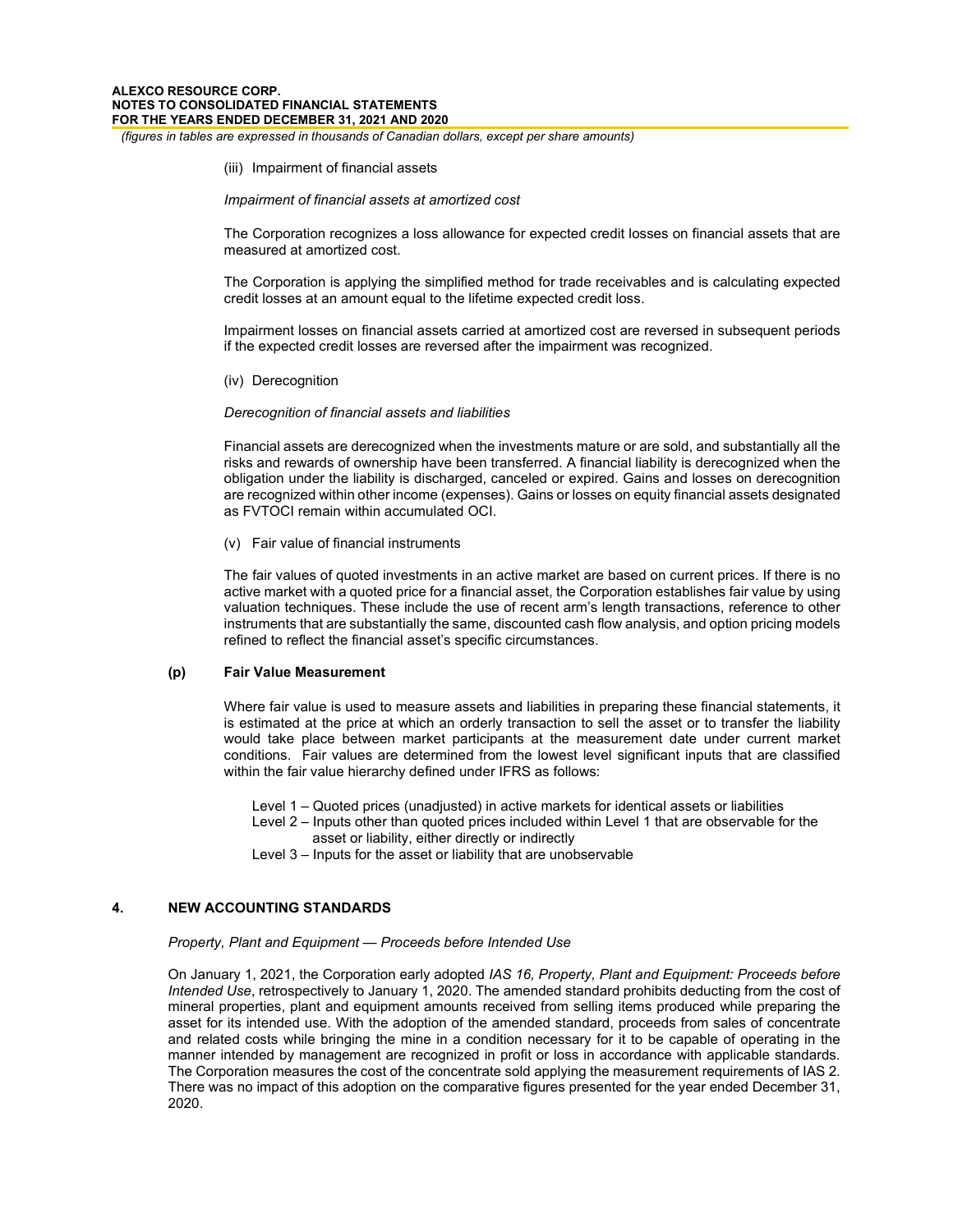LIBOR settings are currently scheduled to cease publication after June 30, 2023. The Corporation and the Offtaker will use an agreed industry standard alternative benchmark interest rate and expect to transition to the alternative rate as widespread market practice is established (Note 12).

There are no other IFRS's or International Financial Reporting Interpretations Committee interpretations that are not yet effective or early adopted that are expected to have a material impact on the Corporation.

## **5. CRITICAL JUDGEMENTS AND MAJOR SOURCES OF ESTIMATION UNCERTAINTY**

The preparation of the consolidated financial statements requires management to select accounting policies and make estimates and judgments that may have a significant impact on the consolidated financial statements. Estimates are continuously evaluated and are based on management's experience and expectations of future events that are believed to be reasonable under the circumstances. The estimates management makes in this regard include those regarding future commodity prices and foreign currency exchange rates, which are an important component of several estimates and assumptions management must make in preparing the financial statements.

The most significant judgments in the application of policy in preparing the Corporation's financial statements are described as follows:

Impairment and impairment reversals of mineral properties, plant and equipment

The Corporation reviews and evaluates the carrying value of each of its mineral properties, plant and equipment for impairment and impairment reversals when events or changes in circumstances indicate that the carrying amounts of the related asset may not be recoverable or previous impairment losses may become recoverable. The identification of such events or changes and the performance of the assessment requires significant judgment. Furthermore, management's estimates of many of the factors relevant to completing this assessment, including commodity prices, foreign currency exchange rates, mineral resources, and operating, capital and reclamation costs, are subject to risks and estimation uncertainties that may further affect the determination of the recoverability of the carrying amounts of its mineral properties, plant and equipment.

At December 31, 2021, management assessed potential indicators of impairment and impairment reversals on the Corporation's exploration and evaluation assets and the Keno Hill CGU and has concluded that no impairment or impairment reversal indicators exist as of December 31, 2021. See discussion of impairment assessment of the Bellekeno mineral property in Note 8.

● *Mineral properties – silver stream arrangement*

Upon entering into a long-term streaming arrangement linked to production at Keno Hill, Management's judgment was required in assessing the appropriate accounting treatment for the transaction on the closing date and in future periods. We considered the specific terms of the arrangement to determine whether we have disposed of an interest in the reserves and resources of the operation or executed some other form of arrangement. This assessment considers what the counterparty is entitled to and the associated risks and rewards attributable to them over the life of the operation. These include the contractual terms related to the total production over the life of the arrangement as compared to the expected production over the life of the mine, the percentage being sold, the percentage of payable metals produced, the commodity price referred to in the ongoing payment and any guarantee relating to the upfront payment if production ceases. Management concluded that the initial deposit and value associated with the subsequent amendments should be applied against the carrying value of the mineral interest.

The following discusses the accounting estimates that the Company has made in the preparation of the financial statements that could result in a material adjustment in the next twelve months on the carrying amounts of assets and liabilities: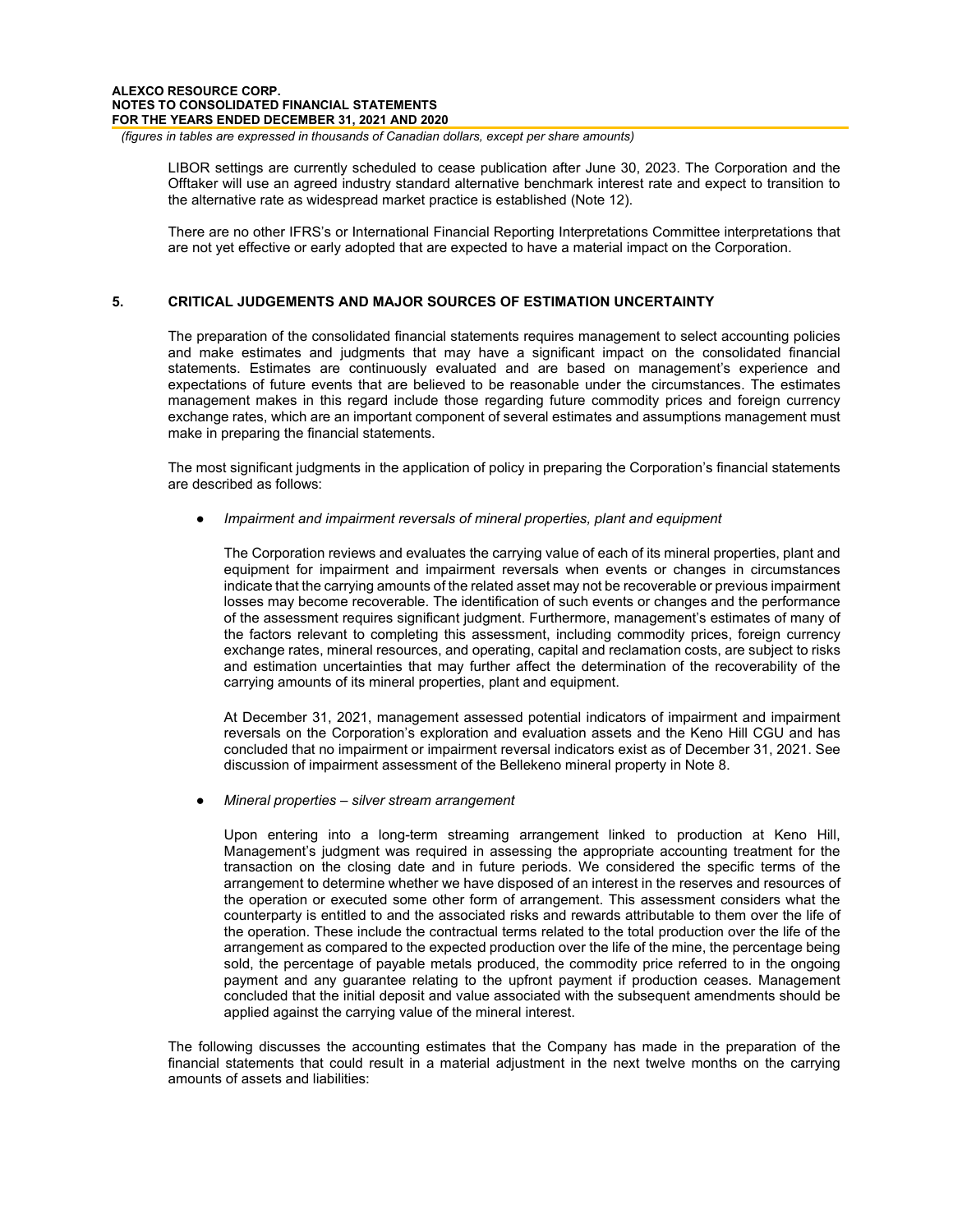● *Mineral reserves and resources*

The determination of the Corporation's estimated mineral reserves and resources by appropriately qualified persons requires significant judgements regarding the interpretation of complex geological and engineering data including the size, depth, shape and nature of the deposit and anticipated plans for mining, as well as estimates of future commodity prices, foreign exchange rates, capital requirements and production costs. These mineral reserve and resource estimates are used in many determinations required to prepare the Corporation's financial statements, including calculating depletion of mineral properties, measuring the fair value of the embedded derivative asset, determining the timing of expected activities relating to the decommissioning and rehabilitation provision, and estimating amounts of future taxable income in determining whether to record a deferred tax asset.

● *Decommissioning and rehabilitation provision*

Management's determination of the Corporation's decommissioning and rehabilitation provision is based on the reclamation and closure activities it anticipates as being required, the additional contingent mitigation measures it identifies as potentially being required and its assessment of the likelihood of such contingent measures being required, and its estimate of the probable costs and timing of such activities and measures. There is estimation uncertainty in determining such reclamation and closure activities and measures required and potentially required.

● *Fair value of derivatives*

The fair values of financial instruments that are not traded in an active market are determined using valuation techniques. Management uses its judgment to select a method of valuation and makes estimates of specific model inputs that are based on conditions existing at the end of each reporting period. Refer to Note 9 for further details on the methods and assumptions associated with the measurement of the embedded derivative within the silver stream arrangement.

● *Valuation of inventories*

The measurement of inventories including the determination of their net realizable value, especially as it relates to ore in stockpiles and concentrate involves the use of estimates. Management makes estimates of forecast sales price, foreign exchange rates, recovery rates, grade, assumed contained metal, and production and selling costs. The determination of these estimates requires significant assumptions that may impact the stated value of our inventories (Note 7).

## **6. INVESTMENTS**

During the year ended December 31, 2021, the Corporation sold its common shares in Banyan Gold Corp. for gross proceeds of \$4,289,000 and recorded in other comprehensive income a cumulative gain of \$3,380,000 since initial acquisition. As at December 31, 2021, the Corporation's investments consisted of common shares in Granite Creek Copper Ltd, a publicly traded company on the TSX Venture Exchange.

## **7. INVENTORIES**

|                                                            | December 31<br>2021      | December 31<br>2020         |  |  |
|------------------------------------------------------------|--------------------------|-----------------------------|--|--|
| Ore in stockpiles<br>Concentrate<br>Materials and supplies | \$<br>524<br>80<br>1,472 | \$<br>2,317<br>231<br>1,695 |  |  |
| Total inventories                                          | \$<br>2,076              | \$<br>4,243                 |  |  |

During the year ended December 31, 2021, the Corporation recognized a write-down of \$488,000 (2020 – \$2,773,000) of ore in stockpiles and concentrate to their net realizable value.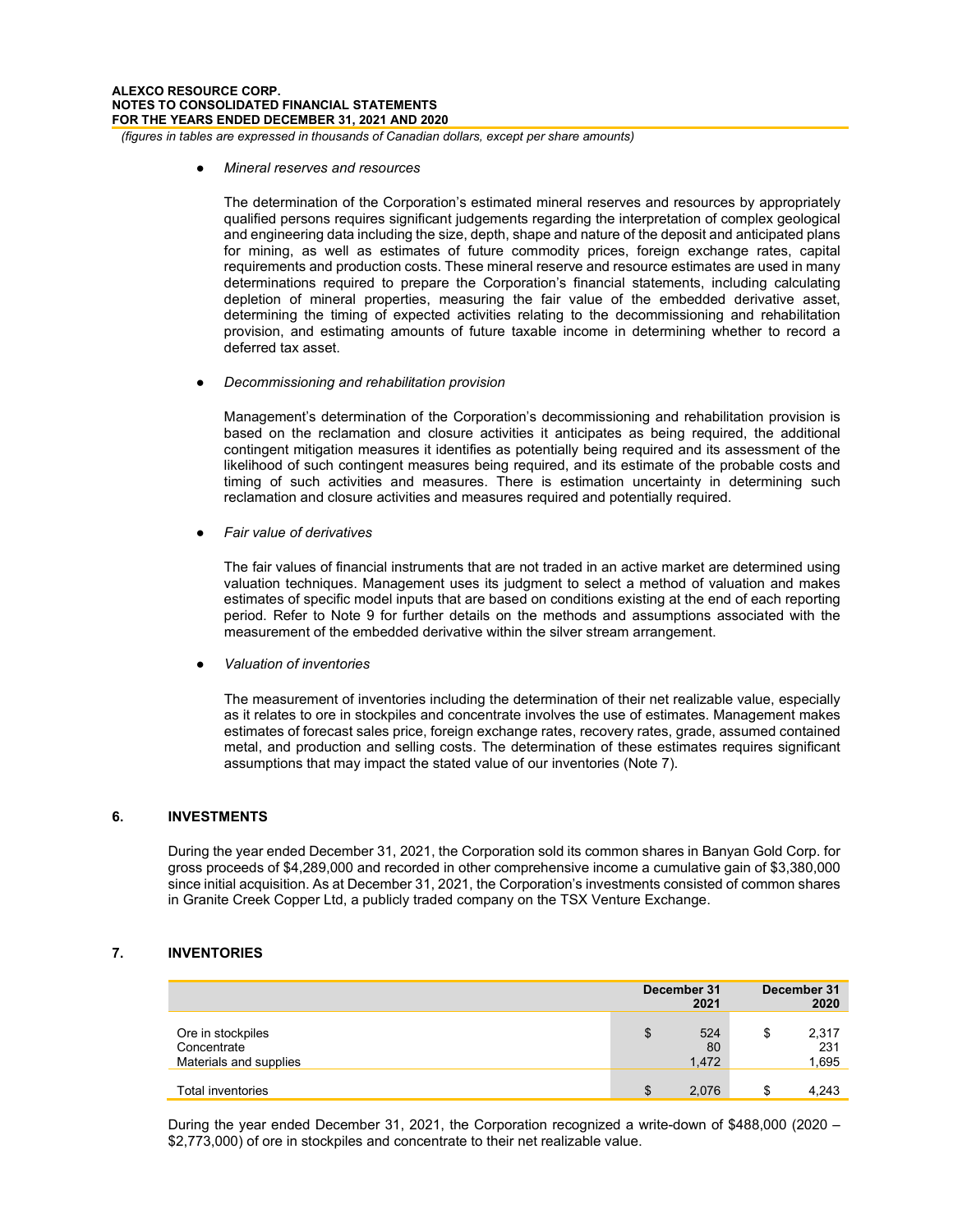## **8. MINERAL PROPERTIES, PLANT AND EQUIPMENT**

|                                                                                                                                                                                                                                                                         |                                          |                                                  |                           |                               | <b>Exploration</b><br>and                     |                                                                 |
|-------------------------------------------------------------------------------------------------------------------------------------------------------------------------------------------------------------------------------------------------------------------------|------------------------------------------|--------------------------------------------------|---------------------------|-------------------------------|-----------------------------------------------|-----------------------------------------------------------------|
| Cost                                                                                                                                                                                                                                                                    | <b>Mineral</b><br>properties             | <b>Plant and</b><br>equipment <sup>(i)</sup>     |                           | <b>Right of use</b><br>assets | evaluation<br>assets <sup>(ii)</sup>          | <b>Total</b>                                                    |
| December 31, 2019<br>Additions<br><b>Disposals</b><br>Disposal of AEG<br>Amendment to Wheaton SPA<br>Change of estimate in decommissioning<br>and rehabilitation provision<br>Transfers from exploration and evaluation<br>assets to mineral properties <sup>(ii)</sup> | \$<br>100.073<br>17,488<br>159<br>51,127 | \$<br>42.364<br>6,341<br>(235)<br>(2,639)<br>147 | \$                        | 1.883<br>8,272<br>(276)       | \$<br>79.893<br>737<br>(14, 835)<br>(51, 127) | \$<br>224.213<br>32,838<br>(235)<br>(2,915)<br>(14, 835)<br>306 |
| December 31, 2020                                                                                                                                                                                                                                                       | \$<br>168,847                            | \$<br>45,978                                     | $\mathfrak{S}$            | 9,879                         | \$<br>14,668                                  | \$<br>239,372                                                   |
| <b>Accumulated Depreciation</b>                                                                                                                                                                                                                                         |                                          |                                                  |                           |                               |                                               |                                                                 |
| December 31, 2019<br>Depreciation and depletion<br><b>Disposals</b><br>Disposal of AEG                                                                                                                                                                                  | \$<br>90.459<br>397                      | \$<br>27.666<br>1.786<br>(117)<br>(1, 374)       | \$                        | 533<br>884<br>(50)            | \$                                            | \$<br>118.658<br>3.067<br>(117)<br>(1, 424)                     |
| December 31, 2020                                                                                                                                                                                                                                                       | \$<br>90,856                             | \$<br>27,961                                     | $\boldsymbol{\mathsf{S}}$ | 1,367                         | \$<br>$\overline{\phantom{a}}$                | \$<br>120,184                                                   |
| <b>Net Book Value</b>                                                                                                                                                                                                                                                   |                                          |                                                  |                           |                               |                                               |                                                                 |
| December 31, 2019                                                                                                                                                                                                                                                       | \$<br>9,614                              | \$<br>14,698                                     | \$                        | 1,350                         | \$<br>79,893                                  | \$<br>105,555                                                   |
| December 31, 2020                                                                                                                                                                                                                                                       | \$<br>77,991                             | \$<br>18,017                                     | \$                        | 8,512                         | \$<br>14.668                                  | \$<br>119,188                                                   |

(i) The total cost of plant and equipment as at December 31, 2020 includes construction in progress of \$3,543,000. (ii) On August 5, 2020, the Bermingham and Flame & Moth properties were determined to be technically feasible and commercially viable, and thus transitioned from exploration and evaluation assets under IFRS 6 to mineral properties under IAS 16.

|                                                                                                                                             |                                                   |                                              |                |                                 | <b>Exploration</b><br>and |                |                                            |
|---------------------------------------------------------------------------------------------------------------------------------------------|---------------------------------------------------|----------------------------------------------|----------------|---------------------------------|---------------------------|----------------|--------------------------------------------|
| Cost                                                                                                                                        | <b>Mineral</b><br>properties                      | <b>Plant and</b><br>equipment <sup>(i)</sup> |                | <b>Right of use</b><br>assets   | evaluation<br>assets      |                | <b>Total</b>                               |
| December 31, 2020<br>Additions<br>Disposals<br>Lease modifications<br>Change of estimate in decommissioning<br>and rehabilitation provision | \$<br>168,847<br>38,960<br>(473)                  | \$<br>45,978<br>5,187<br>(454)               | \$             | 9,879<br>1,378<br>(596)<br>127  | \$<br>14,668<br>11,352    | \$             | 239,372<br>56,877<br>(596)<br>127<br>(927) |
| December 31, 2021                                                                                                                           | \$<br>207,334                                     | \$<br>50,711                                 | \$             | 10,788                          | \$<br>26,020              | \$             | 294,853                                    |
| <b>Accumulated Depreciation</b>                                                                                                             |                                                   |                                              |                |                                 |                           |                |                                            |
| December 31, 2020<br>Depreciation and depletion<br><b>Disposals</b><br>Lease modifications                                                  | \$<br>90,856<br>4,481<br>$\overline{\phantom{a}}$ | \$<br>27,961<br>1,454                        | \$             | 1,367<br>2,042<br>(65)<br>(320) | \$                        | \$             | 120,184<br>7,977<br>(65)<br>(320)          |
| December 31, 2021                                                                                                                           | \$<br>95,337                                      | \$<br>29,415                                 | $\mathfrak{S}$ | 3,024                           | \$                        | $\mathfrak{S}$ | 127,776                                    |
| <b>Net Book Value</b>                                                                                                                       |                                                   |                                              |                |                                 |                           |                |                                            |
| December 31, 2020                                                                                                                           | \$<br>77,991                                      | \$<br>18,017                                 | \$             | 8,512                           | \$<br>14,668              | \$             | 119,188                                    |
| December 31, 2021                                                                                                                           | \$<br>111,997                                     | \$<br>21,296                                 | \$             | 7,764                           | \$<br>26,020              | \$             | 167,077                                    |

(i) The total cost of plant and equipment as at December 31, 2021 includes construction in progress of \$2,266,000.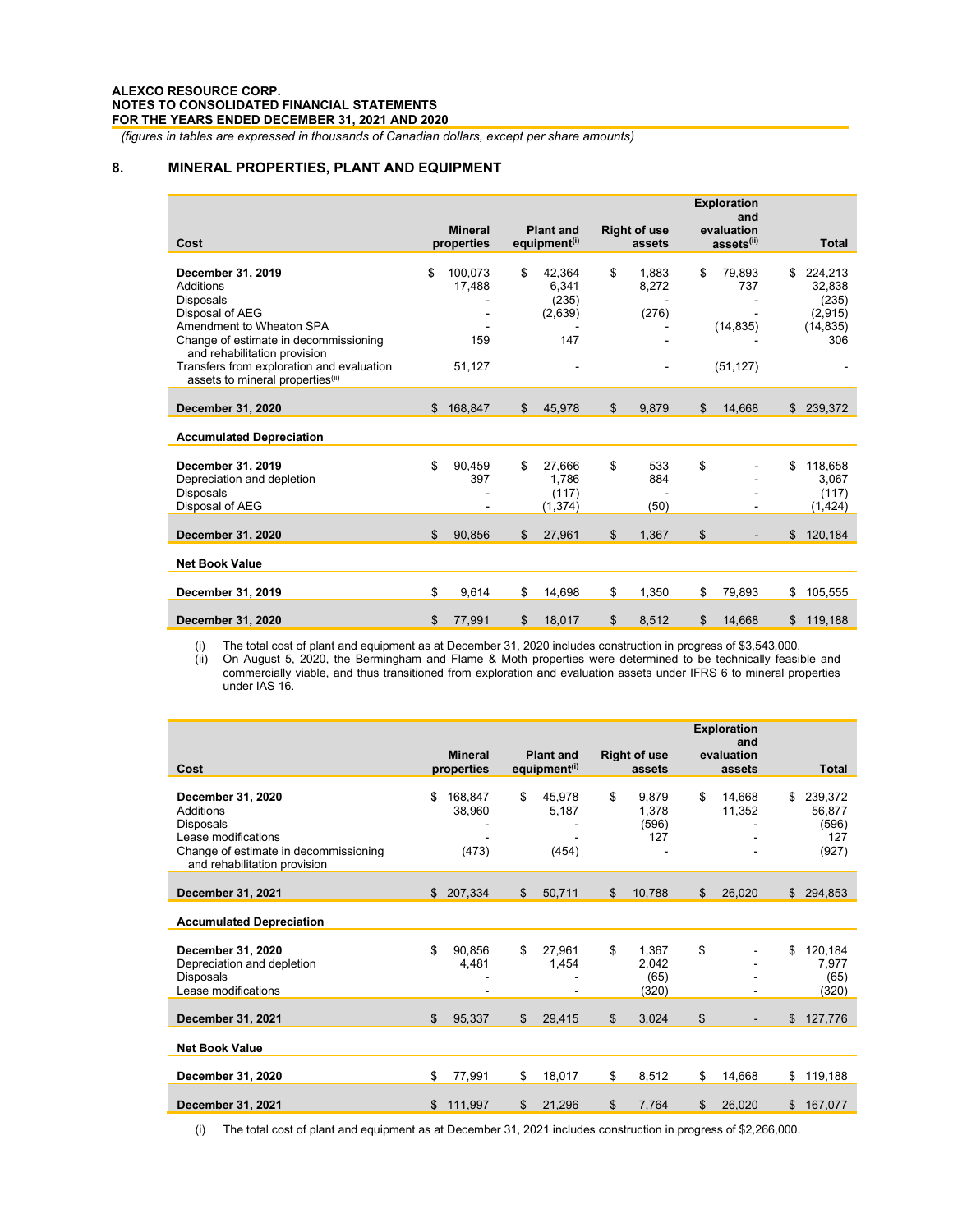During the year ended December 31, 2021, the Corporation capitalized to mineral properties, plant and equipment depreciation and depletion of \$2,258,000 (2020 – \$923,000).

At December 31, 2021, Management assessed potential indicators of impairment and impairment reversals on the Bellekeno mineral property. As a result of the conclusion of ore mining at the Bellekeno mine, the Corporation conducted an impairment assessment on the Bellekeno mineral property. Management estimated the recoverable value of the property using an in-situ enterprise value calculation and determined that the carrying value was recoverable as at December 31, 2021.

### **(a) Keno Hill District Underlying Agreements**

The Corporation's mineral interest holdings in the Keno Hill District, located in Canada's Yukon Territory, consist of a number of properties.

The majority of the Corporation's mineral rights within the Keno Hill District were purchased from the interim receiver of United Keno Hill Mines Limited and UKH Minerals Limited ("UKHM") in 2006 and are held by ERDC. As a condition of that purchase, a separate agreement was entered into between Alexco, ERDC, the Government of Canada and the Government of Yukon (the "Subsidiary Agreement"), under which the Government of Canada indemnified ERDC and Alexco from and against all liabilities arising directly or indirectly from the pre-existing environmental condition of the former UKHM mineral rights. The Subsidiary Agreement also provided that ERDC may bring any mine into production on the former UKHM mineral rights by designating a production unit from the mineral rights relevant to that purpose and then assuming responsibility for all costs of the production unit's water related care and maintenance and water related components of closure reclamation.

Other Subsidiary Agreement terms unchanged by the amended and restated Subsidiary Agreement ("ARSA") include that ERDC is required to pay into a separate reclamation trust a 1.5% net smelter return royalty, to an aggregate maximum of \$4 million for all production units, from any future production from the former UKHM mineral rights, commencing once earnings from mining before interest, taxes and depreciation exceed actual exploration costs, to a maximum of \$6.2 million, plus actual development and construction capital. That commencement threshold was achieved during the year ended December 31, 2013, and as at December 31, 2021 a total of \$40,000 in such royalties had been paid. Additionally, a portion of any future proceeds from sales of the acquired UKHM assets must also be paid into the separate reclamation trust. Also substantially unchanged by the ARSA are the indemnification of pre-existing conditions and the right to bring any mine into production on the former UKHM mineral rights. The rights of the Government of Canada under the Subsidiary Agreement and the ARSA are supported by a general security agreement over all of the assets of ERDC.

As part of the ARSA, in 2006 the Corporation contributed \$10,000,000 to a Trust which can be drawn upon to reimburse the Corporation for work performed under the ARSA, subject to approvals according to the contractual terms.

The ARSA can be terminated at ERDC's election should a closure reclamation plan be prepared but not accepted and approved, and at the Government's election should ERDC be declared in default under the ARSA. As at December 31, 2021, ERDC is in good standing under the terms and conditions of ARSA.

#### **Keno Hill Royalty Encumbrances**

As noted above, under the Subsidiary Agreement and unchanged by the ARSA, the former UKHM mineral rights are subject to a 1.5% net smelter return royalty, to an aggregate maximum of \$4 million for all production units. Certain of the Corporation's non-UKHM mineral rights located within or proximal to the McQuesten property are subject to a net smelter return royalty ranging from 0.5% to 2%. Certain other of the non-UKHM mineral rights located within the McQuesten property are subject to a separate net smelter return royalty of 2% all of which are incorporated under the Option Agreement with Banyan. A limited number of the Corporation's non-UKHM mineral rights located throughout the remainder of the Keno Hill District are subject to net smelter return royalties ranging from 1% to 1.5%.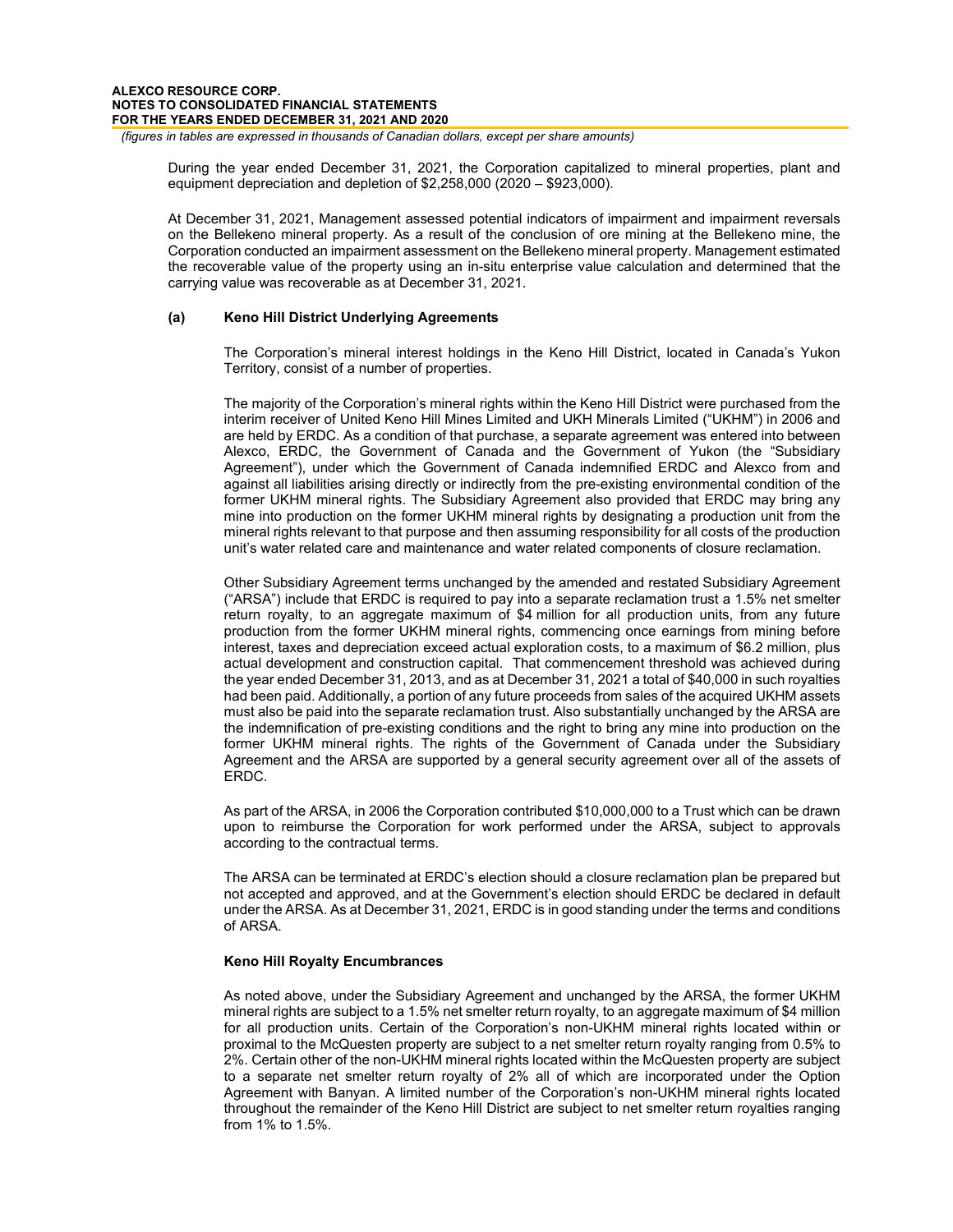#### **Option Agreement for McQuesten Property**

Effective May 24, 2017, and as amended on July 8, 2019, the Corporation entered into an option agreement for Banyan Gold Corp. ("Banyan") to buy up to 100% of Alexco's McQuesten property. In three stages, Banyan may earn up to 100% of the McQuesten property, by incurring a minimum \$2,600,000 in exploration expenditures (incurred), issue 1,600,000 shares (issued), pay in staged payments a total of \$2,600,000 in cash or shares and grant Alexco a 6% net smelter return ("NSR") royalty with buybacks totalling \$7,000,000 to reduce to a 1% NSR royalty on gold and 3% NSR royalty on silver. As at December 31, 2021, Banyan has satisfied the first stage of the option agreement, earning 51% of the McQuesten property.

## **9. EMBEDDED DERIVATIVE ASSET**

|                                                                                                   | December 31<br>2021 | December 31<br>2020 |
|---------------------------------------------------------------------------------------------------|---------------------|---------------------|
| Embedded derivative asset – Beginning of period                                                   | \$<br>13,074        | \$<br>15,160        |
| Portion of embedded derivative asset settled<br>Fair value adjustment<br>Amendment to Wheaton SPA | 235<br>9.459        | (21,728)<br>19,642  |
| Embedded derivative asset – End of period                                                         | 22,768              | \$<br>13.074        |
| Less: current embedded derivative asset                                                           | 2,752               |                     |
| Non-current embedded derivative asset                                                             | \$<br>20.016        | \$<br>13,074        |

On October 2, 2008 (with subsequent amendments on October 20, 2008, December 10, 2008, December 22, 2009, March 31, 2010, January 15, 2013, March 11, 2014, and June 16, 2014), the Corporation entered into a silver purchase agreement (the "SPA") with Wheaton under which Wheaton will receive 25% of the life of mine payable silver sold by the Corporation from its Keno Hill District properties. The SPA anticipated that the initial silver deliveries would come from the Bellekeno property. Under the SPA, the Corporation received upfront deposit payments from Wheaton totaling US\$50,000,000, and received further payments of the lesser of US\$3.90 (increasing by 1% per annum after the third year of full production) and the prevailing market price for each ounce of payable silver delivered, if as and when delivered (the "Original Production Payment"). After the initial 40 year term of the SPA, the Corporation is required to refund the balance of any advance payments received and not yet notionally reduced through silver deliveries. The Corporation would also be required to refund the balance of advance payments received and not yet reduced if Wheaton exercised its right to terminate the SPA in an event of default by the Corporation.

Subsequently on March 29, 2017 and August 5, 2020, the Corporation and Wheaton amended the SPA (the "Amended SPA"), which ultimately culminated in Wheaton continuing to receive 25% of the life of mine payable silver from the Keno Hill Silver District and the Original Production Payment being replaced with a new production payment to the Corporation to be based on a new payment formula (the "Amended Production Payment") as outlined below:

- During the earlier of the initial two years ending August 4, 2022 or eight million ounces of payable silver production (the "Initial Period"), the Amended Production Payment from Wheaton to the Corporation will be adjusted on a curve. The Amended Production Payment formula during the Initial Period is a linear equation that pays 90% of spot price at US\$15 per ounce silver (and below) and 10% of spot price at US\$23 per ounce silver (and above); and
- Following the Initial Period, the Amended Production Payment formula remains a linear equation and will pay 90% of spot price at US\$13 per ounce silver (and below) and 10% of spot price at US\$23 per ounce silver (and above).

Additional terms of the amendments include a date for completion of the 400 tonne per day mine and mill completion test to December 31, 2022. If the completion test is not satisfied by December 31, 2022, the Corporation will be required to pay a capacity related refund to Wheaton in the maximum amount of US\$8,788,000, which can be further proportionately reduced by mine production and mill throughput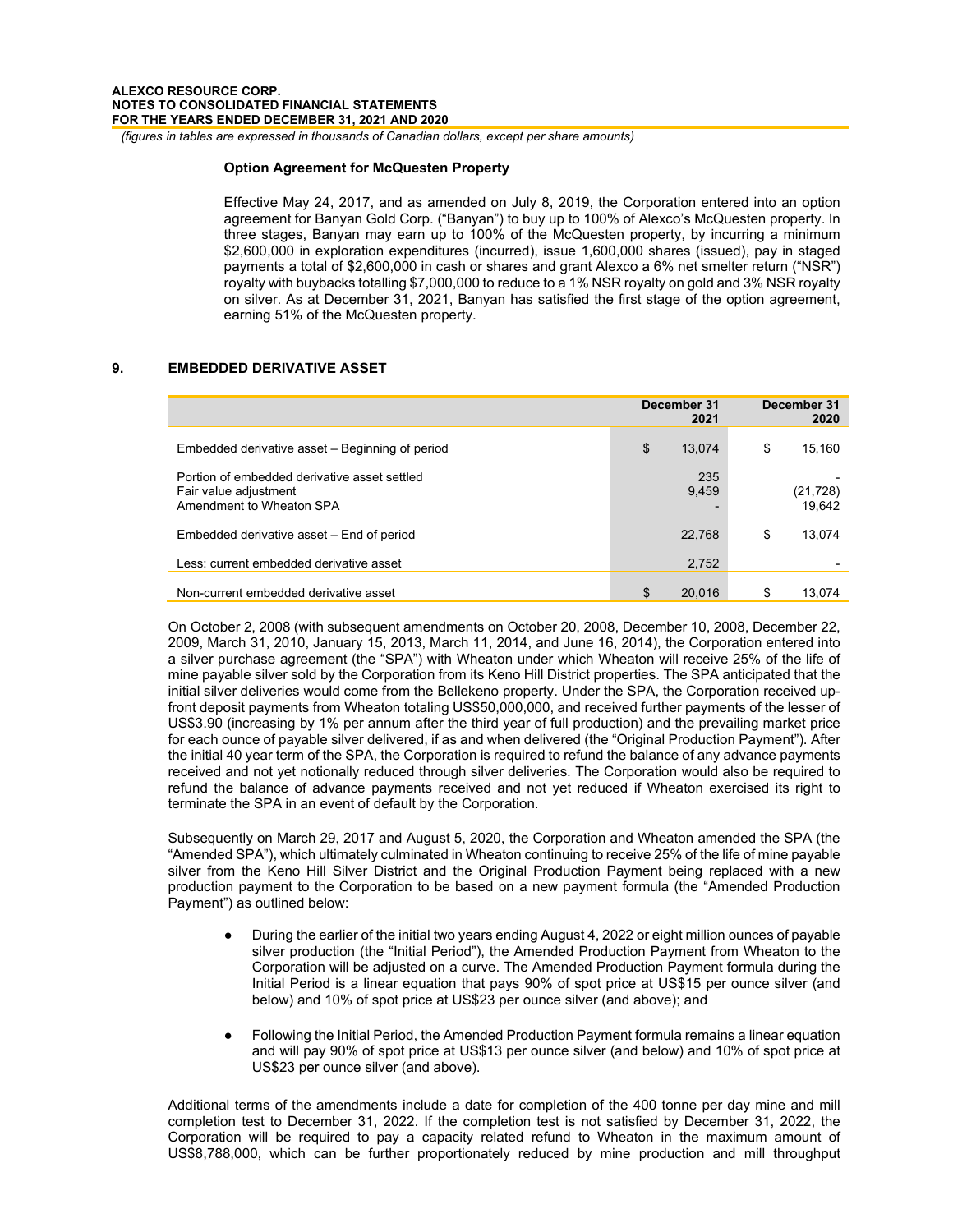exceeding 322 tonnes per day for a 30 day period prior to December 31, 2022. The Amended SPA is secured against the Corporation's mineral properties until repayment of the original deposit of US\$50,000,000.

In consideration of the March 29, 2017 amendment, on April 10, 2017 the Corporation issued 3,000,000 shares to Wheaton with a fair value of \$6,600,000 (US\$4,934,948). Under the terms of the Amended SPA, the original US\$50,000,000 deposit was notionally reduced by this amount. This amendment introduced the variable production payment to be received from Wheaton upon extraction and delivery of their 25% interest of future production, which is considered an embedded derivative asset within the Amended SPA. The embedded derivative asset was initially recorded at fair value, which was consistent with the value of the consideration paid to Wheaton and subsequently revalued at each period end.

On August 5, 2020 the Corporation issued 2,000,000 common share purchase warrants (the "Wheaton Warrants") to Wheaton, which partially compensated for amending the terms of the SPA. Each Wheaton Warrant entitles Wheaton to purchase one common share of the Corporation at an exercise price of \$3.50, expiring August 5, 2025, with a fair value of \$4,806,000 (US\$3,624,000).

Management has concluded that the Amended SPA on August 5, 2020 was additional consideration received from Wheaton in order to preserve the long-term commercial viability of Keno Hill District properties and realize their 25% interest. On the date of the amendment, management valued the embedded derivative asset under the previously effective terms and again under the revised terms, and the gain to the Corporation, net of the warrants issued, of \$14,835,000 was credited against the exploration and evaluation assets balance.

During the year ended December 31, 2021, a portion of the embedded derivative related to the Wheaton SPA was settled. The embedded derivative asset was calculated based on the discounted future cash flows associated with the difference between the original US\$3.90 per ounce production payment Wheaton would pay for each payable ounce delivered under the SPA and the amended production payment under the amended SPA (amended March 29, 2017 and subsequently on August 5, 2020) which varies depending on the silver pricing curve (Note 20). The fair value of the embedded derivative asset was estimated based on the discounted future cash flows using a probability-based dynamic valuation model resulting in a fair value adjustment for the year ended December 31, 2021 of \$9,459,000 (2020 – (\$21,728,000)), respectively.

## **10. ACCOUNTS PAYABLE AND ACCRUED LIABILITIES**

|                                                 | December 31<br>2021  | December 31<br>2020  |
|-------------------------------------------------|----------------------|----------------------|
| Trade payables<br>Accrued liabilities and other | \$<br>8,556<br>4,502 | \$<br>7,666<br>4,645 |
|                                                 | 13,058               | 12,311               |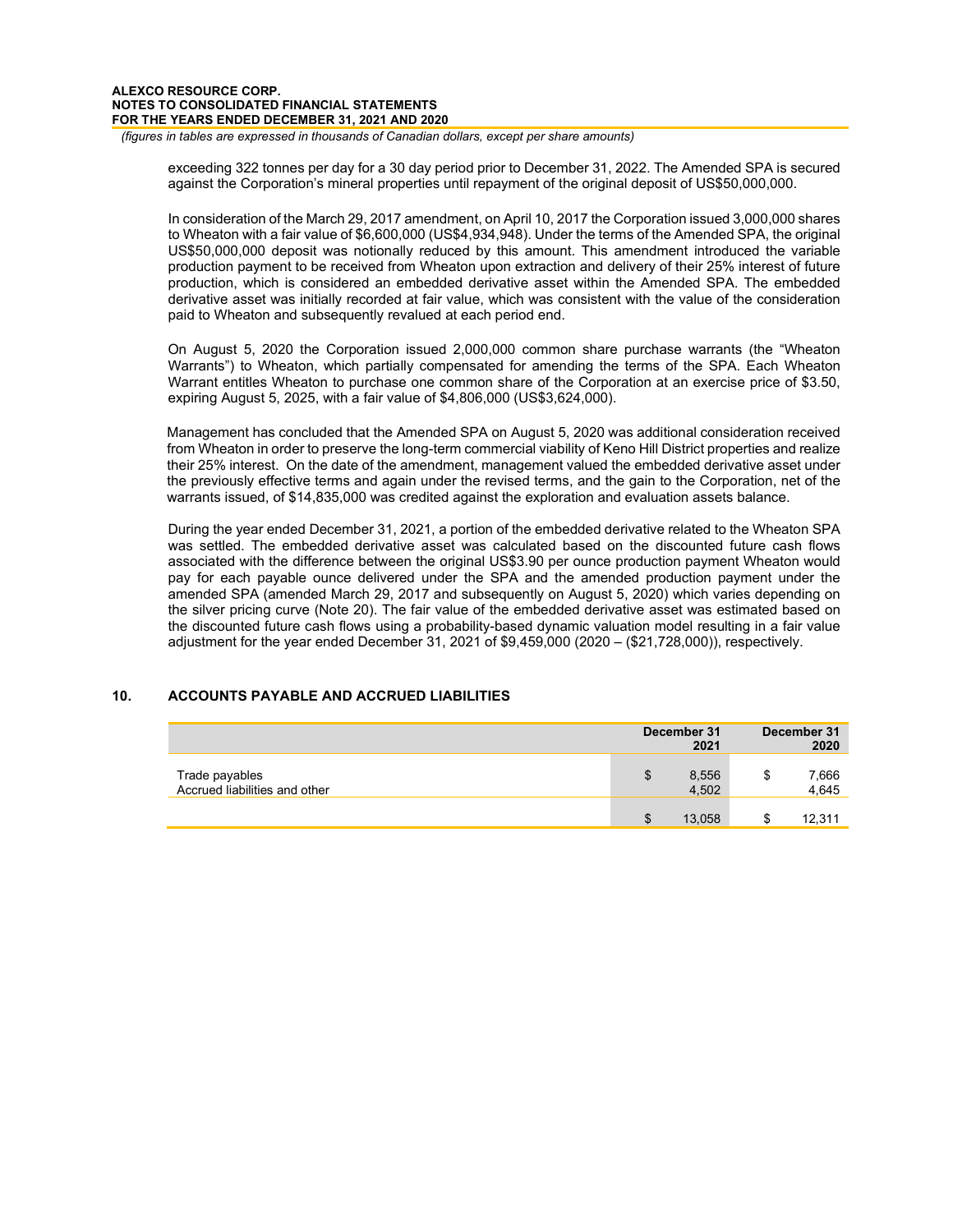#### **11. LEASE LIABILITIES**

As at December 31, 2021, the Corporation had \$5,531,000 of lease liabilities, primarily for mining equipment leases related to heavy machinery and equipment dedicated to development and operations at Keno Hill. The weighted average incremental borrowing rate for lease liabilities as at December 31, 2021 is 7.51%.

|                                                                                                                                                                    | December 31<br>2021                                    | December 31<br>2020                              |
|--------------------------------------------------------------------------------------------------------------------------------------------------------------------|--------------------------------------------------------|--------------------------------------------------|
| Lease liabilities - Beginning of period<br>Additions<br>Cash flows - Principal payments<br>Non-cash changes - Accretion<br><b>Disposals</b><br>Lease modifications | \$<br>7,262<br>1.377<br>(3,604)<br>503<br>(463)<br>456 | \$<br>1,446<br>7.081<br>(1, 246)<br>292<br>(311) |
| Lease liabilities - End of period                                                                                                                                  | 5,531                                                  | 7,262                                            |
| Less: current lease liabilities                                                                                                                                    | 3,056                                                  | 2,855                                            |
| Non-current lease liabilities                                                                                                                                      | \$<br>2.475                                            | \$<br>4,407                                      |

#### Undiscounted lease payments

As at December 31, 2021, the Corporation's undiscounted lease payments consisted of the following:

|                      | December 31<br>2021         |
|----------------------|-----------------------------|
| 2022<br>2023<br>2024 | \$<br>3,351<br>1,839<br>782 |
|                      | \$<br>5,972                 |

# **12. REVOLVING CREDIT FACILITY**

On September 23, 2021, the Corporation and the Offtaker amended the existing offtake agreement to allow for an unsecured revolving credit facility (the "Facility") for up to US\$7,500,000. The Facility allows the Corporation to request prepayments, in US\$1,000,000 increments, which are repaid in five monthly instalments against future deliveries of concentrate or in cash. The interest rate on drawn amounts is equal to three month LIBOR + 7.05%. The standby fee on undrawn amounts is 1.5% per annum, payable quarterly. Subsequent to year-end, the Corporation further amended the Facility and received a prepayment under the Facility (Note 26).

## **13. DECOMMISSIONING AND REHABILITATION PROVISION**

|                                                                                        | December 31<br>2021 | December 31<br>2020 |
|----------------------------------------------------------------------------------------|---------------------|---------------------|
| Decommissioning and rehabilitation provision – Beginning of period                     | \$<br>6.542         | \$<br>6,202         |
| Change due to re-estimation<br>Accretion expense, included in other income and expense | (927)<br>52         | 305<br>35           |
| Decommissioning and rehabilitation provision – End of period                           | 5,667               | 6.542               |
| Less: current decommissioning and rehabilitation provision                             | 705                 |                     |
| Non-current decommissioning and rehabilitation provision                               | \$<br>4,962         | \$<br>6.542         |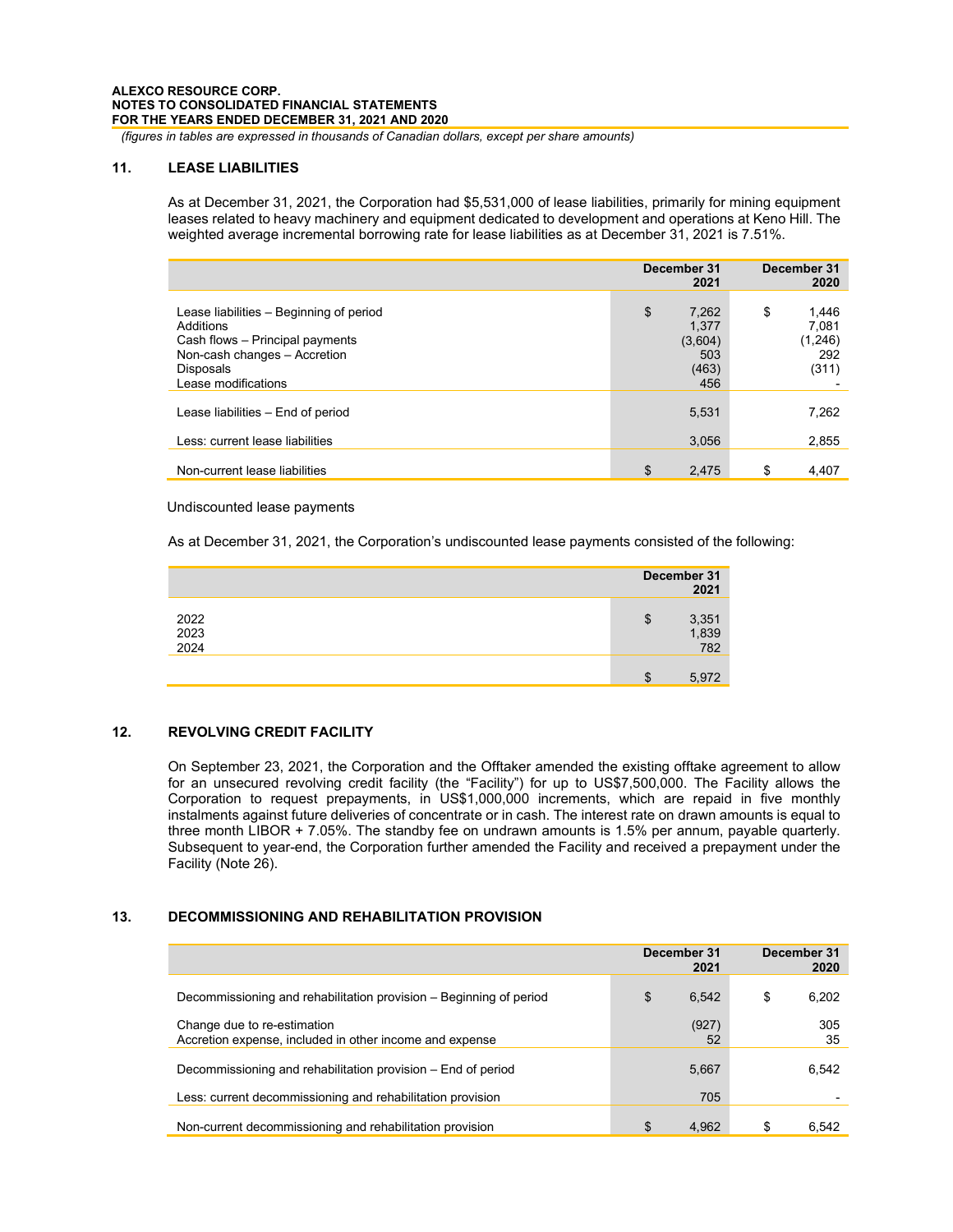The Corporation's decommissioning and rehabilitation provision consists of costs expected to be incurred in respect of future reclamation and closure activities at the end of the life of the Bellekeno, Flame & Moth, Bermingham, Lucky Queen and Onek deposits. These activities include plant dismantling, water treatment, land rehabilitation, ongoing monitoring, care and maintenance and other reclamation and closure related requirements.

The total inflation adjusted estimated cash flows required to settle the decommissioning and rehabilitation provision is estimated to be \$6,600,000 (December 31, 2020 – \$7,322,000), with the expenditures expected to be incurred substantially over the course of the next 18 years. In determining the carrying value of the decommissioning and rehabilitation provision as at December 31, 2021, the Corporation has used a risk-free discount rate of 1.66% (December 31, 2020 – 1.02%) and an inflation rate of 2.0% (December 31, 2020 – 2.0%) resulting in a discounted amount of \$5,667,000 (December 31, 2020 – \$6,542,000).

## **14. CAPITAL AND RESERVES**

#### **Shareholders' Equity**

The Corporation is authorized to issue an unlimited number of common shares without par value.

The following share transactions took place during the year ended December 31, 2021:

- 1. On January 28, 2021, the Corporation completed an equity financing and issued 2,704,770 flowthrough common shares for aggregate gross proceeds of \$11,700,666. The flow-through common shares comprise: (i) 2,053,670 flow-through shares with respect to "Canadian exploration expenses" (the "CEE Shares") priced at \$4.48 per CEE Share with a flow-through share premium of \$2,356,000 based on the difference between the market value of the common shares and the amount the investors pay for the flow-through shares; and (ii) 651,100 flow-through shares with respect to "Canadian development expenses" (the "CDE Shares") priced at \$3.84 per CDE Share with a flowthrough share premium of \$330,000 based on the difference between the market value of the common shares and the amount the investors pay for the flow-through shares. The Corporation incurred share issuance costs of \$1,094,498.
- 2. On June 10, 2021, the Corporation completed an equity financing and issued 8,214,450 common shares at a price of \$3.50 per share for aggregate gross proceeds of \$28,750,575. This issuance was completed pursuant to a prospectus supplement dated June 7, 2021 to the short form base shelf prospectus of the Corporation dated November 2, 2020. The Corporation incurred share issuance costs of \$1,672,955.
- 3. 873,722 common shares were issued from treasury on the vesting of restricted share units.
- 4. 2,272,431 share options were exercised for proceeds of \$3,765,000.

#### **Equity Incentive Plans**

The Corporation has three equity incentive plans consisting of a share option plan (the "Option Plan"), a restricted share unit plan (the "RSU Plan"), and a deferred share unit plan (the "DSU Plan") (collectively the "Equity Incentive Plans"). The maximum aggregate number of common shares issuable under the Equity Incentive Plans cannot exceed 15% of the number of common shares issued and outstanding from time to time, subject to the following requirements for each plan:

- i. The Option Plan's maximum aggregate number of common shares issuable on the exercise of share options cannot exceed 10% of the number of common shares issued and outstanding;
- ii. The RSU Plan's maximum aggregate number of common shares to be issued cannot exceed 3% of the number of common shares issued and outstanding; and
- iii. The DSU Plan's maximum aggregate number of common shares to be issued cannot exceed 2,100,000.

As at December 31, 2021, a total of 9,672,118 share options, 1,198,067 RSUs and 894,000 DSUs were outstanding under the Equity Incentive Plans and a total of 5,483,636 share options, 3,348,659 RSUs and 1,181,000 DSUs remain available for future granting.

During the year ended December 31, 2021, the Corporation recorded total share-based compensation expense of \$4,820,000 (2020 – \$2,490,000), which related to the Equity Incentive Plans, of which \$932,000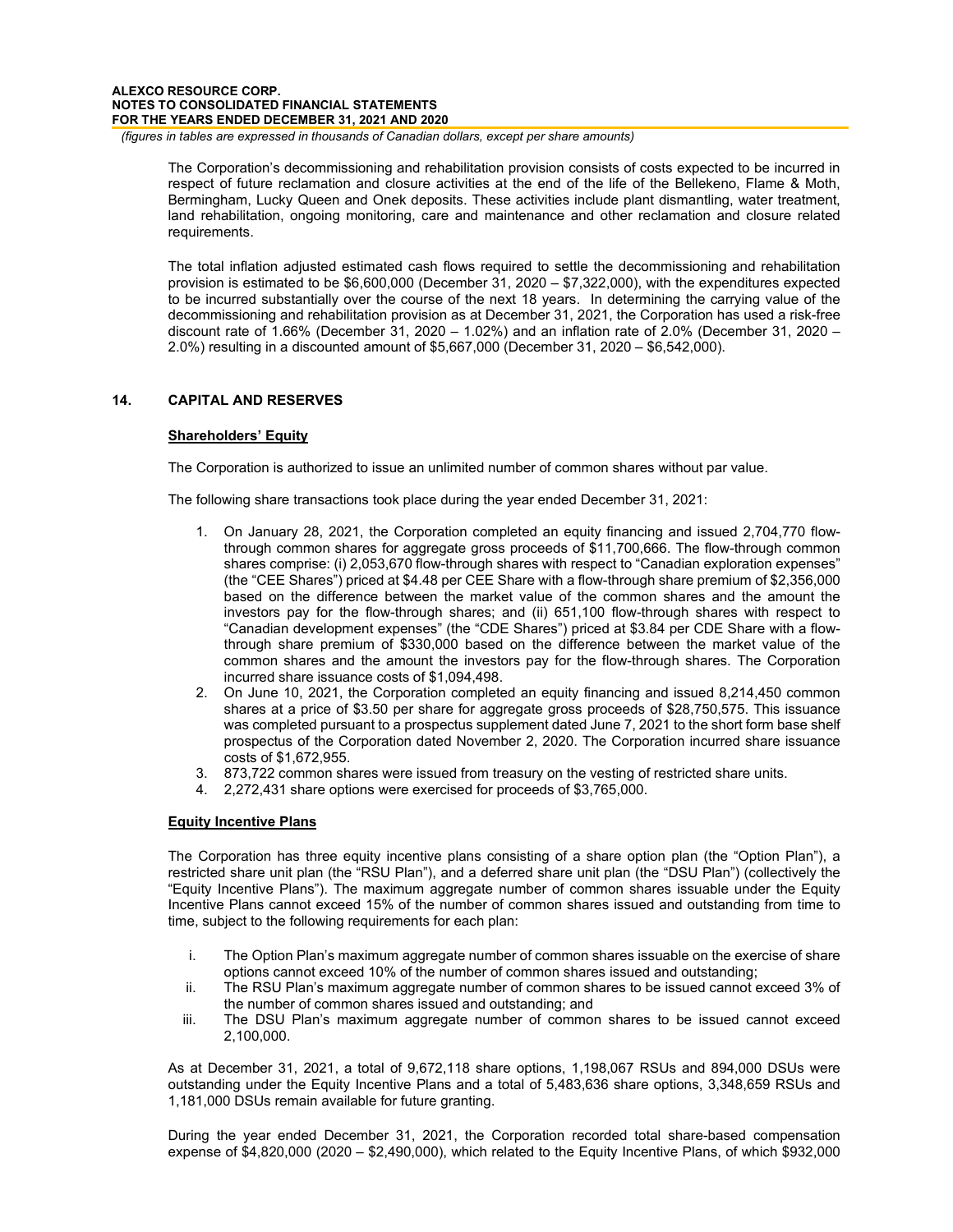(2020 – \$430,000) was recorded to mineral properties and \$3,888,000 (2020 – \$2,060,000) has been charged to income.

#### **Share Options**

Generally, share options have a maximum term of five years, vest one-third upon grant and one third on each of the first and second anniversary dates of the grant date. The exercise price may not be less than the immediately preceding five-day volume weighted average price of the Corporation's common shares traded through the facilities of the exchange on which the Corporation's common shares are listed.

The changes in share options outstanding are summarized as follows:

|                                                                                        | <b>Weighted average</b><br><b>Exercise price</b> | Number of shares issued<br>or issuable on exercise |
|----------------------------------------------------------------------------------------|--------------------------------------------------|----------------------------------------------------|
| Balance – December 31, 2020                                                            | \$2.17                                           | 10,245,934                                         |
| Share options granted<br>Share options exercised<br>Share options forfeited or expired | \$2.17<br>\$1.66<br>\$2.85                       | 1,970,000<br>(2,272,431)<br>(271, 385)             |
| Balance - December 31, 2021                                                            | \$2.27                                           | 9,672,118                                          |
|                                                                                        |                                                  |                                                    |
| Balance - December 31, 2019                                                            | \$1.81                                           | 10.465.233                                         |
| Share options granted<br>Share options exercised<br>Share options forfeited or expired | \$3.07<br>\$1.28<br>\$0.60                       | 2,003,200<br>(2,217,499)<br>(5,000)                |
| Balance – December 31, 2020                                                            | \$2.17                                           | 10.245.934                                         |

During the year ended December 31, 2021, the fair value of options at the date of grant was estimated using the Black-Scholes option pricing model, assuming an average risk-free rate of 1.20% (2020 – 0.32% to 0.41%) per annum, an expected life of options of 4 years (2020 – 4 years), an expected volatility of 61% based on historical volatility (2020 – 66% to 68%), an expected forfeiture rate of 2.94% (2020 – 0.50%) and no expected dividends (2020 – nil).

Share options outstanding and exercisable at December 31, 2021 are summarized as follows:

|                                                                                                                      |                                                                                                                                        | <b>Options Outstanding</b>                                                                   |                                                                                                                      | <b>Options Exercisable</b>                                                                                   |                                                                                                                      |  |
|----------------------------------------------------------------------------------------------------------------------|----------------------------------------------------------------------------------------------------------------------------------------|----------------------------------------------------------------------------------------------|----------------------------------------------------------------------------------------------------------------------|--------------------------------------------------------------------------------------------------------------|----------------------------------------------------------------------------------------------------------------------|--|
| <b>Exercise Price</b>                                                                                                | Number of<br><b>Shares</b><br>Issuable on<br><b>Exercise</b>                                                                           | Average<br>Remaining<br>Life (Years)                                                         | Average<br><b>Exercise</b><br><b>Price</b>                                                                           | Number of<br><b>Shares</b><br>Issuable on<br><b>Exercise</b>                                                 | Average<br><b>Exercise</b><br><b>Price</b>                                                                           |  |
| \$1.27<br>\$1.27<br>\$1.75<br>\$1.93<br>\$2.07<br>\$2.07<br>\$2.12<br>\$2.17<br>\$2.32<br>\$2.61<br>\$3.19<br>\$3.86 | 1.162.500<br>325.000<br>40.000<br>60.000<br>1,223,400<br>587.000<br>65.000<br>1.970.000<br>790.000<br>1,900,484<br>1.498.734<br>50,000 | 2.01<br>0.01<br>0.62<br>1.36<br>1.08<br>1.08<br>3.29<br>4.96<br>0.09<br>2.95<br>3.96<br>3.69 | \$1.27<br>\$1.27<br>\$1.75<br>\$1.93<br>\$2.07<br>\$2.07<br>\$2.12<br>\$2.17<br>\$2.32<br>\$2.61<br>\$3.19<br>\$3.86 | 1.162.500<br>40.000<br>60.000<br>1.223.400<br>43.333<br>656.667<br>790.000<br>1.900.484<br>999.156<br>33,333 | \$1.27<br>\$1.27<br>\$1.75<br>\$1.93<br>\$2.07<br>\$2.07<br>\$2.12<br>\$2.17<br>\$2.32<br>\$2.61<br>\$3.19<br>\$3.86 |  |
|                                                                                                                      | 9,672,118                                                                                                                              | 2.71                                                                                         | \$2.27                                                                                                               | 6,908,873                                                                                                    | \$2.29                                                                                                               |  |

The weighted average share price at the date of exercise for options exercised during the year ended December 31, 2021 was \$3.64 (2020 - \$3.38).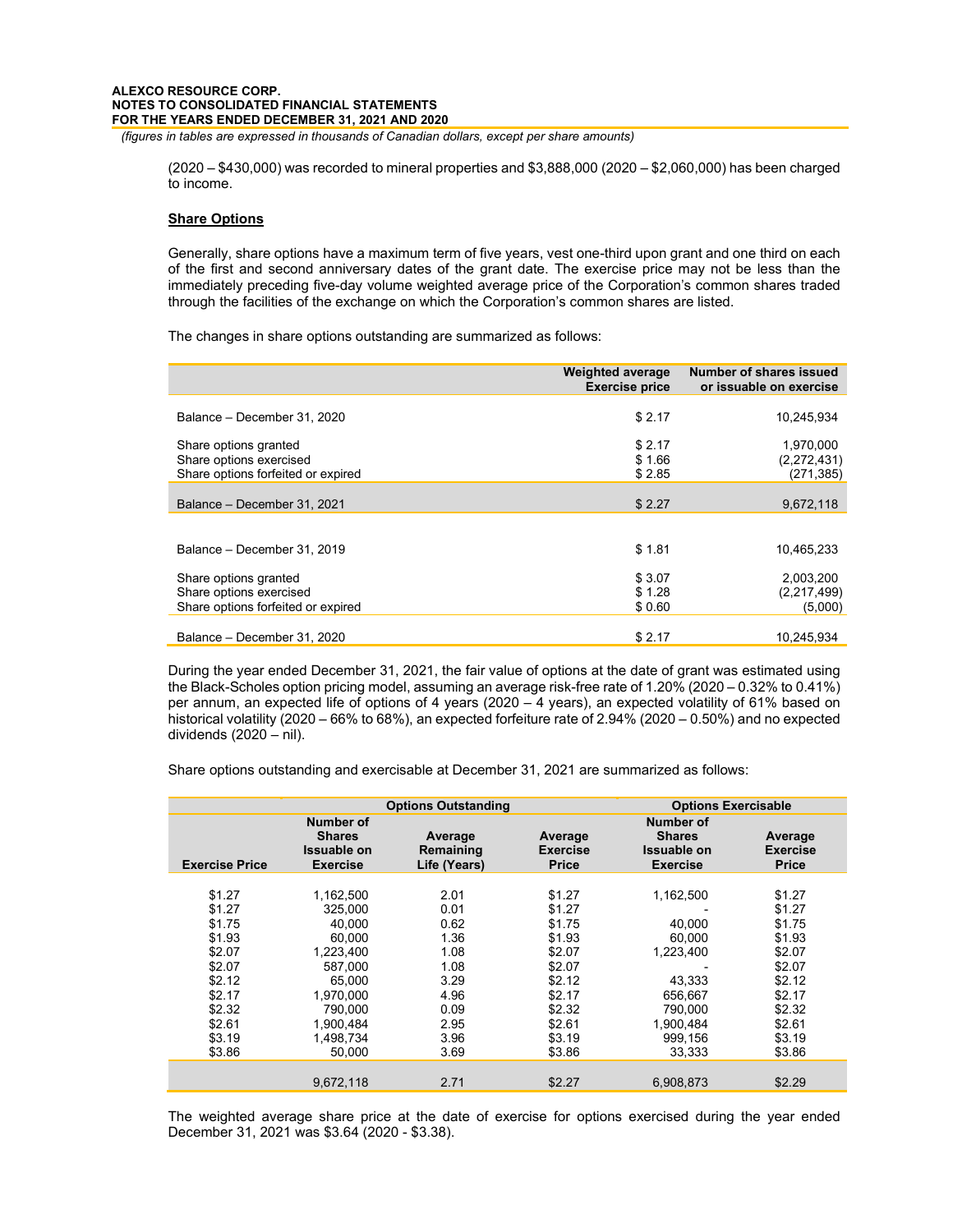#### **Restricted Share Units**

Time-based RSUs vest one-third upon granting and one third on each of the first and second anniversary dates of the grant date. Performance-based RSUs vest at the end of the third year of the grant date and the number of units to be issued on the vesting date will vary from 0% to 200% of the number of performancebased RSUs granted, depending on the achievement of performance criteria.

The changes in RSUs outstanding are summarized as follows:

|                             | Number of shares issued<br>or issuable on vesting |
|-----------------------------|---------------------------------------------------|
| Balance - December 31, 2020 | 566,340                                           |
|                             |                                                   |
| RSUs granted $(i)$          | 1,505,449                                         |
| <b>RSUs vested</b>          | (873, 722)                                        |
|                             |                                                   |
| Balance - December 31, 2021 | 1,198,067                                         |
|                             |                                                   |
| Balance - December 31, 2019 | 663,670                                           |
|                             |                                                   |
| RSUs granted                | 345,000                                           |
| <b>RSUs vested</b>          | (442,330)                                         |
|                             |                                                   |
| Balance - December 31, 2020 | 566.340                                           |

(i) RSUs granted include grants to certain employees of the Corporation that include 474,500 performance-based RSUs and 266,500 RSUs issued as settlement of annual cash bonuses. As at December 31, 2021, nil performance-based RSUs have vested.

During the year ended December 31, 2021 the Corporation granted a total of 1,505,449 RSUs (2020 – 345,000) with a total grant-date fair value determined to be \$3,265,000 (2020 - \$1,100,000). Included in general and administrative expenses for the year ended December 31, 2021 is share-based compensation expense of \$867,000 (2020 – \$810,000) related to RSU awards.

The weighted average share price at the date of vesting for RSUs during the year ended December 31, 2021 was \$2.57 (2020 - \$3.00).

#### **Deferred Share Units**

Only directors of the Corporation are eligible for DSUs and each DSU vests immediately and is redeemed upon a director ceasing to be a director of the Corporation.

The changes in DSUs outstanding are summarized as follows:

|                                    | Number of shares issued<br>or issuable on vesting |
|------------------------------------|---------------------------------------------------|
| Balance - December 31, 2020        |                                                   |
| DSUs granted<br><b>DSUs vested</b> | 366,000<br>(366,000)                              |
| Balance - December 31, 2021        |                                                   |

During the year ended December 31, 2021 the Corporation granted a total of 366,000 DSUs (2020 – 273,000) with a total grant-date fair value determined to be \$794,000 (2020 - \$870,000). Included in general and administrative expenses for the year ended December 31, 2021 is share-based compensation expense of \$794,000 (2020 – \$870,000) related to DSU awards. As of December 31, 2021, there were 894,000 fully vested DSUs outstanding.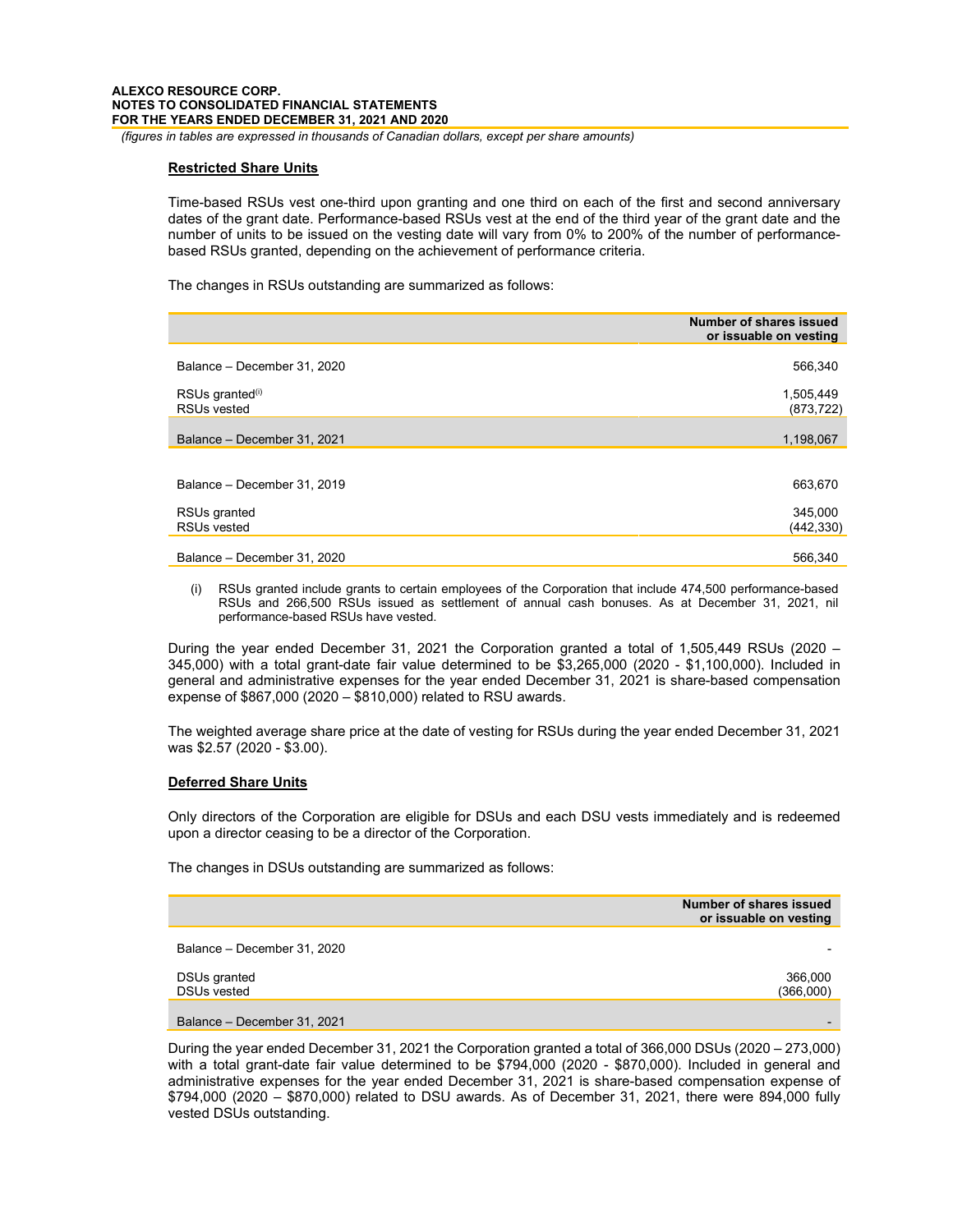#### **15. REVENUE**

The Corporation recorded revenue as follows:

|                                                                                                                                              | For the years ended December 31<br>2021 |                           |    | 2020  |
|----------------------------------------------------------------------------------------------------------------------------------------------|-----------------------------------------|---------------------------|----|-------|
| Mining operations<br>Concentrate sales <sup>(i)</sup><br>Less: silver delivered under the Wheaton SPA<br>Extraction services <sup>(ii)</sup> | \$                                      | 22,309<br>(4, 393)<br>681 | \$ |       |
| Revenue from contracts with customers<br>Change in fair value of provisionally priced trade receivables <sup>(iii)</sup>                     |                                         | 18,597<br>410             |    |       |
|                                                                                                                                              |                                         | 19,007                    |    |       |
| Reclamation management <sup>(iv)</sup>                                                                                                       |                                         | 2,495                     |    | 2,866 |
|                                                                                                                                              |                                         | 21,502                    |    | 2.866 |

- (i) Concentrate sales revenue represents the sale of all concentrate produced at Keno Hill to the Offtaker under the Corporation's offtake agreement, prior to the 25% of silver production that is delivered to Wheaton under the Wheaton SPA. Concentrate sales revenue is recorded net of transportation costs.
- (ii) Extraction services revenue represents revenue earned from the mining of silver that is delivered to Wheaton under the Wheaton SPA. The actual cash payment from Wheaton, which differs from the extraction services revenue recognized, is determined using a payment formula, which is dependent on the spot price of silver at time of delivery and Alexco's stage in the production period as defined in the Wheaton SPA (Note 9).
- (iii) Change in fair value of provisionally priced trade receivables is attributable to changes in forward metals prices and represents the change in metals prices from the date of revenue recognition to the date of final settlement.
- (iv) Reclamation management revenue represents revenue earned by ERDC for the environmental care and maintenance for the historical environmental liabilities of the former UKHM mineral properties (Note 8).

## **16. COST OF SALES**

The Corporation recorded cost of sales as follows:

|                                                                                                                                                              | For the years ended December 31<br>2021<br>2020 |                                      |    |       |
|--------------------------------------------------------------------------------------------------------------------------------------------------------------|-------------------------------------------------|--------------------------------------|----|-------|
| Mining operations<br>Production costs<br>Depreciation and depletion<br>Site share-based compensation<br>Royalties and selling costs<br>Change in inventories | \$                                              | 21,388<br>5,419<br>355<br>269<br>542 | \$ |       |
|                                                                                                                                                              |                                                 | 27,973                               |    |       |
| Reclamation management <sup>(i)</sup>                                                                                                                        |                                                 | 1,975                                |    | 3,300 |
|                                                                                                                                                              |                                                 | 29,948                               |    | 3,300 |

(i) Reclamation management cost of sales represents cost of sales incurred by ERDC for the environmental care and maintenance for the historical environmental liabilities of the former UKHM mineral properties (Note 8).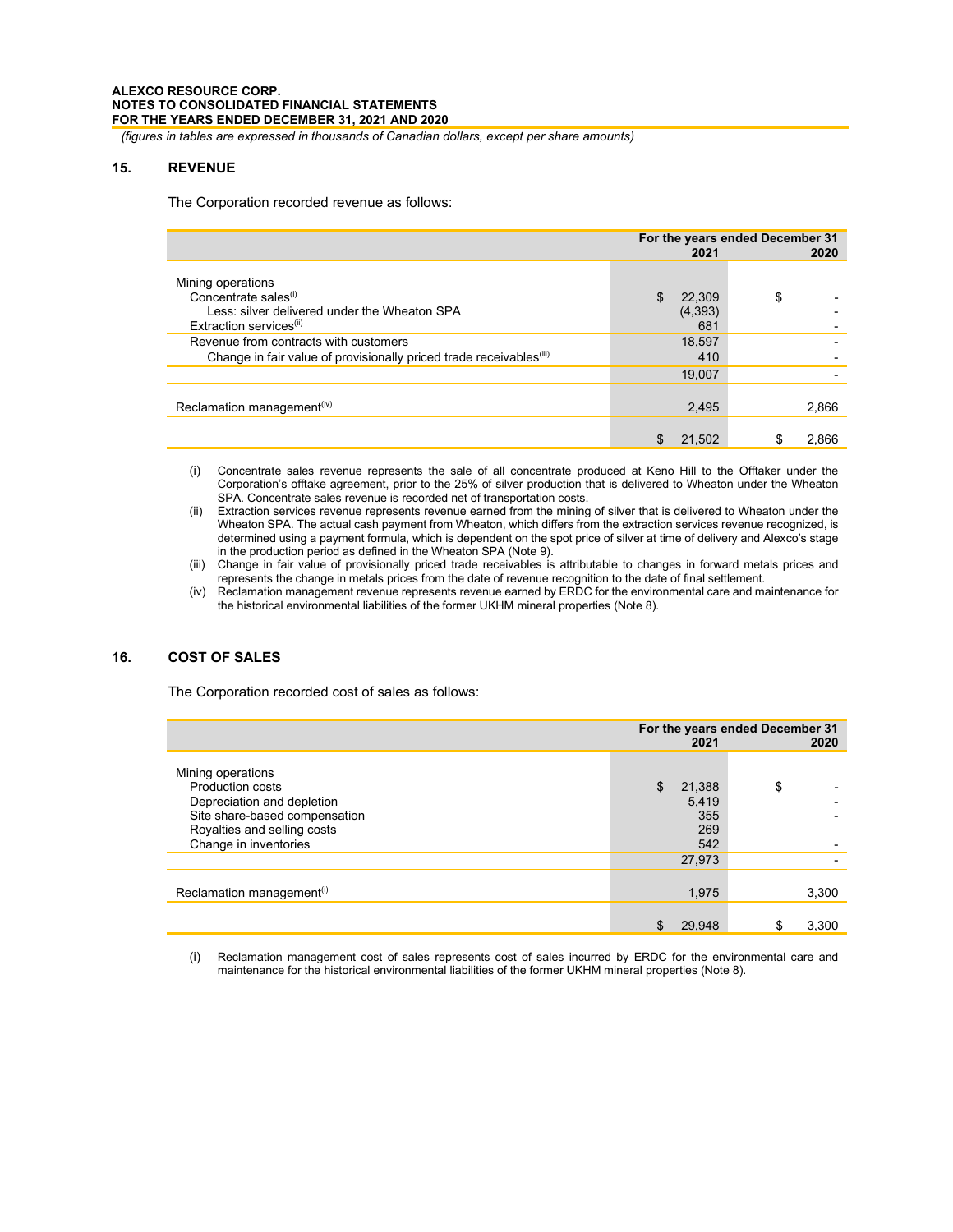## **17. GENERAL AND ADMINISTRATIVE EXPENSES BY NATURE OF EXPENSE**

The Corporation recorded general and administrative expenses as follows:

| Corporate                                                                                                                                                                                                                     | For the years ended December 31<br>2020<br>2021 |                                                |   |                                              |
|-------------------------------------------------------------------------------------------------------------------------------------------------------------------------------------------------------------------------------|-------------------------------------------------|------------------------------------------------|---|----------------------------------------------|
| Depreciation of plant and equipment and ROU assets<br>Business development, investor relations and travel<br>Office and administration<br>Professional and regulatory<br>Salaries and contractors<br>Share-based compensation | \$                                              | 291<br>351<br>1,156<br>1.353<br>3.797<br>3,539 | S | 289<br>477<br>739<br>1,378<br>3,418<br>3,314 |
|                                                                                                                                                                                                                               |                                                 | 10.487                                         |   | 9.615                                        |

#### **18. GAIN ON SALE OF NET SMELTER RETURN ROYALTY**

On January 4, 2021, the Corporation sold its net smelter return royalty in Golden Predator Exploration Ltd.'s Brewery Creek Project for total cash consideration of \$4,500,000 resulting in a gain on sale of \$4,500,000.

## **19. INCOME TAX EXPENSE**

The major components of the Corporation's income tax expense are as follows:

(a) The income tax provision differs from the amount that would result from applying the Canadian federal and provincial tax rate to income before taxes. These differences result from the following items:

|                                                                                                                                                                                                                                                                                                      | For the years ended December 31<br>2021<br>2020 |                                   |    |                                                             |
|------------------------------------------------------------------------------------------------------------------------------------------------------------------------------------------------------------------------------------------------------------------------------------------------------|-------------------------------------------------|-----------------------------------|----|-------------------------------------------------------------|
| Accounting loss before tax from continuing operations<br>Profit (loss) before tax from discontinued operations<br>Consolidated net loss before tax<br>Federal and provincial income tax rate of $27\%$ (2020 – 27%)                                                                                  | \$                                              | (5,842)<br>(5,842)<br>(1, 577)    | \$ | (44, 087)<br>7,550<br>36,537<br>(9,864)                     |
| Non-deductible permanent differences<br>Effect of difference in tax rates<br>Change in deferred tax asset not recognized<br>Flow-through share renunciation<br>Non-taxable accounting gain on sale of subsidiaries<br>Deferred tax expense on discontinued operations<br>Change in estimate<br>Other |                                                 | 840<br>(2, 450)<br>473<br>12<br>6 |    | 664<br>6<br>5,271<br>321<br>(1,832)<br>(214)<br>191<br>(60) |
|                                                                                                                                                                                                                                                                                                      |                                                 | (2,696)                           |    | (5,517)                                                     |
| Income tax recovery                                                                                                                                                                                                                                                                                  | \$                                              | (2,696)                           |    | (5,517)                                                     |

(b) The movement in deferred tax assets and liabilities during the year by type of temporary difference, without taking into consideration the offsetting balances within the same tax jurisdiction, is as follows: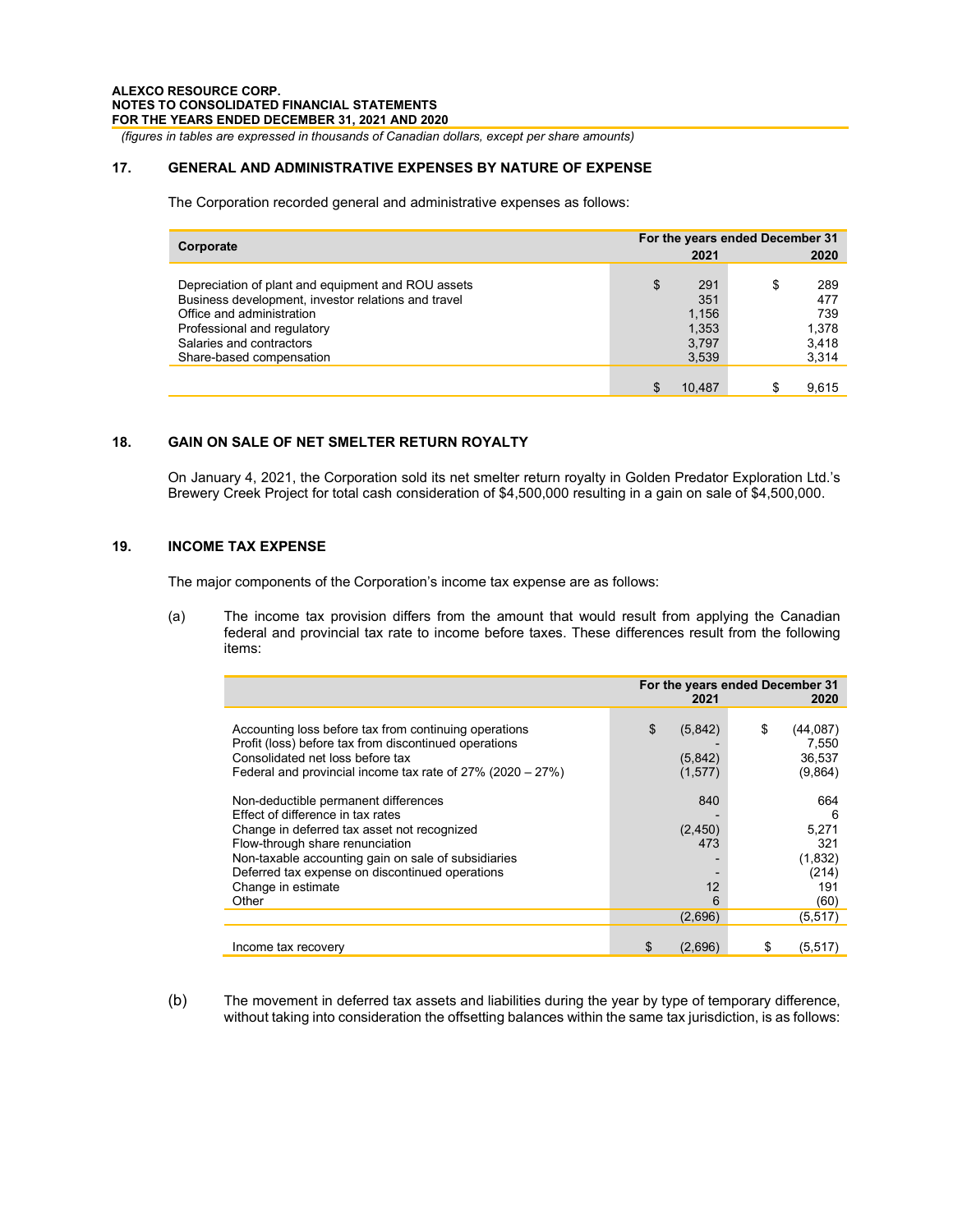#### **ALEXCO RESOURCE CORP. NOTES TO CONSOLIDATED FINANCIAL STATEMENTS FOR THE YEARS ENDED DECEMBER 31, 2021 AND 2020**

*(figures in tables are expressed in thousands of Canadian dollars, except per share amounts)*

| Deferred tax liabilities                                        | <b>Mineral</b><br><b>Property</b><br>Interest | <b>Inventories</b>             | <b>Plant and</b><br><b>Equipment</b> | Other           | <b>Total</b>      |
|-----------------------------------------------------------------|-----------------------------------------------|--------------------------------|--------------------------------------|-----------------|-------------------|
| December 31, 2019<br>(Charged) credited to the                  | \$(10,036)                                    | \$<br>(113)                    | \$<br>(2,094)                        | (8,012)<br>\$   | \$ (20, 255)      |
| income statement<br>Charged to OCI                              | 1.212<br>٠                                    | (114)<br>-                     | (83)<br>-                            | 789<br>(379)    | 1,804<br>(379)    |
| December 31, 2020                                               | (8, 824)<br>\$                                | \$<br>(227)                    | \$<br>(2, 177)                       | (7,602)<br>\$   | \$ (18,830)       |
| (Charged) credited to the<br>income statement<br>Charged to OCI | (8,799)<br>-                                  | 79<br>$\overline{\phantom{0}}$ | 357                                  | (3,407)<br>(10) | (11, 770)<br>(10) |
| December 31, 2021                                               | (17,623)<br>\$                                | (148)<br>\$                    | (1,820)                              | \$<br>(11, 019) | \$ (30,610)       |

| Deferred tax assets                                                | <b>Mineral</b><br><b>Property</b><br>Interest | Loss<br>Carry<br>Forward | <b>Plant and</b><br>Equipment | <b>Decommissioning</b><br>and Rehabilitation<br><b>Provision</b> | Other            | Total              |
|--------------------------------------------------------------------|-----------------------------------------------|--------------------------|-------------------------------|------------------------------------------------------------------|------------------|--------------------|
| December 31, 2019<br>Credited (charged) to the<br>income statement | \$5,168<br>(1,078)                            | 8.563<br>\$<br>4,150     | 52<br>\$<br>(10)              | \$<br>1,674<br>33                                                | -77<br>\$<br>201 | \$15,534<br>3,296  |
| December 31, 2020<br>Credited (charged) to the<br>income statement | 4.090<br>S<br>1.294                           | 12,713<br>\$<br>9.431    | 42<br>\$<br>2                 | \$<br>1,707<br>(236)                                             | \$278<br>1.289   | \$18,830<br>11,780 |
| December 31, 2021                                                  | 5.384                                         | 22.144<br>S.             | \$<br>44                      | \$<br>1.471                                                      | \$1,567          | \$30,610           |

## **Net deferred tax liabilities**

| December 31, 2020               |      |
|---------------------------------|------|
| Charged to the income statement |      |
| Charged to OCI                  | '10) |
| December 31, 2021               |      |

(c) As at December 31, 2021, the Corporation has unrecognized potential tax assets, noted below, that are available to offset future taxable income. The Corporation has not recognized the deferred tax asset on these temporary differences because they relate to entities within the group that have a history of losses and there is not yet adequately convincing evidence that these entities will generate sufficient future taxable income to enable offset.

| Tax loss carry forwards<br>Mineral property interest<br>Other | 55.829<br>8,890<br>9.437 |
|---------------------------------------------------------------|--------------------------|
|                                                               | 74.156                   |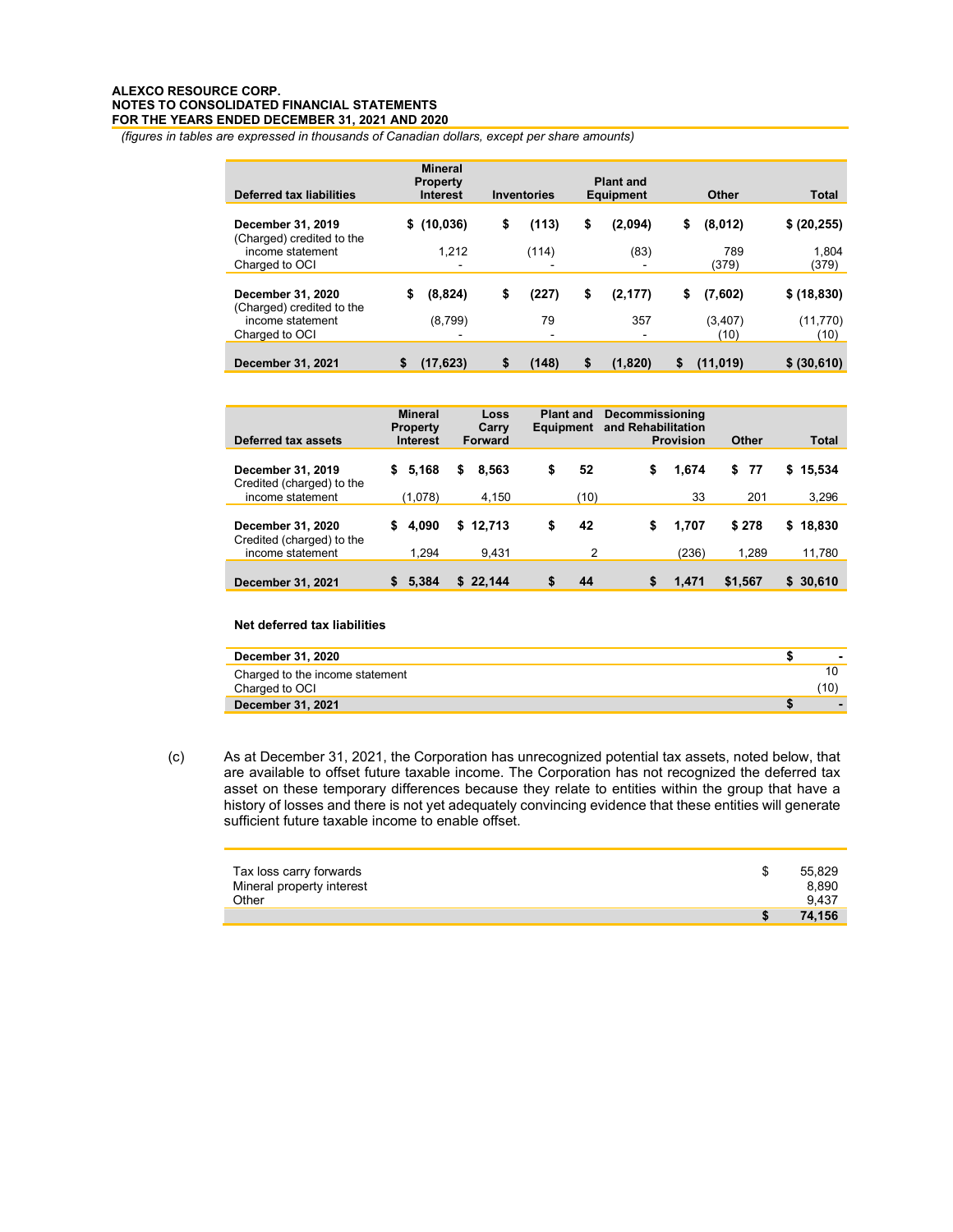(d) As at December 31, 2021, the Corporation has available non-capital losses for income tax purposes in Canada which are available to be carried forward to reduce taxable income in future years and for which no deferred income tax asset has been recognized, and which expire as follows:

|      |    | <b>Total</b> |
|------|----|--------------|
|      |    |              |
| 2034 | \$ | 2,129        |
| 2035 |    | 4,742        |
| 2036 |    | 6,626        |
| 2037 |    | 6,625        |
| 2038 |    | 5,951        |
| 2039 |    | 6,924        |
| 2040 |    | 12,286       |
| 2041 |    | 10,546       |
|      |    |              |
|      | œ  | 55,829       |

## **20. FINANCIAL INSTRUMENTS**

#### **Financial Assets and Liabilities**

The carrying amounts of the Corporation's financial assets and liabilities is as follows:

|                                                                                                           | <b>Fair Value</b><br>Hierarchy<br><b>Classification</b> | December 31<br>2021   | December 31<br>2020 |        |  |
|-----------------------------------------------------------------------------------------------------------|---------------------------------------------------------|-----------------------|---------------------|--------|--|
| Fair value through profit or loss:<br>Embedded derivative asset<br>Provisionally priced trade receivables | Level 3<br>Level 2                                      | \$<br>22.768<br>2.165 | \$                  | 13.074 |  |
| Fair value through other comprehensive loss:<br>Investments in marketable securities                      | Level 1                                                 | 24                    |                     | 4,241  |  |
|                                                                                                           |                                                         | \$<br>24,957          | \$                  | 17,315 |  |

The fair value of the embedded derivative asset related to the Wheaton SPA was estimated based on the discounted future cash flows using a probability-based dynamic valuation model resulting in a fair value adjustment during the years ended December 31, 2021, of \$9,459,000 (2020 – (\$21,728,000)), respectively. The model relies upon inputs from the current mine plan less payable ounces already delivered. The model is updated quarterly for the Corporation's credit spread, Wheaton's credit spread, risk-free yield curve, silver price forward curve, historical silver price volatility, mineral reserves and resources and the production profile. Management estimates mineral reserves and resources and production profile, based on information compiled and reviewed by management's experts. Payments from Wheaton are inversely related to the silver price; if, for example, silver prices were to increase or decrease from the current spot and forward prices as at December 31, 2021 by 10% per ounce and all other assumptions remained the same, the approximate derivative asset value would be \$18,843,000 and \$27,559,000, respectively.

Provisionally priced trade receivables consist of amounts receivable under the Corporation's offtake agreement. Changes in the fair value of these receivables are recorded as other revenue within mining operations revenue at each period end using quoted forward metal prices obtained from futures exchanges.

Investments in marketable securities consist of investments in publicly traded companies. Changes in the fair value of these investments are recorded through other comprehensive income (FVTOCI) using quoted prices obtained from securities exchanges.

The carrying amounts of all of the Corporation's other financial assets and liabilities, carried at amortized cost, reasonably approximate their fair values due to their short-term nature.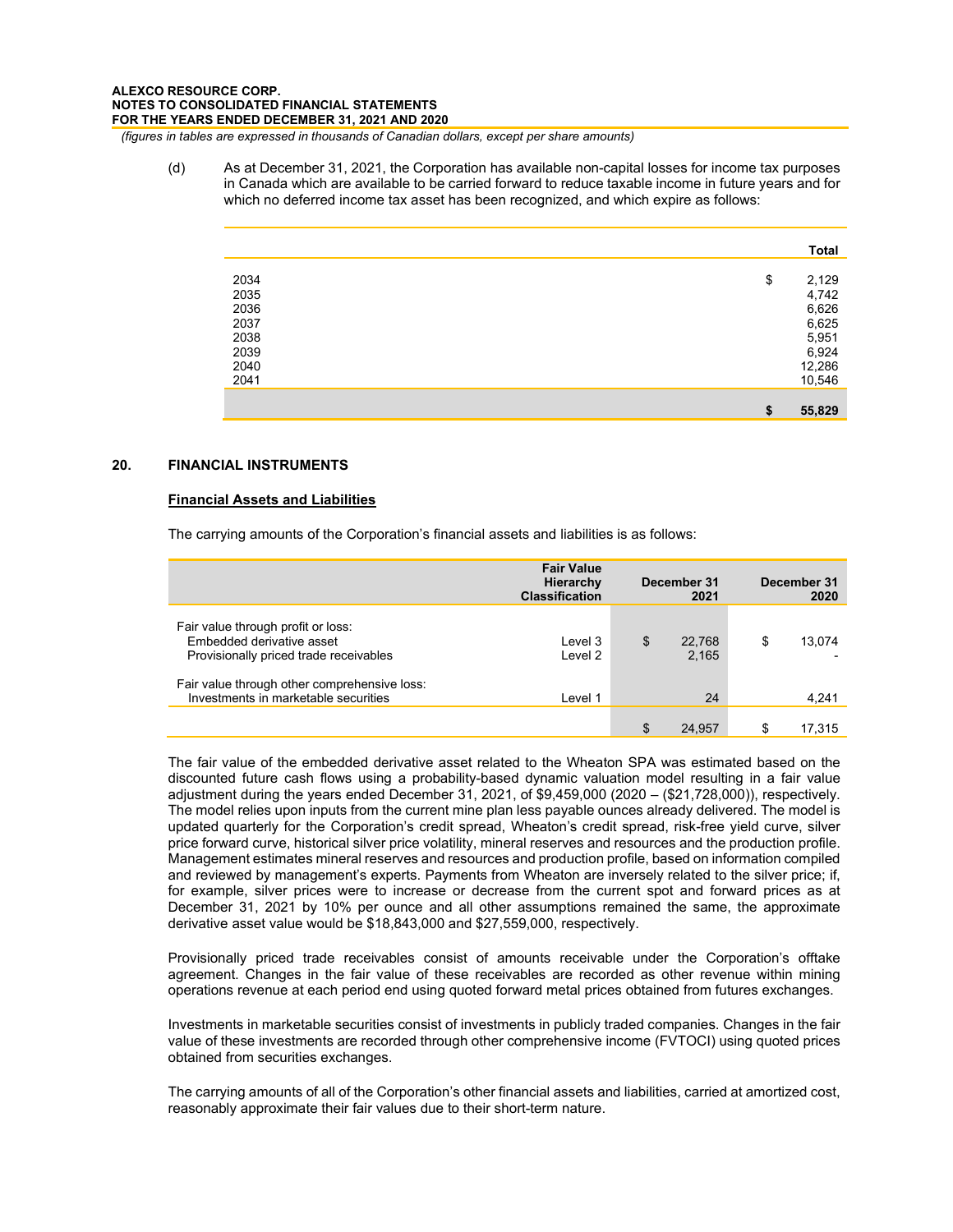#### **Financial Instrument Risk Exposure**

The Corporation's activities expose it to a variety of financial risks: market risk (currency risk), credit risk, commodity risk and liquidity risk. Risk management is carried out by management under policies approved by the Board of Directors. Management identifies and evaluates the financial risks in co-operation with the Corporation's operating units. The Corporation's overall risk management program seeks to minimize potential adverse effects on the Corporation's financial performance, in the context of its general capital management objectives as further described in Note 21.

#### *Currency Risk*

All of the Corporation's mineral properties, plant and equipment are located in Canada and all of its mining operations occur in Canada. With operations recommencing at the Keno Hill Silver District, the Corporation's exposure to US dollar currency risk increased as some accounts payable and accrued liabilities are denominated in US dollars. The Corporation is exposed to currency risk at the balance sheet date through the following financial assets and liabilities, which are denominated in thousands of US dollars:

|                                                                            |   | December 31<br>2021 | December 31<br>2020 |
|----------------------------------------------------------------------------|---|---------------------|---------------------|
| Cash and cash equivalents                                                  | S | 1,033               | 14                  |
| Accounts and other receivables<br>Accounts payable and accrued liabilities |   | 2,165<br>(450)      | (338)               |
| Net exposure                                                               |   | 2.748               | (322)               |

Based on the above net exposure at December 31, 2021, a 10% depreciation or appreciation of the US dollar against the Canadian dollar would result in an approximately \$275,000 decrease or increase respectively in both net and comprehensive loss (2020 – \$32,000). The Corporation has not employed any currency hedging programs during the current period.

#### *Credit Risk*

Credit risk is the risk of financial loss to the Corporation if a customer or counterparty to a financial instrument fails to meet its obligations. The Corporation's maximum exposure to credit risk at the balance sheet date under its financial instruments is summarized as follows:

|                                                                                             | December 31<br>2021 | December 31<br>2020 |
|---------------------------------------------------------------------------------------------|---------------------|---------------------|
| Trade receivables<br>Currently due                                                          | \$<br>1,419         | \$<br>489           |
| Past due by 90 days or less, not impaired<br>Past due by greater than 90 days, not impaired | 5<br>32             | 204<br>74           |
|                                                                                             | 1,456               | 767                 |
| Cash<br>Demand deposits                                                                     | 9,400<br>533        | 23,210<br>532       |
| Term deposits<br>Promissory note receivable                                                 | 2,990<br>1,250      | 2,932<br>1,250      |
| Total exposure                                                                              | \$<br>15,629        | 28.691              |

Substantially all the Corporation's cash, demand deposits and term deposits are held with major financial institutions in Canada. With respect to these instruments, management believes the exposure to credit risk is insignificant due to the nature of the institutions with which they are held, and that the exposure to liquidity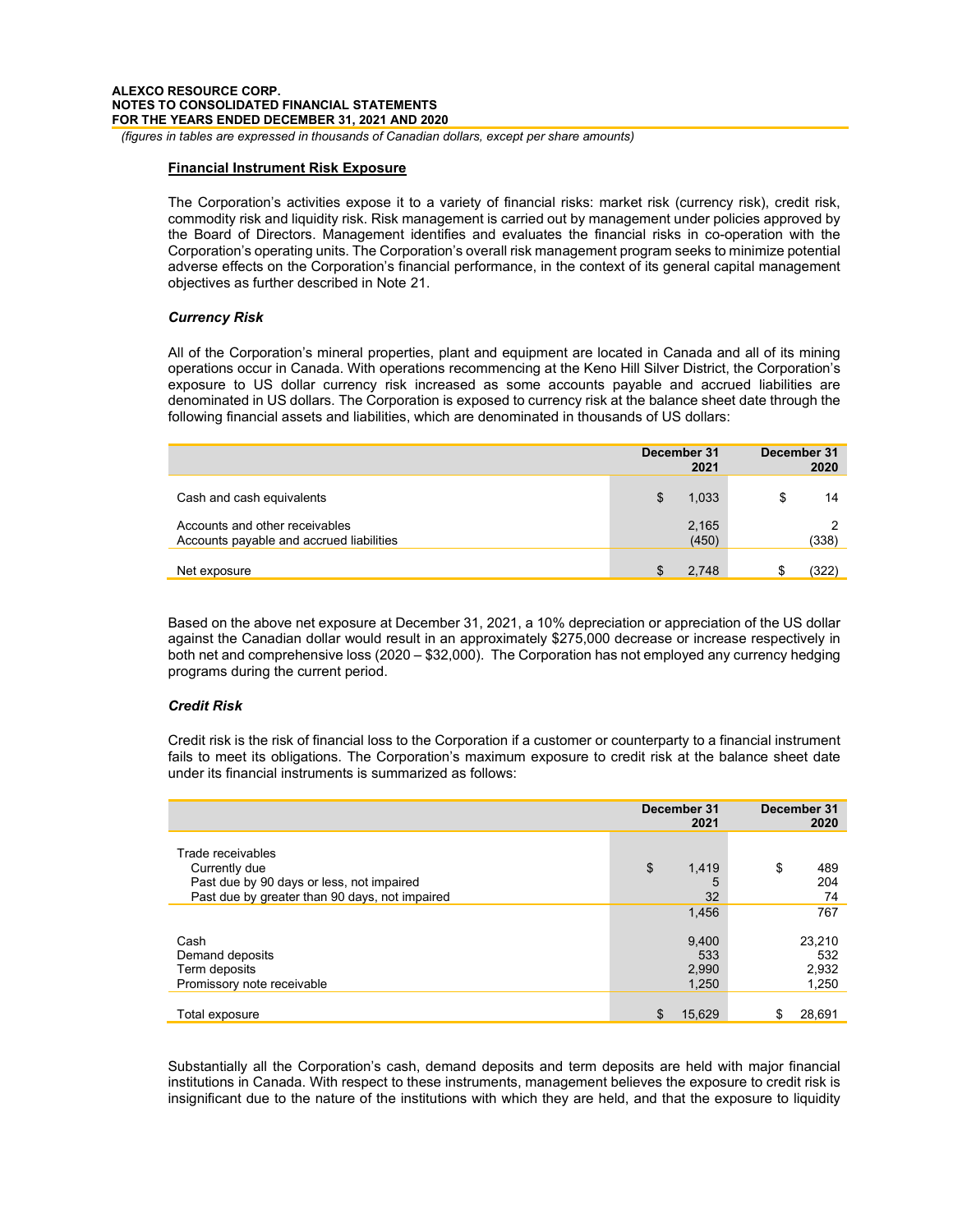and interest rate risk is similarly insignificant given the low-risk-premium yields and the demand or shortmaturity-period character of the deposits.

The Corporation's accounts and other receivables as at December 31, 2021 total \$3,073,000, and primarily relate to a receivable from a government agency and provisionally priced trade receivables from the Corporation's Offtaker. The Corporation is exposed to credit losses due to the non-performance of its counterparties. The Corporation's customer for the current reclamation management operations (carried out by ERDC) is a government body and therefore is not considered a material risk. Provisionally priced trade receivables consist of amounts receivable under the Corporation's offtake agreement. Changes in the fair value of these receivables are recorded as other revenue within mining operations revenue at each period end using quoted forward metal prices obtained from futures exchanges. Provisionally priced trade receivables were recorded at fair value as at December 31, 2021.

The Corporation's promissory note receivable as at December 31, 2021 totals \$1,250,000 and relates to the sale of its former subsidiary business, Alexco Environmental Group (AEG). The Corporation is exposed to credit losses due to the potential non-performance of this counterparty. The maturity date of the promissory note receivable is December 31, 2022, bearing interest of 5% for the duration of this period and payable on maturity. The Corporation considered the expected lifetime credit losses to be nominal as at December 31, 2021.

## *Commodity Risk*

The Corporation is subject to commodity price risk from fluctuations in the market prices for silver, lead and zinc. Commodity price risks are affected by many factors that are outside the Corporation's control including the supply of and demand for metals, inflation, global consumption patterns and political and economic conditions. The financial instrument impacted by commodity prices for the Corporation is the embedded derivative asset. The fair value of the embedded derivative asset is highly correlated to the market price of these metals. The Corporation is exposed to commodity risk at the balance sheet date through the fair value adjustments of its embedded derivative asset:

|                                                                     | December 31<br>2021 | December 31<br>2020 |        |  |
|---------------------------------------------------------------------|---------------------|---------------------|--------|--|
| Embedded derivative asset<br>Provisionally priced trade receivables | 22,768<br>2,165     |                     | 13,074 |  |
| Total exposure                                                      | 24.933              |                     | 13.074 |  |

Based on the above exposure, the fair value of the embedded derivative asset with a 10% change in the prevailing commodity prices as at December 31, 2021, with all other variables constant, would result in an approximately \$2,493,000 decrease or increase respectively in both net and comprehensive loss (2020 – \$1,307,000). The Corporation has not employed any commodity hedging programs during the current period.

## *Liquidity Risk*

Liquidity risk is the risk that the Corporation will not be able to meet its obligations associated with financial liabilities. The Corporation has a planning and budgeting process in place by which it anticipates and determines the funds required to support its normal operating requirements as well as the growth and development of its mining projects. The Corporation coordinates this planning and budgeting process with its financing activities through the capital management process described in Note 21. Furthermore, the Corporation has access to a US\$10,000,000 unsecured revolving credit facility with its Offtaker (Notes 12 and 26). Subsequent to year-end, the Corporation completed an equity financing and issued 3,610,425 flowthrough common shares for aggregate gross proceeds of \$9,200,274 (Note 26). The Corporation's financial liabilities are comprised of its accounts payable and accrued liabilities, the contractual maturities of which at the balance sheet date are summarized as follows: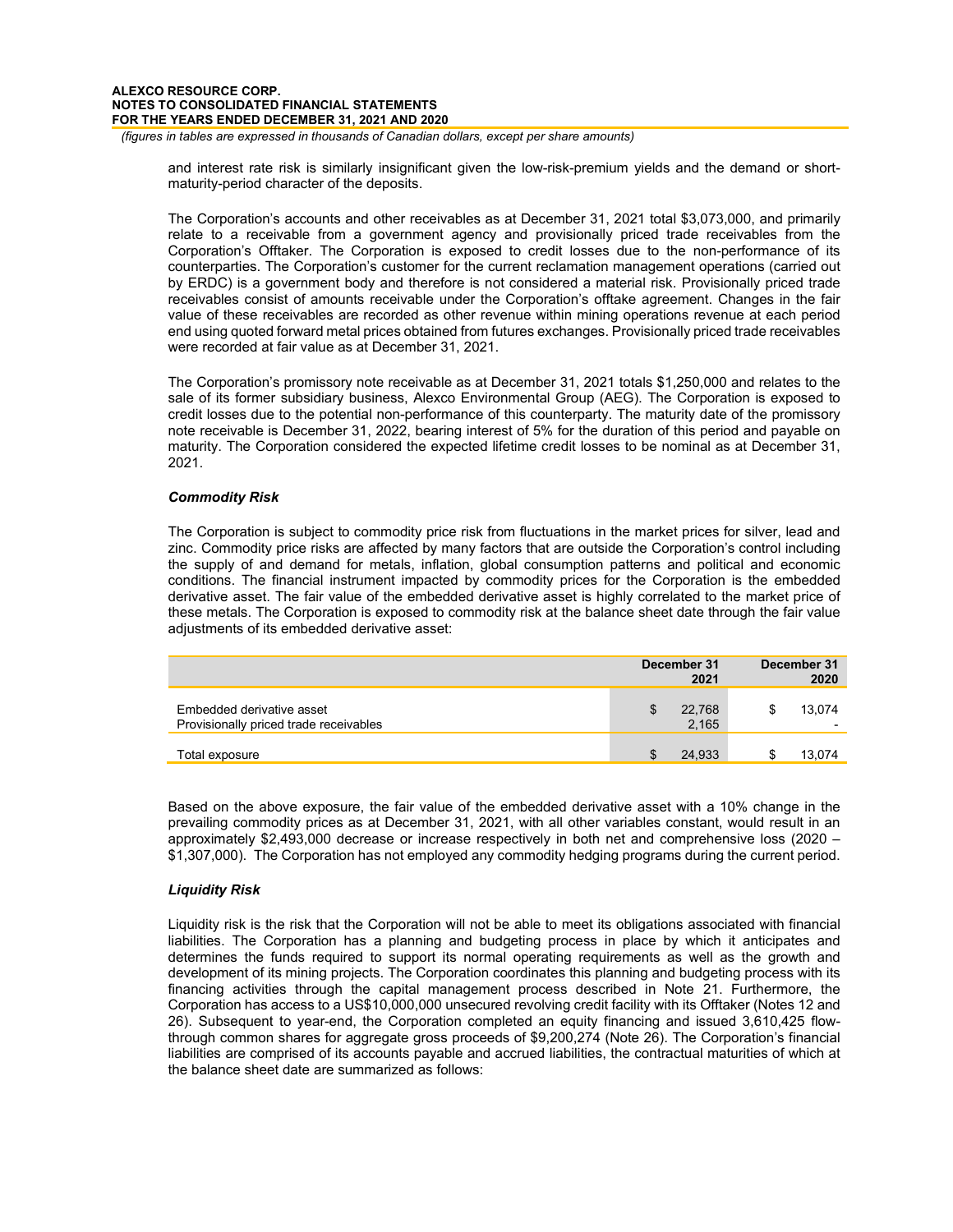|                                                                                                                                                  | December 31<br>2021 | December 31<br>2020 |
|--------------------------------------------------------------------------------------------------------------------------------------------------|---------------------|---------------------|
| Accounts payable and accrued liabilities with contractual maturities<br>Within 90 days or less<br>In later than 90 days, not later than one year | 12,661<br>397       | 12.311              |
| Total exposure                                                                                                                                   | 13.058              | 12.311              |

#### **21. CAPITAL MANAGEMENT**

The capital managed by the Corporation includes the components of shareholders' equity as described in the consolidated statements of shareholders' equity. The Corporation is not subject to externally imposed capital requirements.

The Corporation's objectives of capital management are to create long-term value and economic returns for its shareholders. It does this by seeking to maximize the availability of finance to fund the growth and development of its mining projects, and to support the working capital required to maintain its ability to continue as a going concern. The Corporation manages its capital structure and adjusts it for changes in economic conditions and the risk characteristics of its assets, seeking to limit shareholder dilution and optimize its cost of capital while maintaining an acceptable level of risk. To maintain or adjust its capital structure, the Corporation considers all sources of finance reasonably available to it, including but not limited to issuance of new capital, issuance of new debt and the sale of assets in whole or in part, including mineral property interests. The Corporation's overall strategy with respect to management of capital at December 31, 2021 remains fundamentally unchanged from the year ended December 31, 2020.

## **22. SUPPLEMENTAL CASH FLOW INFORMATION**

The Corporation's supplemental cash flow information is as follows:

|                                                                                          |     | For the years ended December 31<br>2021<br>2020 |    |         |  |  |
|------------------------------------------------------------------------------------------|-----|-------------------------------------------------|----|---------|--|--|
|                                                                                          |     |                                                 |    |         |  |  |
| Non-Cash Investing and Financing Transactions                                            |     |                                                 |    |         |  |  |
| Capitalization of share-based compensation to mineral properties, plant<br>and equipment | S   | 928                                             | \$ | 430     |  |  |
| Capitalization of depreciation to mineral properties,<br>plant and equipment             | \$. | 2.258                                           | \$ | 923     |  |  |
| Capitalization of re-estimation of decommissioning and rehabilitation<br>provision       | \$  | (927)                                           | \$ | 305     |  |  |
| Increase (decrease) in non-cash working capital<br>related to:                           |     |                                                 |    |         |  |  |
| Mineral properties, plant and equipment                                                  |     | 2.259)                                          |    | (4,375) |  |  |

## **23. SEGMENTED INFORMATION**

The Corporation had two operating segments during the years ended December 31, 2021 and 2020. The first operating segment is mining operations, which includes the production of silver, lead and zinc concentrates, underground mining development, and exploration and evaluation activities. The second operating segment is reclamation management services, which is focused on the clean up of historical liabilities of the Keno Hill Silver District through ERDC under a contract with the Federal Government of Canada. The Corporation's executive head office and general corporate administration are included within 'Corporate and Other' to reconcile the reportable segments to the consolidated financial statements. An operating segment is a component of an entity that engages in business activities. Operating results are reviewed by the chief operating decision maker, Alexco's Chief Executive Officer, with respect to resource allocation and for which discrete financial information is available.

The Corporation's segmented information is as follows: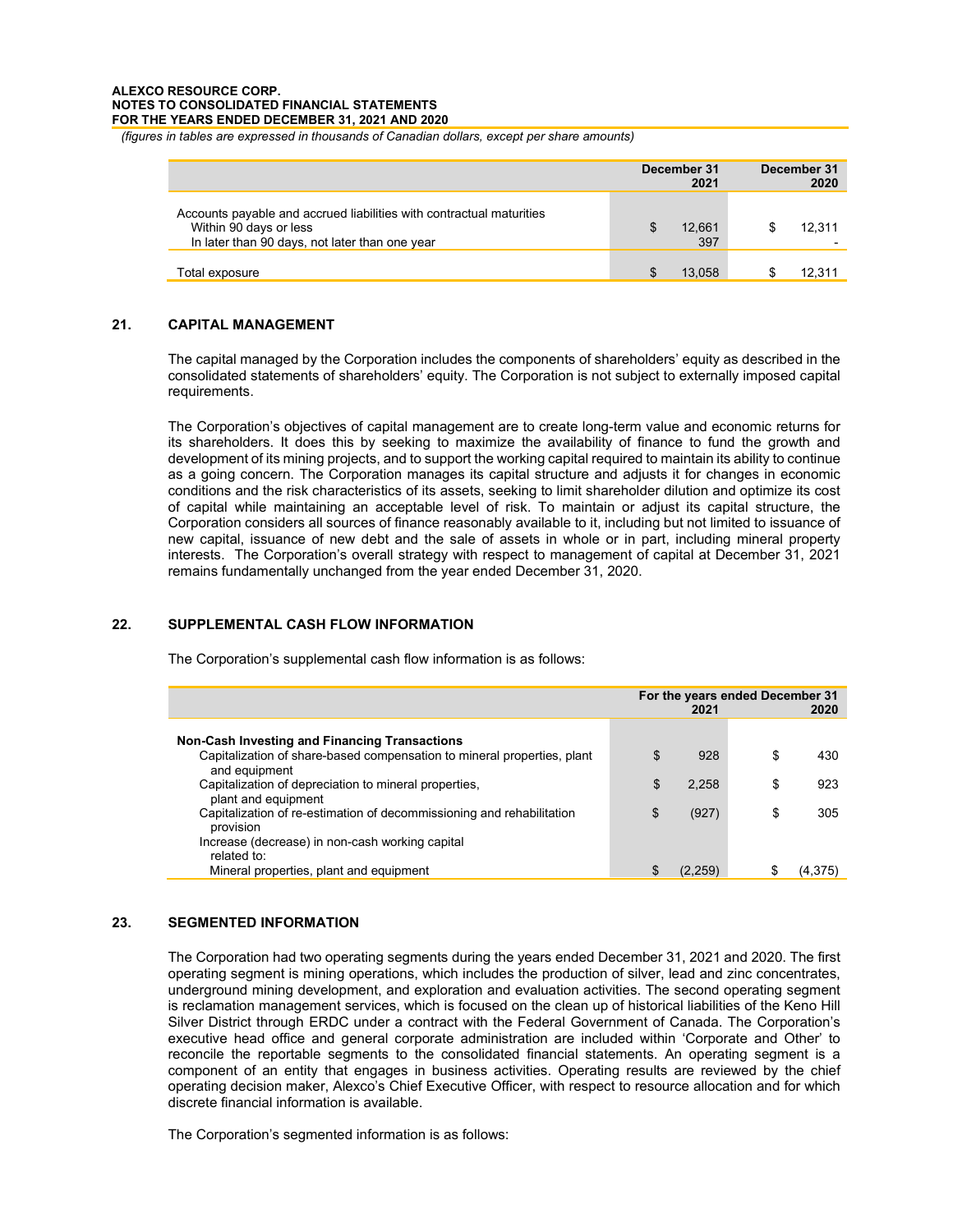#### **ALEXCO RESOURCE CORP. NOTES TO CONSOLIDATED FINANCIAL STATEMENTS FOR THE YEARS ENDED DECEMBER 31, 2021 AND 2020**

*(figures in tables are expressed in thousands of Canadian dollars, except per share amounts)*

| As at and for the year ended<br>December 31, 2021         |          | <b>Mining</b><br><b>Operations</b> | <b>Reclamation</b><br><b>Management</b> |            | Corporate and<br>Other |                     |          | <b>Total</b>        |
|-----------------------------------------------------------|----------|------------------------------------|-----------------------------------------|------------|------------------------|---------------------|----------|---------------------|
| Revenue                                                   | \$       | 19,007                             | \$                                      | 2.495      | \$                     |                     | \$       | 21,502              |
| Cost of sales                                             |          | 27.973                             |                                         | 1.975      |                        |                     |          | 29,948              |
| Depreciation and amortization<br>Share-based compensation |          |                                    |                                         |            |                        | 291<br>3,539        |          | 291<br>3,539        |
| Other G&A expenses                                        |          |                                    |                                         |            |                        | 6,653               |          | 6,653               |
| Gain on net smelter return royalty<br>Gain on embedded    |          |                                    |                                         |            |                        | (4,500)<br>(9, 459) |          | (4,500)<br>(9, 459) |
| derivative asset                                          |          |                                    |                                         |            |                        |                     |          |                     |
| Other (income) loss                                       |          | 936                                |                                         |            |                        | (64)                |          | 872                 |
| Segment income (loss) before taxes                        | \$       | (9,902)                            | \$                                      | 520        | \$                     | 3,540               | \$       | (5,842)             |
| Total assets<br>Total liabilities                         | \$<br>\$ | 173,015<br>21,465                  | \$<br>\$                                | 1,207<br>5 | \$                     | 36.140<br>2,790     | \$<br>\$ | 210,362<br>24,260   |

| As at and for the year ended<br>December 31, 2020         | <b>Mining</b><br><b>Operations</b> | <b>Reclamation</b><br><b>Management</b> |       | <b>Corporate and</b><br><b>Other</b> |              | <b>Total</b>    |
|-----------------------------------------------------------|------------------------------------|-----------------------------------------|-------|--------------------------------------|--------------|-----------------|
| Revenue                                                   | \$<br>$\blacksquare$               | \$                                      | 2.866 | \$                                   |              | \$<br>2,866     |
| Cost of sales                                             |                                    |                                         | 3,300 |                                      |              | 3.300           |
| Depreciation and amortization<br>Share-based compensation | 1.430<br>148                       |                                         |       |                                      | 289<br>3,314 | 1,719<br>3,462  |
| Other G&A expenses                                        | 103                                |                                         |       |                                      | 6,008        | 6,111           |
| Mine site maintenance                                     | 7,933                              |                                         |       |                                      |              | 7.933           |
| Loss on embedded<br>derivative asset                      |                                    |                                         |       |                                      | 21,728       | 21,728          |
| Write-down of inventories                                 | 2.773                              |                                         |       |                                      |              | 2.773           |
| Other (income) loss                                       | 146                                |                                         |       |                                      | (219)        | (73)            |
| Segment income (loss) before taxes                        | \$<br>(12, 533)                    | \$                                      | (434) | \$                                   | (31, 120)    | \$<br>(44, 087) |
|                                                           |                                    |                                         |       |                                      |              |                 |
| Total assets                                              | \$<br>125.347                      | \$                                      | 948   | \$                                   | 45.372       | \$<br>171,667   |
| Total liabilities                                         | 22.050                             | \$                                      | 219   | \$                                   | 4.066        | 26.335          |

#### **24. KEY MANAGEMENT COMPENSATION**

The remuneration of directors and those persons having authority and responsibility for planning, directing, and controlling activities of the Corporation is as follows:

|                                                                    | For the years ended December 31<br>2021<br>2020 |                |  |                |  |  |
|--------------------------------------------------------------------|-------------------------------------------------|----------------|--|----------------|--|--|
| Salaries and other short-term benefits<br>Share-based compensation |                                                 | 2,021<br>2.879 |  | 1,942<br>1,979 |  |  |
| Total key management compensation                                  |                                                 | 4.900          |  | 3.921          |  |  |

#### **25. COMMITMENTS**

The Corporation's purchase commitments as of December 31, 2021 totalled \$438,000 and relate to equipment agreements at Keno Hill.

## **26. SUBSEQUENT EVENTS**

(a) On January 18, 2022, the Corporation and the Offtaker further amended the unsecured revolving credit facility, increasing the total prepayments allowed under the Facility from US\$7,500,000 to